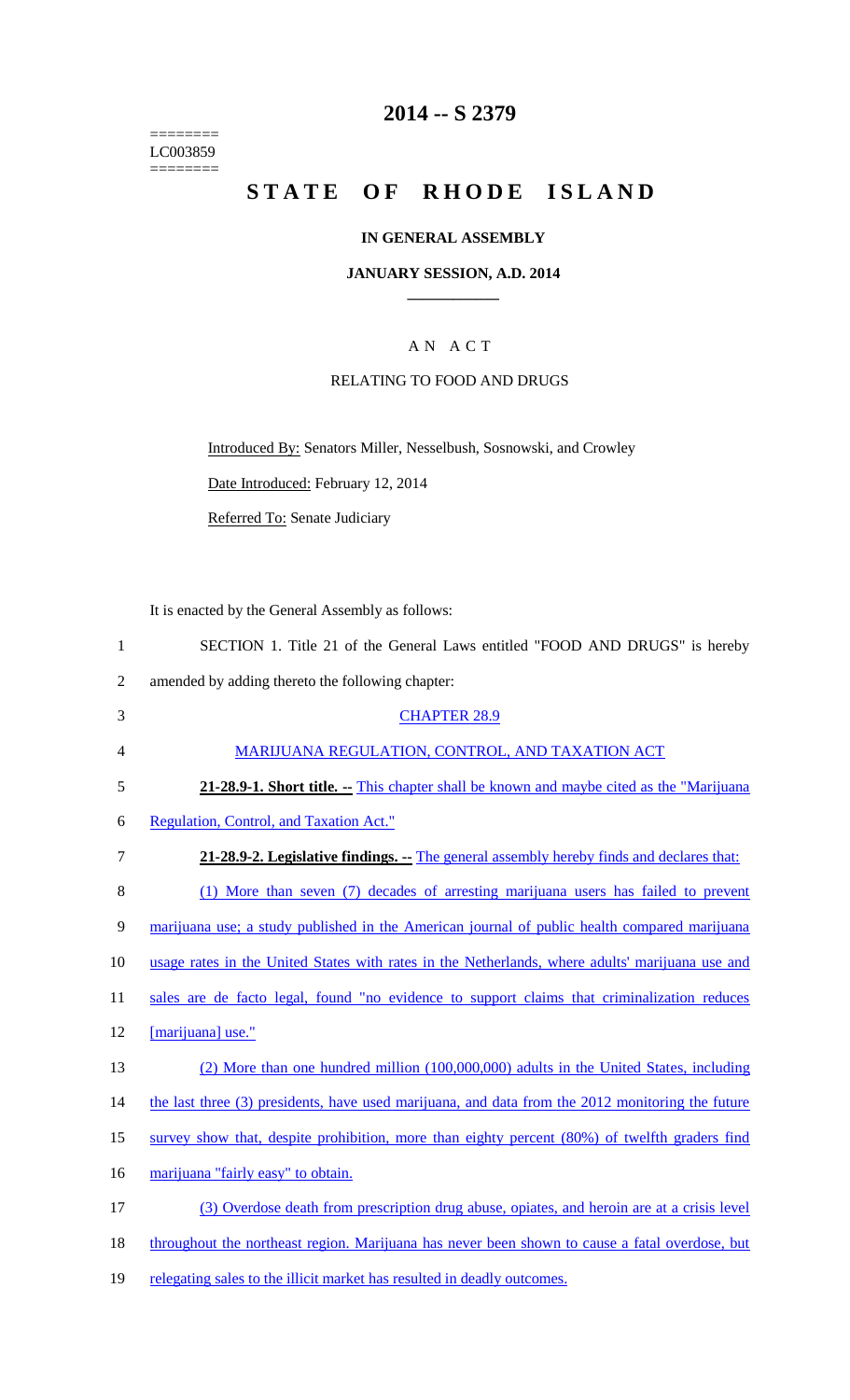(4) More than sixty thousand (60,000) people have been killed by drug cartel and 2 crackdown-related violence since the beginning of the crackdown on cartels in Mexico in 2006, 3 and, a significant portion of drug cartel profits come from marijuana sales in the United States. (5) The lack of marijuana market regulation ensures that marijuana production and distribution are in the hands of unlicensed growers, who are untaxed, unmonitored, and often cultivate on state or federal lands, and the product is not controlled or regulated for safety concerns. (6) Over seven thousand six hundred (7,600) suspects were booked by federal law enforcement in 2010, approximately one percent (1%) of all marijuana arrests, demonstrating that nearly all marijuana arrests occurs on the state level, and thus, state legislative action has the 11 capacity to significantly change policy. (7) There is an alarming racial disparity in marijuana arrests in Rhode Island, with 13 African Americans arrested at over two and one-half (2½) times the rate of whites in 2010, 14 although their marijuana usage rates were very similar. (8) Removing state criminal penalties for persons aged twenty-one (21) and older who use or cultivate small amounts of marijuana, and from regulated providers, would allow police to 17 spend more time preventing and investigating serious crimes like murder, rape, assault, robbery, 18 burglary, and driving under the influence of alcohol and other drugs and would create substantial 19 savings. (9) States are not required to enforce federal law or to prosecute people for engaging in activities prohibited by federal law, and may choose whether or not to impose state criminal penalties on conduct. (10) The voters of Colorado and Washington have repealed their states' prohibitions on 24 adults using, possessing, and, in Colorado cultivating, marijuana for personal use. Both states have set up a system of regulated marijuana retail distribution to adults twenty-one (21) and older 26 and have imposed taxes at both the wholesale and retail level. Rhode Island joins these states in replacing marijuana prohibition with regulation and taxation. **21-28.9-3. Definitions. --** For purposes of this chapter: 29 (1) "Department" means the state of Rhode Island department of business regulation. (2) "Marijuana" means all parts of the plant of the genus cannabis; whether growing or 31 not; the seeds thereof; the resin extracted from any part of the plant; and every compound, manufacture, salt, derivative, mixture, or preparation of the plant, its seeds, or resin. It does not include the mature stalks of the plant, fiber produced from the stalks, oil or cake made from the 34 seeds of the plant, any other compound, manufacture, salt, derivative, mixture, or preparation of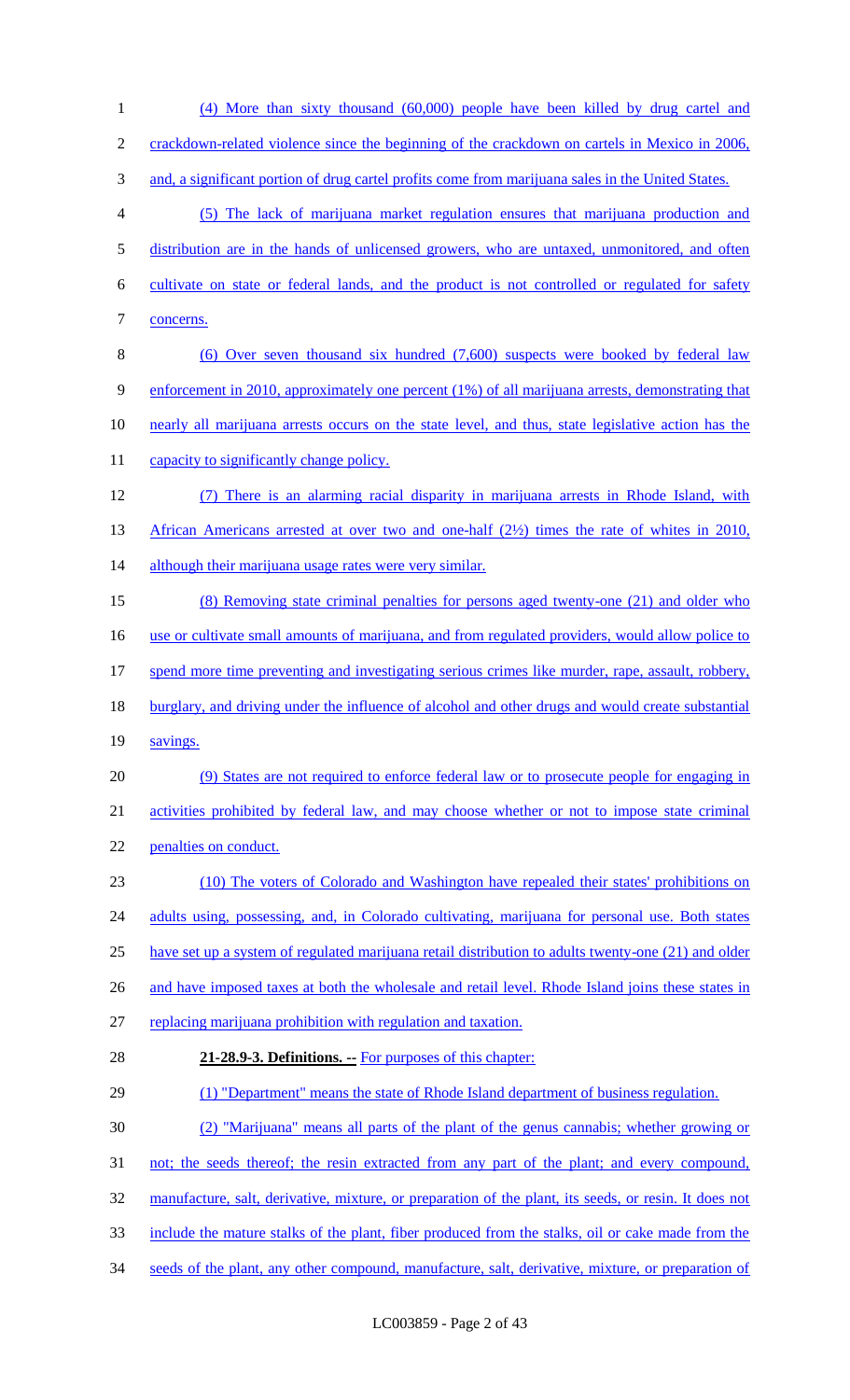- 1 the mature stalks (except the resin extracted from it), fiber, oil, or cake, or the sterilized seed of
- 2 the plant that is incapable of germination.
- (3) "Marijuana paraphernalia" means equipment, products, and materials which are used
- or intended for use in planting, propagating, cultivating, growing, harvesting, manufacturing,
- compounding, converting, producing, processing, preparing, testing, analyzing, packaging,
- repackaging, storing, containing, concealing, ingesting, inhaling, or otherwise introducing
- 7 marijuana into the human body.
- (4) "Marijuana products" means concentrated marijuana products and marijuana products
- that are comprised of marijuana and other ingredients that are intended for use or consumption,
- such as, but not limited to, edible products, ointments, and tinctures.
- (5) "Public place" means any street, alley, park, sidewalk, public building other than
- 12 individual dwellings, or any place of business or assembly open to or frequented by the public,
- 13 and other place to which the public has access.
- 14 (6) "Retailer" means an entity that is either:
- (i) Registered pursuant to § 21-28.10-2, to be exempt from state penalties for purchasing
- 16 marijuana from marijuana cultivation facilities, manufacturing marijuana products and marijuana
- paraphernalia; and selling marijuana, marijuana products, and marijuana paraphernalia to
- 18 customers who are twenty-one (21) years of age or older; or
- (ii) Exempt from state penalties under the Rhode Island general laws due to the
- department not issuing registrations.
- (7) "Safety compliance facility" means an entity that is either:
- (i) Registered pursuant to chapter 28.10 of this title to be exempt from state penalties for
- providing one or both of the following services: training, including that related to cultivation of
- marijuana, safe handling of marijuana, and security and inventory procedures; or testing
- marijuana and marijuana products for potency and contaminants; or
- 26 (ii) Exempt from state penalties under chapter 28.10 of this title due to the department not
- issuing registrations.
- (8) "Smoking" means heating to at least the point of combustion, causing plant material
- 29 to burn. It does not include vaporing, which means heating below the point of combustion and
- 30 resulting in a vapor or mist.
- (9) "State prosecution" means prosecution initiated or maintained by the state of Rhode
- 32 Island or an agency or political subdivision of the state of Rhode Island.
- (10) "Marijuana cultivation facility" means an entity that is either:
- (i) Registered pursuant to § 21-28.10-2 to be exempt from state penalties for cultivating,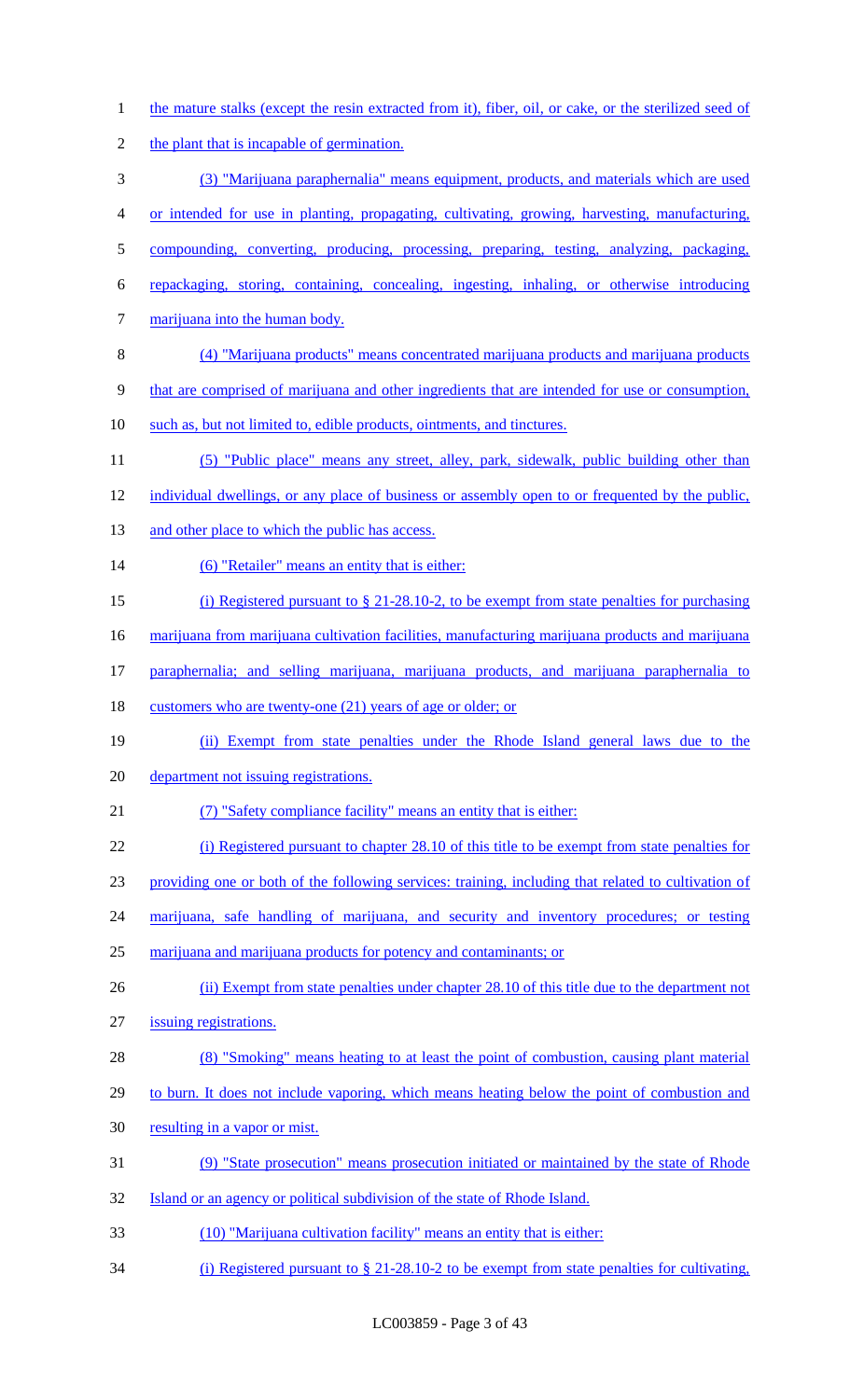1 preparing, packaging, and selling marijuana to a retailer or another marijuana cultivation facility, but not for manufacturing or selling marijuana products or selling marijuana to the general public;  $3 \quad or \quad$  (ii) Exempt from state penalties under chapter 28.10 of this title due to the department not issuing registrations. **21-28.9-4. Exempt activities. --** Except as otherwise provided in this chapter: (1) A person who is twenty-one (21) years of age or older is exempt from arrest, civil or criminal penalty, seizure or forfeiture of assets, discipline by any state or local licensing board, and state prosecution for the following acts: (i) Actually and constructively using, obtaining, purchasing, transporting, or possessing 11 one ounce (1 oz.) or less of marijuana, not including hashish. (ii) Actually and constructively using, obtaining, purchasing, transporting, or possessing marijuana products, including up to five (5) grams or less of hashish, sixteen (16) ounces of 14 marijuana-infused product in solid form and seventy-two (72) ounces of marijuana-infused 15 product in liquid form. 16 (iii) Controlling any premises or vehicle where persons who are twenty-one (21) years of age or older possess, process, or store amounts of marijuana and marijuana products that are legal 18 under state law under paragraphs (i) and (ii); (iv) Using, obtaining, manufacturing, producing, purchasing, transporting, or possessing, 20 actually or constructively, marijuana paraphernalia; (v) Selling, delivering, or transferring, marijuana seeds to a marijuana establishment or to 22 a person who is twenty-one (21) years of age or older; (vi) Selling, delivering, or transferring, marijuana paraphernalia to marijuana 24 establishments or persons who are twenty-one (21) years of age or older; (vii) Giving away without consideration the amounts of marijuana and marijuana 26 products that are legal under state law under paragraphs (i) and (ii) if the recipient is a person who is twenty-one (21) years of age or older; (viii) Transferring or delivering marijuana products or up to one ounce (1 oz.) of marijuana to a safety compliance facility; (ix) Aiding and abetting another person who is twenty-one (21) years of age or older in 31 the actions allowed under this chapter; (x) Cultivating, possessing, growing, processing, or transporting no more than two (2) marijuana plants, with one or fewer being a mature, flowering plant; (xi) Controlling any premises where other persons twenty-one (21) years of age or older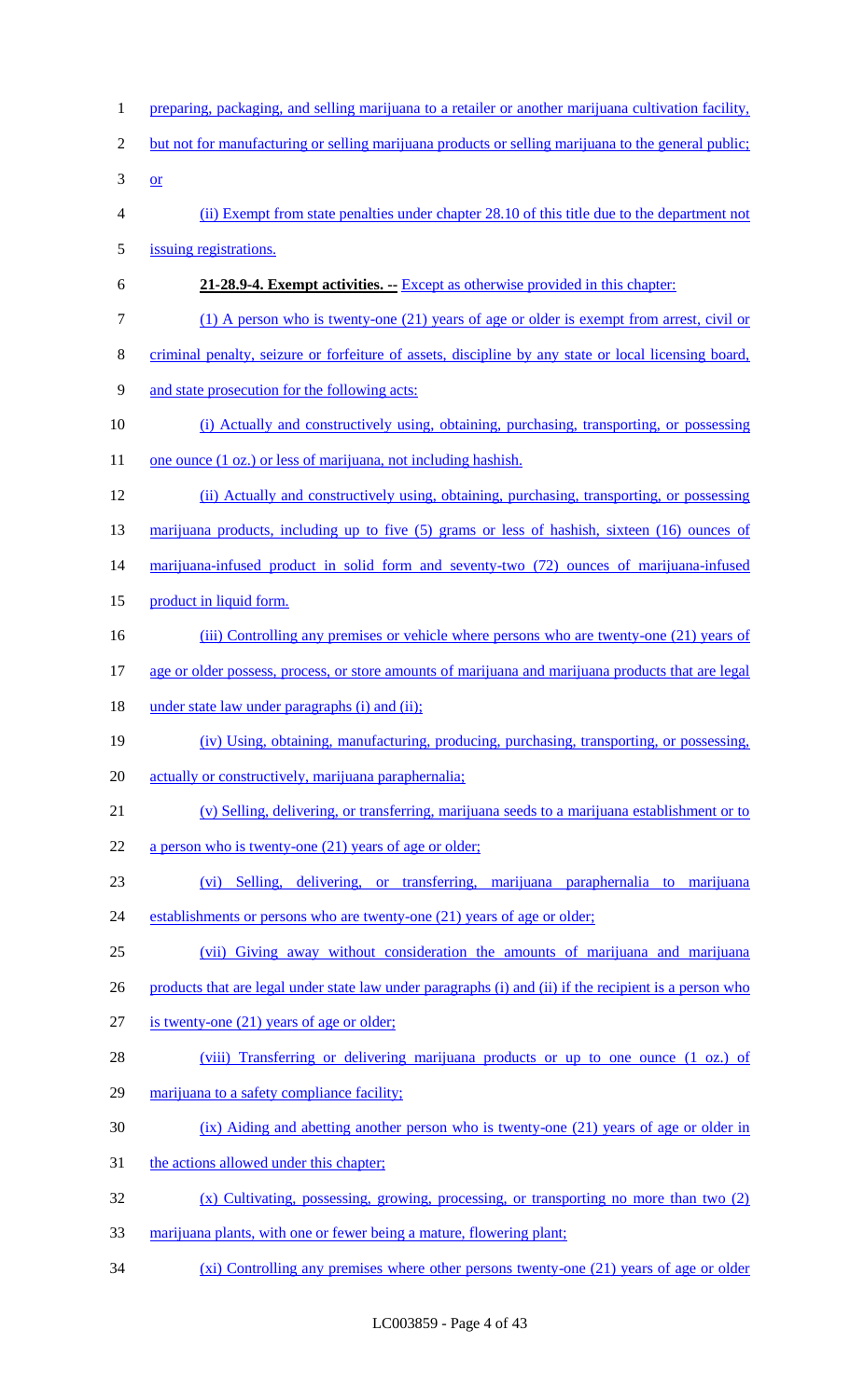| $\mathbf{1}$   | cultivate marijuana plants, with the total number of mature, flowering plants not exceeding three      |
|----------------|--------------------------------------------------------------------------------------------------------|
| $\overline{2}$ | (3) in any dwelling unit;                                                                              |
| 3              | (xii) Assisting with the cultivation of marijuana plants that are cultivated at the same               |
| $\overline{4}$ | location for persons twenty-one (21) years of age or older, with the total number of mature,           |
| $\mathfrak{S}$ | flowering plants not exceeding three (3) in any dwelling unit; and                                     |
| 6              | (xiii) Any combination of the acts described within paragraphs (i) to (xii), inclusive.                |
| $\tau$         | (2) Except as provided in this chapter and chapter 28.10 of this title, a retailer or any              |
| $8\,$          | person who is twenty-one (21) years of age or older and acting in his or her capacity as an owner,     |
| 9              | principal officer, partner, board member, employee, or agent of a retailer is exempt from arrest,      |
| 10             | civil or criminal penalty, seizure of forfeiture of assets, discipline by any state or local licensing |
| 11             | board, and state prosecution for the following acts:                                                   |
| 12             | (i) Transporting or possessing, actually or constructively, marijuana, including seedlings             |
| 13             | or cuttings, that was purchased from a marijuana cultivation facility or retailer;                     |
| 14             | (ii) Manufacturing, possessing, or producing marijuana products;                                       |
| 15             | (iii) Transporting or possessing, actually or constructively, marijuana products that were             |
| 16             | purchased from a retailer;                                                                             |
| 17             | (iv) Obtaining or purchasing marijuana from a marijuana cultivation center or marijuana                |
| 18             | and marijuana products from retailer;                                                                  |
| 19             | (v) Selling, delivering, or transferring marijuana or marijuana products to another retailer;          |
| 20             | Manufacturing, possessing, producing, obtaining, or purchasing marijuana<br>(vi)                       |
| 21             | paraphernalia;                                                                                         |
| 22             | (vii) Selling, transferring, or delivering marijuana, including seedlings or cuttings,                 |
| 23             | marijuana products, or marijuana paraphernalia to any person who is twenty-one (21) years of age       |
| 24             | or older;                                                                                              |
| 25             | (viii) Transferring or delivering marijuana or marijuana products to a safety compliance               |
| 26             | facility;                                                                                              |
| 27             | (ix) Controlling any premises or vehicle where marijuana, marijuana products and                       |
| 28             | marijuana paraphernalia is possessed, sold, or deposited in a manner that is not in conflict with      |
| 29             | this chapter or department regulations; and                                                            |
| 30             | $(x)$ Any combination of the acts described within paragraphs (i) to (ix), inclusive.                  |
| 31             | (3) Except as provided in this chapter and chapter 28.6 of this title, a marijuana                     |
| 32             | cultivation facility or any person who is twenty-one $(21)$ years of age or older and acting in his or |
| 33             | her capacity as an owner, principal officer, partner, board member, employee, or agent of a            |
| 34             | marijuana cultivation facility is exempt from arrest, civil or criminal penalty, seizure or forfeiture |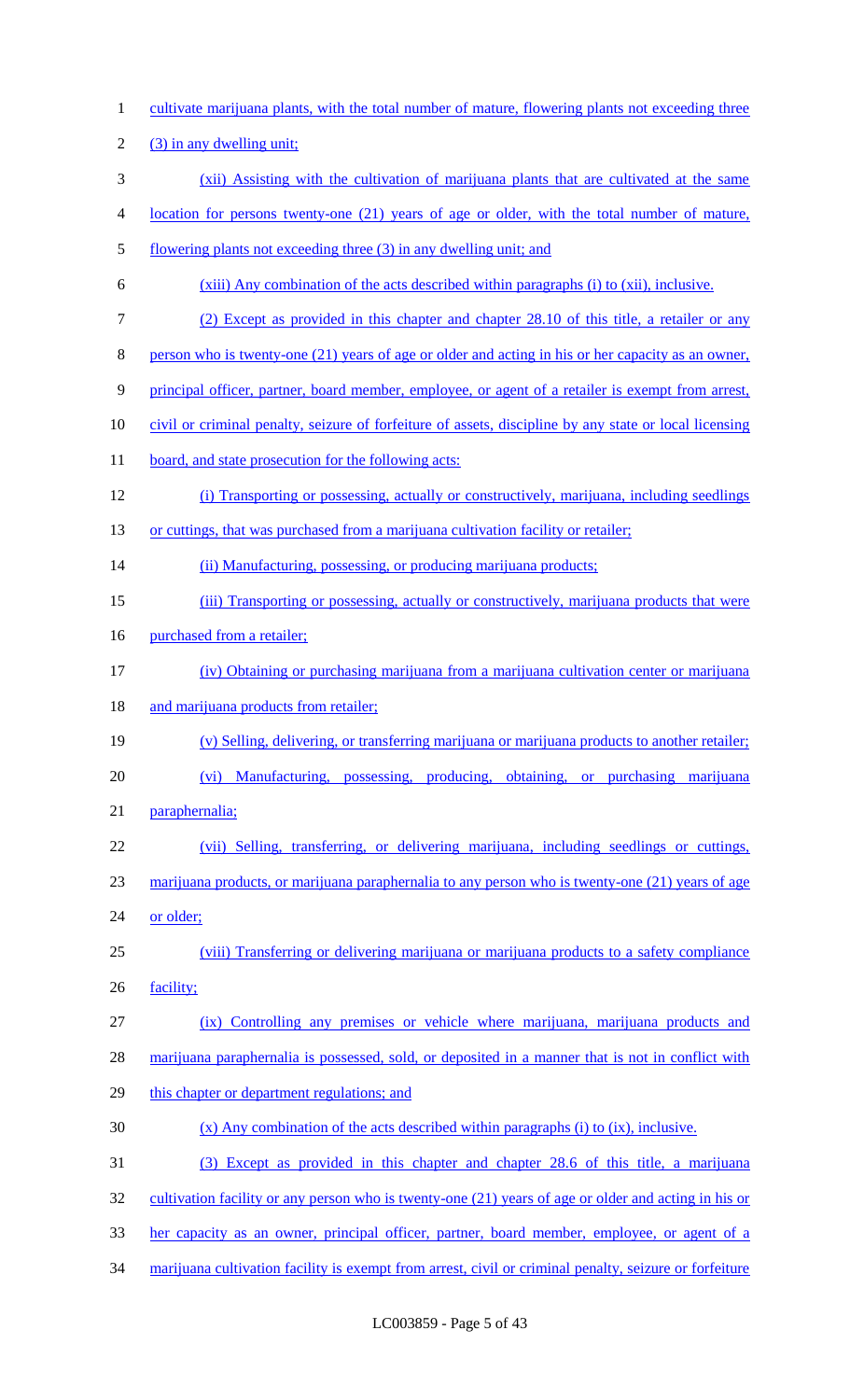| $\mathbf{1}$   | of assets, discipline by any state or local licensing board, and state prosecution for the following  |
|----------------|-------------------------------------------------------------------------------------------------------|
| $\overline{2}$ | acts:                                                                                                 |
| 3              | (i) Cultivating, packing, processing, transporting, or manufacturing marijuana, but not               |
| 4              | marijuana products;                                                                                   |
| 5              | (ii) Transporting or possessing marijuana that was produced by the marijuana cultivation              |
| 6              | facility or another marijuana cultivation facility;                                                   |
| 7              | (iii) Transporting or possessing marijuana seeds;                                                     |
| 8              | (iv) Possessing, transporting, or producing marijuana paraphernalia;                                  |
| 9              | (v) Selling, delivering, or transferring marijuana to a retailer or a marijuana cultivation           |
| 10             | facility;                                                                                             |
| 11             | (vi) Purchasing marijuana from a marijuana cultivation facility;                                      |
| 12             | (vii) Purchasing marijuana seeds from a person who is twenty-one (21) years of age or                 |
| 13             | older;                                                                                                |
| 14             | (viii) Delivering or transferring marijuana to a safety compliance facility;                          |
| 15             | (ix) Controlling any premises or vehicle where marijuana and marijuana paraphernalia is               |
| 16             | possessed, manufactured, sold, or deposited; and                                                      |
| 17             | $(x)$ Any combination of the acts described within paragraphs (i) to (ix), inclusive.                 |
| 18             | (4) Except as provided in this chapter and chapter 28.6 of this title, a safety compliance            |
| 19             | facility or any person who is twenty-one (21) years of age or older and acting in his or her          |
| 20             | capacity as an owner, principal officer, owner, partner, board member, employee, or agent of a        |
| 21             | safety compliance facility shall not be subject to state prosecution; search, except by the           |
| 22             | department pursuant to $\S 21-28.10-17$ ; seizure; or penalty in any manner or be denied any right or |
| 23             | privilege, including, but not limited to, civil penalty or disciplinary action by a court or business |
| 24             | licensing board or entity for the following acts:                                                     |
| 25             | (i) Acquiring, transporting, storing, or possessing marijuana or marijuana products;                  |
| 26             | (ii) Returning marijuana and marijuana products to marijuana cultivation facilities and               |
| 27             | retailers, or, if the quantity is not more than the amounts allowed under $\S$ 21-28.9-4, to          |
| 28             | individuals twenty-one (21) years of age or older;                                                    |
| 29             | (iii) Delivering marijuana to other safety compliance facilities;                                     |
| 30             | (iv) Receiving compensation for analytical testing, including for contaminants or                     |
| 31             | potency; and                                                                                          |
| 32             | (v) Any combination of the acts described within subdivisions $(4)(i)$ through $(4)$ (iv),            |
| 33             | inclusive.                                                                                            |
| 34             | (5) The acts listed in subdivisions (1) through (4), when undertaken in compliance with               |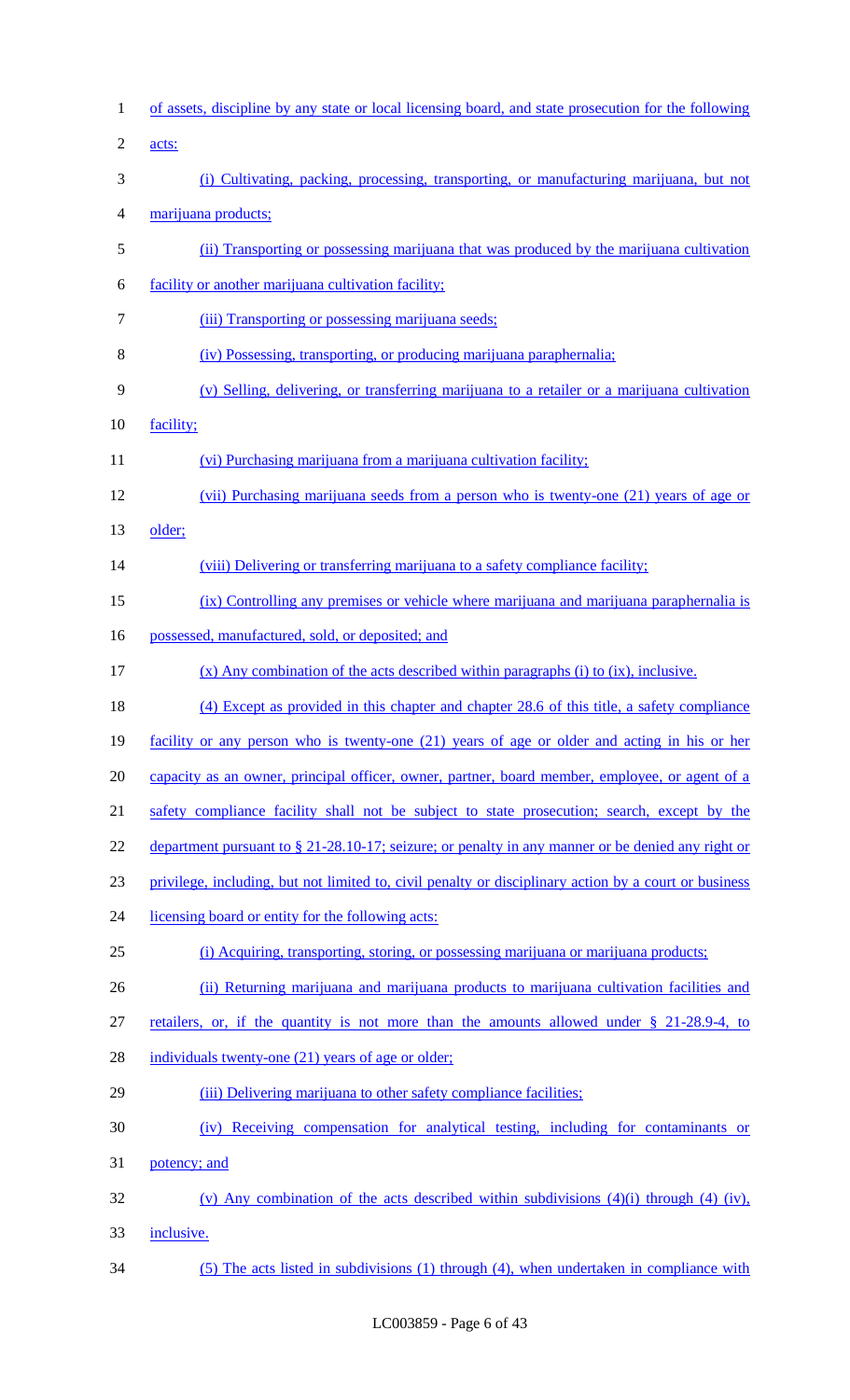1 the provisions of this chapter, are lawful under Rhode Island law.

 (6) Except as otherwise provided in subdivision (7), in a prosecution for selling, transferring, delivering, giving, or otherwise furnishing marijuana, marijuana products or marijuana paraphernalia to any person who is under twenty-one (21) years of age, it is a complete defense if:

 (i) The person who sold, gave, or otherwise furnished marijuana, marijuana products, or marijuana paraphernalia to a person who is under twenty-one (21) years of age was a retailer or was acting in his or her capacity as an owner, employee, or agent of a retailer at the time the

marijuana or marijuana paraphernalia was sold, given, or otherwise furnished to the person; and

 (ii) Before selling, giving, or otherwise furnishing marijuana, marijuana products or 11 marijuana paraphernalia to a person who is under twenty-one (21) years of age, the person who sold, gave, or otherwise furnished the marijuana products or marijuana paraphernalia, or a staffer 13 or agent of the retailer, was shown a document which appeared to be issued by an agency of a 14 federal, state, tribal, or foreign sovereign, government and which indicated that the person to whom the marijuana products or marijuana paraphernalia was sold, given, or otherwise furnished was twenty-one (21) years of age or older at the time the marijuana products or marijuana paraphernalia was sold, given, or otherwise furnished to the person.

(7) The complete defense set forth in subdivision (6) does not apply if:

 (i) The document which was shown to the person who sold, gave, or otherwise furnished 20 the marijuana, marijuana products, or marijuana paraphernalia was counterfeit, forged, altered, or issued to a person other than the person to whom the marijuana, marijuana products or marijuana

paraphernalia was sold, given, or otherwise furnished; and

 (ii) Under the circumstances, a reasonable person would have known or suspected that 24 the document was counterfeit, forged, altered, or issued to a person other than the person to whom the marijuana, marijuana products, or marijuana paraphernalia was sold, given, or otherwise furnished.

**21-28.9-5. Authorized activities. --** (a) Any person who is twenty-one (21) years of age

28 or older is authorized to manufacture, produce, use, obtain, purchase, transport, or possess,

- actually or constructively, marijuana paraphernalia.
- (b) Any person who is twenty-one (21) years of age or older is authorized to distribute or
- sell marijuana paraphernalia to marijuana establishments or persons who are twenty-one (21)

years of age or older.

- **21-28.9-6. Public or unsecured cultivation of marijuana - Penalty. --** The manufacture
- 34 or cultivation of two (2) or fewer marijuana plants by any person who is twenty-one (21) years of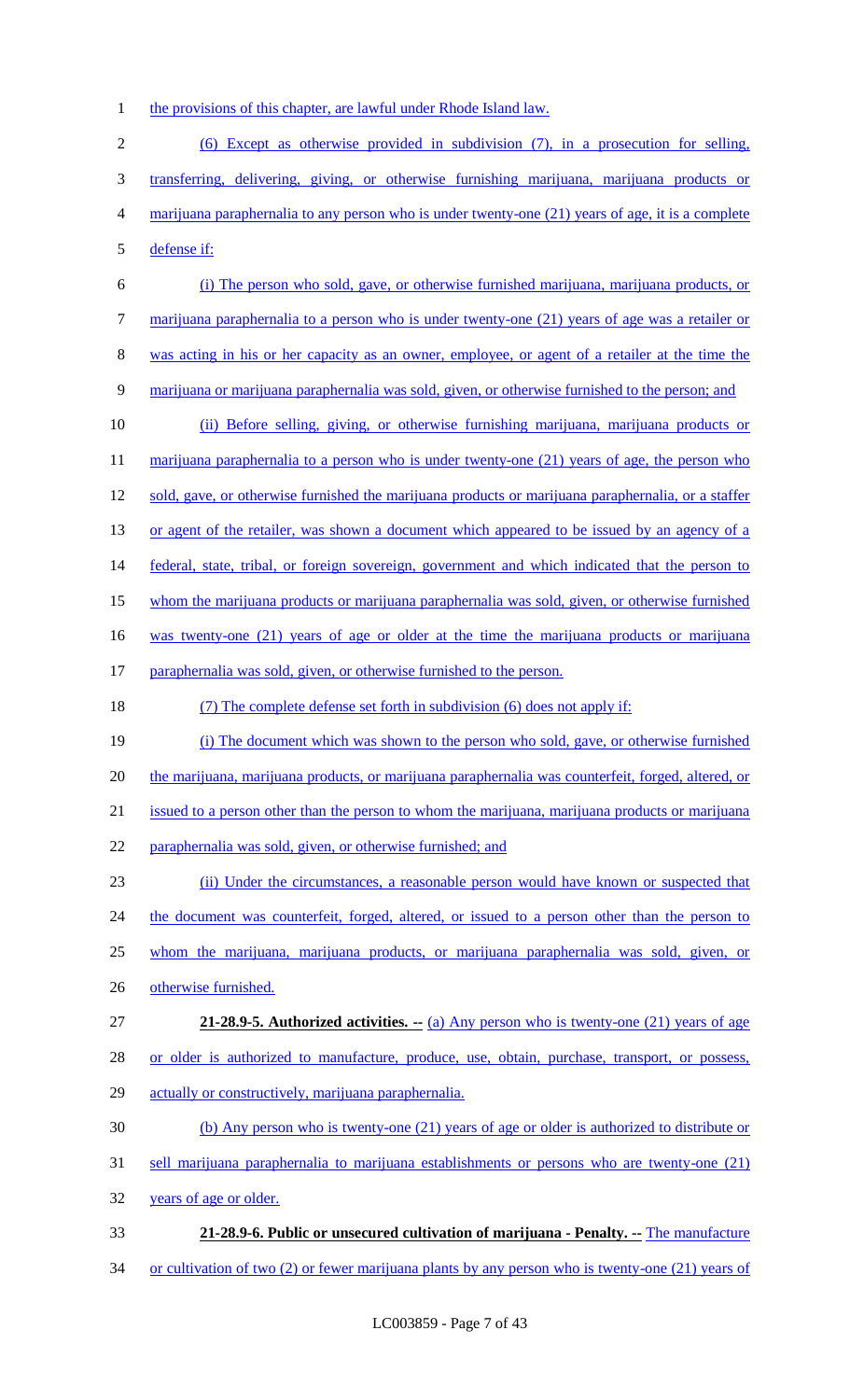1 age or older in a location that is contrary to this section is a misdemeanor punishable by a fine of 2 up to one thousand dollars  $(\$1,000)$ , up to ten  $(10)$  days in jail, or both. (1) Cultivation shall not occur in a location where the marijuana plants are subject to public view without the use of binoculars, aircraft, or other optical aids. (2) Marijuana that is cultivated outdoors must be cultivated in an enclosed, locked, location, such as a locked fenced-in area. (3) Cultivation may only occur on property lawfully in possession of the cultivator or with the consent of the person in lawful possession of the real property. (4) If one or more persons under twenty-one (21) years of age live in or are guests at the property where marijuana is cultivated, reasonable precautions must be taken to prevent their 11 access to marijuana plants. For purposes of illustration and not limitation, cultivating marijuana in a locked closet, room, or fully enclosed area to which the person or persons under twenty-one (21) years of age do not possess a key, constitutes reasonable precautions. **21-28.9-7. Activities not exempt.** -- The provisions of this chapter do not exempt any person from arrest, civil or criminal penalty, seizure or forfeiture of assets, discipline by any state 16 or local licensing board, and state prosecution for, not may he or she establish an affirmative 17 defense based on this chapter to charges arising from, any of the following acts: (1) Driving, operating, or being in actual physical control of a vehicle or a vessel under 19 power or sail while impaired by marijuana or marijuana products; or (2) Possessing marijuana or marijuana products if the person is a prisoner; or (3) Possessing marijuana or marijuana products in any local detention facility, county jail, 22 state prison, reformatory, or other correctional facility, including, without limitation, any facility for the detention of juvenile offenders. **21-28.9-8. Smoking marijuana shall be prohibited in all public places. --** (a) A person 25 who smokes marijuana in an indoor public place shall be guilty of a petty misdemeanor, and may be punished as follows: (1) By a fine of not more than two hundred fifty dollars (\$250), imprisonment for a term 28 not exceeding ten (10) days, or both, for the first violation; (2) By a fine of not more than five hundred dollars (\$500), imprisonment for a term not exceeding thirty (30) days, or both, for the second or subsequent violation. (b) A person who smokes marijuana in an outdoor public place shall be liable for a civil 32 penalty of one hundred fifty dollars (\$150). (c) Municipalities may impose additional fines equivalent to state fines for the consumption of alcohol in an outdoor public place.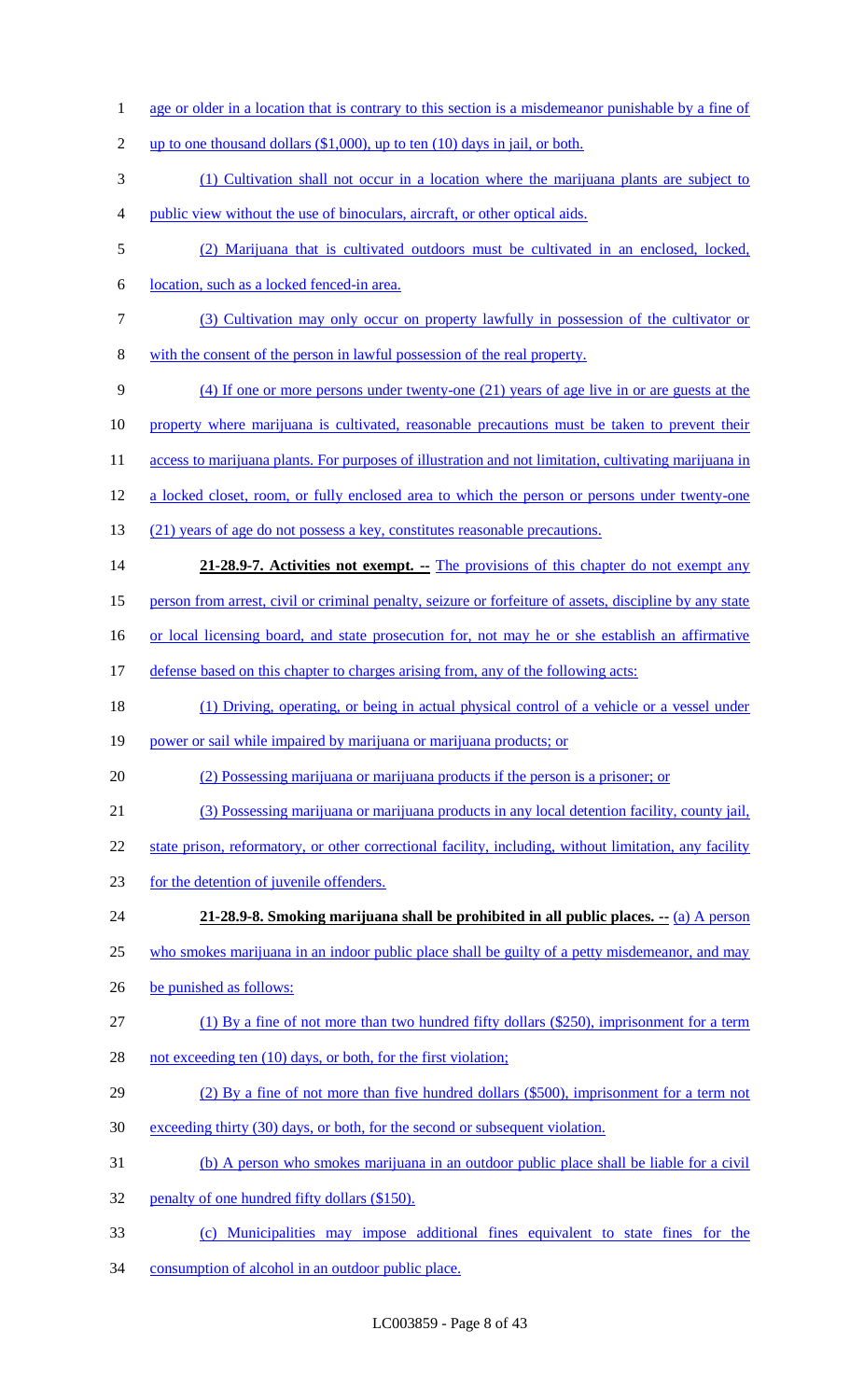| $\mathbf{1}$   | 21-28.9-9. Places of employment. – The provisions of this chapter do not require                         |
|----------------|----------------------------------------------------------------------------------------------------------|
| $\overline{2}$ | employers to accommodate the use or possession of marijuana, or being under the influence of             |
| 3              | marijuana, in a place of employment.                                                                     |
| $\overline{4}$ | 21-28.9-10. Rental premises. – The provisions of this chapter do not prevent a landlord                  |
| $\mathfrak{S}$ | from prohibiting the cultivation of marijuana on the rental premises.                                    |
| 6              | 21-28.9-11. Hotels and motels. $-\underline{A}$ landlord or innkeeper may prohibit the smoking of        |
| $\tau$         | marijuana on the rented property or in rooms if the landlord or innkeeper posts a notice.                |
| $8\,$          | 21-28.9-12. False age representation. - Any person who falsely represents                                |
| $\mathbf{9}$   | himself/herself to be twenty-one (21) years of age or older in order to obtain any marijuana,            |
| 10             | marijuana products, or marijuana paraphernalia pursuant to this chapter is guilty of a                   |
| 11             | misdemeanor.                                                                                             |
| 12             | 21-28.9-13. Expungement. – This chapter shall, by operation of law, expunge the                          |
| 13             | conviction of anyone previously convicted of possession of one ounce (1 oz.) or less of marijuana        |
| 14             | or possession of marijuana paraphernalia, provided that person was twenty-one (21) years of age          |
| 15             | or older at the time of conviction.                                                                      |
| 16             | 21-28.9-14. Medical use. – Nothing contained herein shall be construed to repeal or                      |
| 17             | modify any law concerning the medical use of marijuana or tetrahydrocannabinol in other forms,           |
| 18             | such as Marinol.                                                                                         |
| 19             | SECTION 2. Title 21 of the General Laws entitled "FOOD AND DRUGS" is hereby                              |
| 20             | amended by adding thereto the following chapter:                                                         |
| 21             | <b>CHAPTER 28.10</b>                                                                                     |
| 22             | <b>TAXATION AND REGULATION OF MARIJUANA</b>                                                              |
| 23             | $21-28.10-1$ . Definitions. $-\overline{As}$ used in this chapter:                                       |
| 24             | (1) "Marijuana" means all parts of the plant of the genus cannabis, whether growing or                   |
| 25             | not; the seeds thereof; the resin extracted from any part of the plant; and every compound,              |
| 26             | manufacture, salt, derivative, mixture, or preparation of the plant, its seeds, or resin. It does not    |
| 27             | include the mature stalks of the plant, fiber produced from the stalks, oils or cake made from the       |
| 28             | seeds of the plant, any other compound, manufacture, salt, derivative, mixture, or preparation of        |
| 29             | the mature stalks (except the resin extracted therefrom), fiber, oil, or cake, or the sterilized seed of |
| 30             | the plant that is incapable of germination.                                                              |
| 31             | (2) "Marijuana cultivation facility" means an entity that is either:                                     |
| 32             | (i) Registered pursuant to $\S 21-28.10-2$ , to be exempt from state penalties for cultivating,          |
| 33             | preparing, packaging, and selling marijuana to a retailer or another marijuana cultivation facility,     |
| 34             | but not for manufacturing or selling marijuana products or selling marijuana to the general public;      |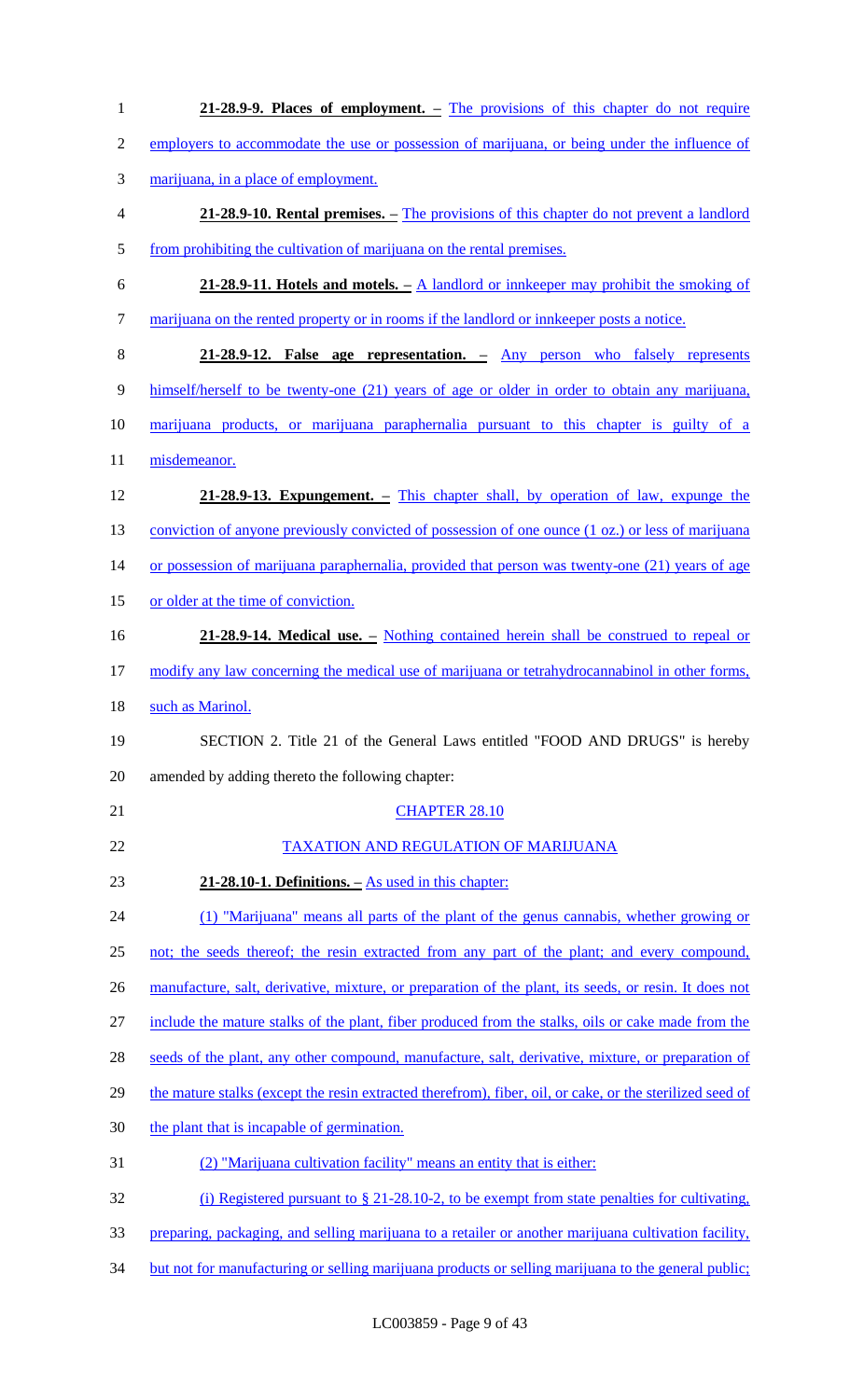$1 \quad \text{or}$ 

| $\sqrt{2}$ | (ii) Exempt from state penalties under this chapter due to the department not issuing                |
|------------|------------------------------------------------------------------------------------------------------|
| 3          | registrations.                                                                                       |
| 4          | (3) "Marijuana establishment" means a marijuana cultivation facility, retailer, or safety            |
| 5          | compliance facility.                                                                                 |
| 6          | (4) "Marijuana products" means concentrated marijuana products and marijuana products                |
| $\tau$     | that are comprised of marijuana and other ingredients and are intended for use or consumption,       |
| $8\,$      | such as, but not limited to, edible products, ointments, and tinctures.                              |
| 9          | (5) "Retailer" means an entity that is either:                                                       |
| 10         | (i) Registered pursuant to $\S 21-28.10-2$ , to be exempt from state penalties for purchasing        |
| 11         | marijuana from marijuana cultivation facilities, manufacturing marijuana products and marijuana      |
| 12         | paraphernalia, and selling marijuana, marijuana products, and marijuana paraphernalia to             |
| 13         | customers who are twenty-one (21) years of age or older; or                                          |
| 14         | (ii) Exempt from state penalties under this chapter due to the department not issuing                |
| 15         | registrations.                                                                                       |
| 16         | (6) "Safety compliance facility" means an entity that is either:                                     |
| 17         | (i) Registered pursuant to this chapter, to be exempt from state penalties for providing             |
| 18         | one or both of the following services: training, including that related to cultivation of marijuana, |
| 19         | safe handling of marijuana, and security and inventory procedures; or testing marijuana for          |
| 20         | potency and contaminants; or                                                                         |
| 21         | (ii) Exempt from state penalties under this chapter due to the department not issuing                |
| 22         | registrations.                                                                                       |
| 23         | <b>21-28.10-2. Retailer registration.</b> – Except as otherwise provided in § 21-28.10-5:            |
| 24         | (1) A person or an entity may apply, in accordance with the provisions of this chapter and           |
| 25         | the regulations adopted pursuant thereto, for the issuance of a registration exempting the entity    |
| 26         | from state prosecution and penalties for operating as a retailer pursuant to the provisions of this  |
| 27         | chapter.                                                                                             |
| 28         | (2) Each applicant for a retailer registration shall submit application materials required by        |
| 29         | the department and a non-refundable fee in an amount determined by the department, not to            |
| 30         | exceed five thousand dollars (\$5,000).                                                              |
| 31         | (3) Six (6) months after the effective date of this chapter, the department shall issue a            |
| 32         | retailer registration to any person or entity that is properly registered as a compassion center     |
| 33         | pursuant to $\S$ 21-28.6-12, is in compliance with all applicable rules and regulations, and that    |
| 34         | submits a statement to the department notifying it of its intent to operate as a retailer.           |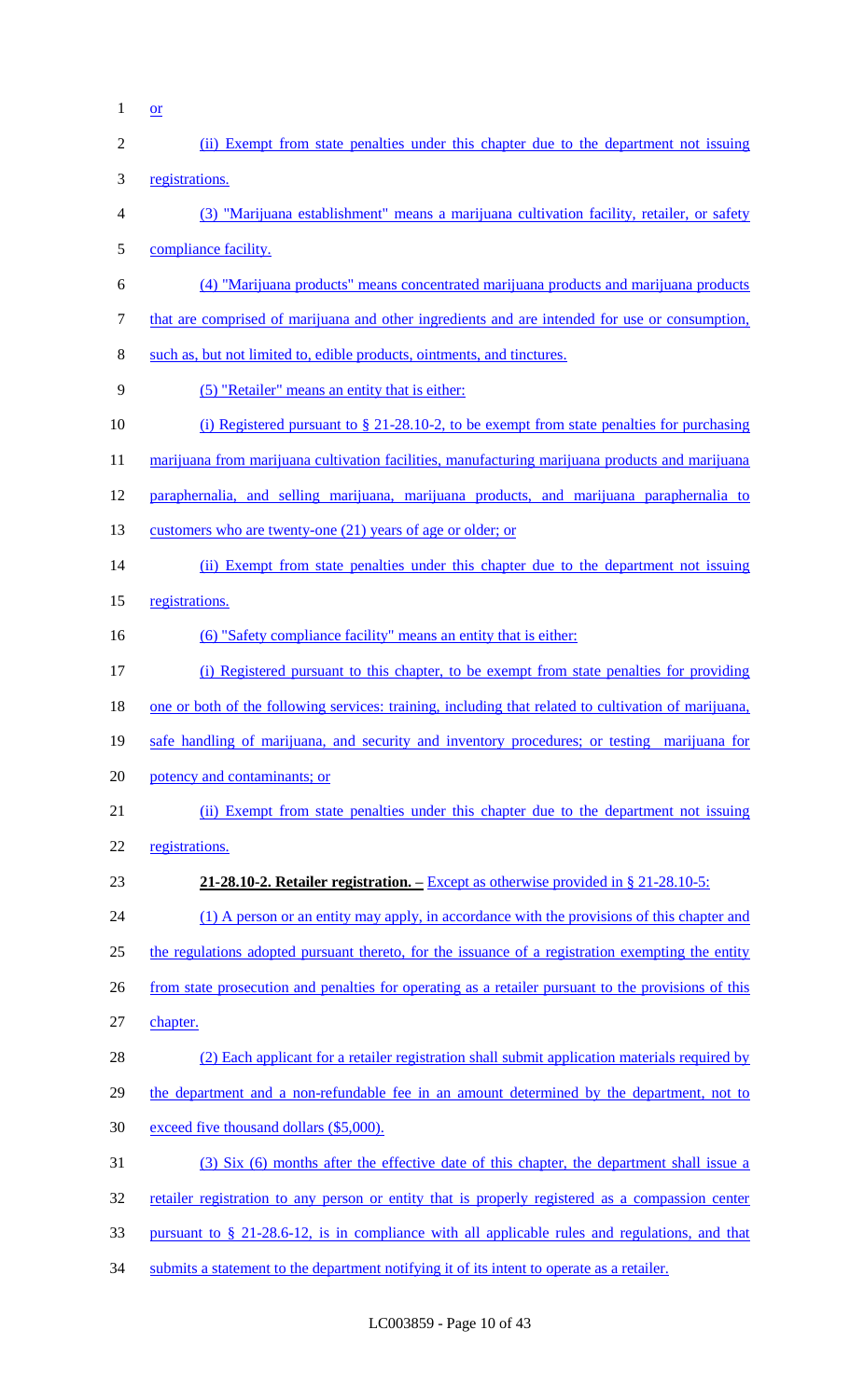| $\mathbf{1}$   | (4) Eighteen (18) months after the effective date of this chapter, the department shall                        |
|----------------|----------------------------------------------------------------------------------------------------------------|
| $\mathfrak{2}$ | have issued ten (10) retailer registrations, provided a sufficient number of qualified applicants              |
| 3              | exist. If more qualifying applicants apply than the department will register, the department shall             |
| 4              | implement a competitive scoring process to determine to which applicants to grant registrations,               |
| 5              | which may be varied to account for geographic distribution, population density, or both. The                   |
| 6              | scoring system shall take into account the applicant and managing officers' applicable experience,             |
| 7              | training, and expertise; the applicant's plan for security and diversion prevention; and criminal,             |
| 8              | civil, or regulatory issues encountered by other entities the applicant and managing officers have             |
| 9              | controlled or managed; and the suitability of the proposed location. A compassion center                       |
| 10             | registered under § 21-28.6-12 of the Rhode Island general laws shall be given priority over the                |
| 11             | other applicants in any competitive application process.                                                       |
| 12             | (5) If at any time after two (2) years after the effective date of this chapter, there are                     |
| 13             | fewer than ten (10) valid retail registrations, the department shall accept and process applications           |
| 14             | for retailer registrations.                                                                                    |
| 15             | (6) The fee for the initial issuance of a registration as a retailer is ten thousand dollars                   |
| 16             | $$10,000$ .                                                                                                    |
| 17             | (7) A registration as a retailer may be renewed annually for a ten thousand dollar                             |
| 18             | $($10,000)$ fee. The renewal application may be submitted up to one hundred twenty (120) days                  |
| 19             | before the expiration of the retailer registration. If the department fails to approve a valid renewal         |
| 20             | application, it shall be deemed granted sixty (60) days after its submission.                                  |
| 21             | (8) Nothing in this section shall prohibit an entity registered as a retailer or seeking                       |
| 22             | retailer registration from also holding a marijuana cultivation facility registration or seeking               |
| 23             | registration as a marijuana cultivation facility pursuant to § 21-28.10-3.                                     |
| 24             | (9) Nothing in this section shall prohibit an entity registered as a retailer or seeking                       |
| 25             | retailer registration from also holding a compassion center registration or seeking registration as a          |
| 26             | compassion center pursuant to $\S 21-28.6-12$ .                                                                |
| 27             | 21-28.10-3. Marijuana cultivation facility registration. $\overline{\phantom{a}}$ Except as otherwise provided |
| 28             | in § 21-28.10-5:                                                                                               |
| 29             | (1) An entity may apply, in accordance with the provisions of this chapter and the                             |
| 30             | regulations adopted pursuant thereto, for the issuance of a registration exempting the entity from             |
| 31             | state prosecution and penalties for operating as a marijuana cultivation facility pursuant to the              |
| 32             | provisions of this chapter.                                                                                    |
| 33             | (2) Each applicant for a marijuana cultivation facility registration shall submit application                  |
| 34             | materials required by the department and a nonrefundable fee in an amount determined by the                    |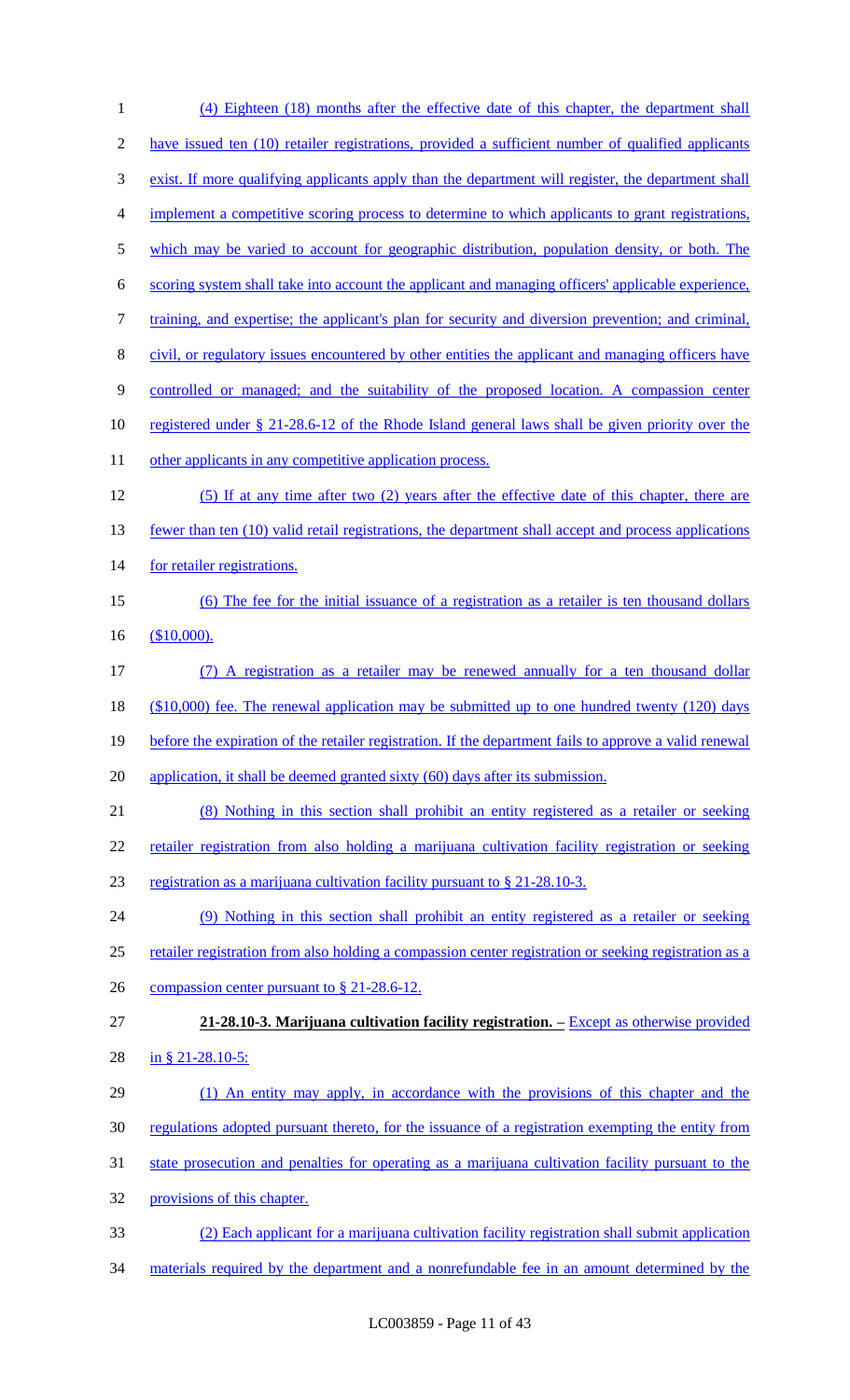1 department, not to exceed five thousand dollars (\$5,000).

 (3) Three (3) months after the effective date of this chapter, the department shall issue a marijuana cultivation facility registration to any person or entity that is properly registered as a compassion center pursuant to § 21-28.6-12, is in compliance with all applicable rules and regulations, and that submits a statement to the department notifying it of its intent to operate as a marijuana cultivator. (4) The department shall accept and process applications for marijuana cultivation facility registrations at any time after the effective date of this chapter, if it is determined the existing marijuana cultivation facilities are unlikely to be able to meet demand. (5) If the department decides to accept additional applicants for marijuana cultivation 11 registrations in order to meet demand, and if more qualifying applicants apply than the 12 department will register, the department shall implement a competitive scoring process to 13 determine to which applicants to grant registration. The scoring system shall take into account the 14 applicant and managing officers' applicable experience, training, and expertise; the applicant's plan for security and diversion prevention; any criminal, civil, or regulatory issues encountered by other entities the applicant and managing officers have controlled or managed; and the suitability of the proposed location. A compassion center that cultivates marijuana and is 18 registered under § 21-28.6-12 shall be given priority over the applicants in any competitive application process. (6) Each marijuana cultivation facility shall pay a fee for the initial issuance of a 21 registration and for annual renewal in an amount determined by the department. The department 22 shall set a tiered system of fees, which vary depending on the size of the marijuana cultivation facility. The highest fee may not exceed twenty thousand dollars (\$20,000) per year. (7) A registration as a marijuana cultivation facility may be renewed annually. The 25 renewal application may be submitted up to one hundred twenty (120) days before the expiration 26 of the marijuana cultivation facility registration. If the department fails to approve a valid renewal application, it shall be deemed granted sixty (60) days after its submission. (8) If at any time beginning eighteen (18) months after the effective date of this chapter, the department has failed to begin issuing marijuana cultivation facility registrations or has ceased issuing marijuana cultivation facility registrations in accordance with this chapter, a marijuana cultivation facility registration shall not be required to operate as a marijuana 32 cultivation facility for any person or entity that is properly registered as a compassion center pursuant to § 21-28.6-12. (9) Nothing in this section shall prohibit an entity registered as a marijuana cultivation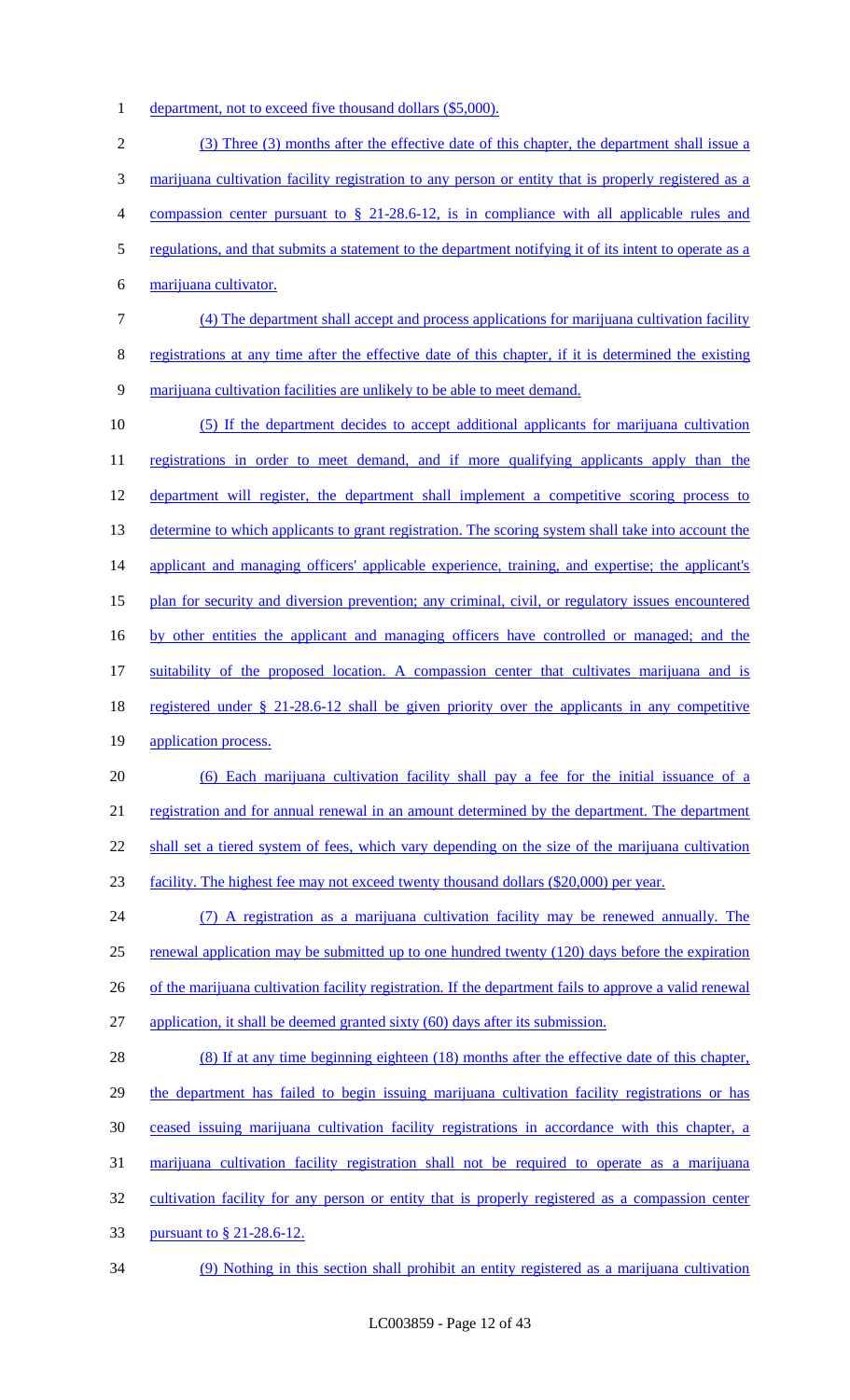- 1 facility or seeking marijuana cultivation facility registration from also holding retailer registration
- 2 or seeking registration as a retailer pursuant to § 21-28.10-2.
- 3 (10) Nothing in this section shall prohibit an entity registered as a marijuana cultivation
- 4 facility or seeking marijuana cultivation facility registration from also holding a compassion
- 5 center registration or seeking registration as a compassion pursuant to § 21-28.6-12.
- 6 **21-28.10-4. Safety compliance facility registration. –** Except as otherwise provided in § 7 21-28.10-6:
- 8 (1) An entity may apply, in accordance with the provisions of this chapter and the 9 regulations adopted pursuant thereto, for the issuance of a registration exempting the entity from 10 state prosecution and penalties for operating as a safety compliance facility pursuant to the 11 provisions of this chapter.
- 12 (2) Each applicant for a safety compliance facility registration shall submit application 13 materials required by the department and a nonrefundable fee in an amount determined by the 14 department, not to exceed five thousand dollars (\$5,000).
- 15 (3) If a qualified applicant exists, the department shall grant a two (2) year registration to 16 at least two (2) safety compliance facilities within one year of the effective date of this chapter, 17 provided that each facility pays a five thousand dollar (\$5,000) fee. If more qualifying applicants 18 apply than the department will register, the department shall implement a competitive scoring 19 process to determine to which applicants to grant registrations, which may be varied for 20 geographic distribution. The scoring system shall take into account the applicant and managing 21 officers' applicable experience, training, and expertise; the applicant's plan for security and 22 diversion prevention; any criminal, civil, or regulatory issues encountered by other entities the 23 applicant and managing officers controlled or managed; the applicant's plan for services; and the 24 suitability of the proposed location. 25 (4) If at any time after two (2) years after the effective date of this chapter, there are 26 fewer than two (2) valid safety compliance facility registrations, the department shall accept and
- 27 process applications for safety compliance facility registrations. In addition, the department may,
- 28 at its discretion, grant additional safety compliance facility registrations.
- 29 (5) A safety compliance facility registration may be renewed biennially for a five
- 30 thousand dollar (\$5,000) fee. The renewal application may be submitted up to one hundred
- 31 twenty (120) days before the expiration of the registration. If the department fails to approve a
- 32 valid renewal application, it shall be deemed granted sixty (60) days after its submission.
- 33 **21-28.10-5. Ineligibility for registration. –** A marijuana establishment may not operate,
- 34 and a prospective marijuana establishment may not apply for a registration if any of the following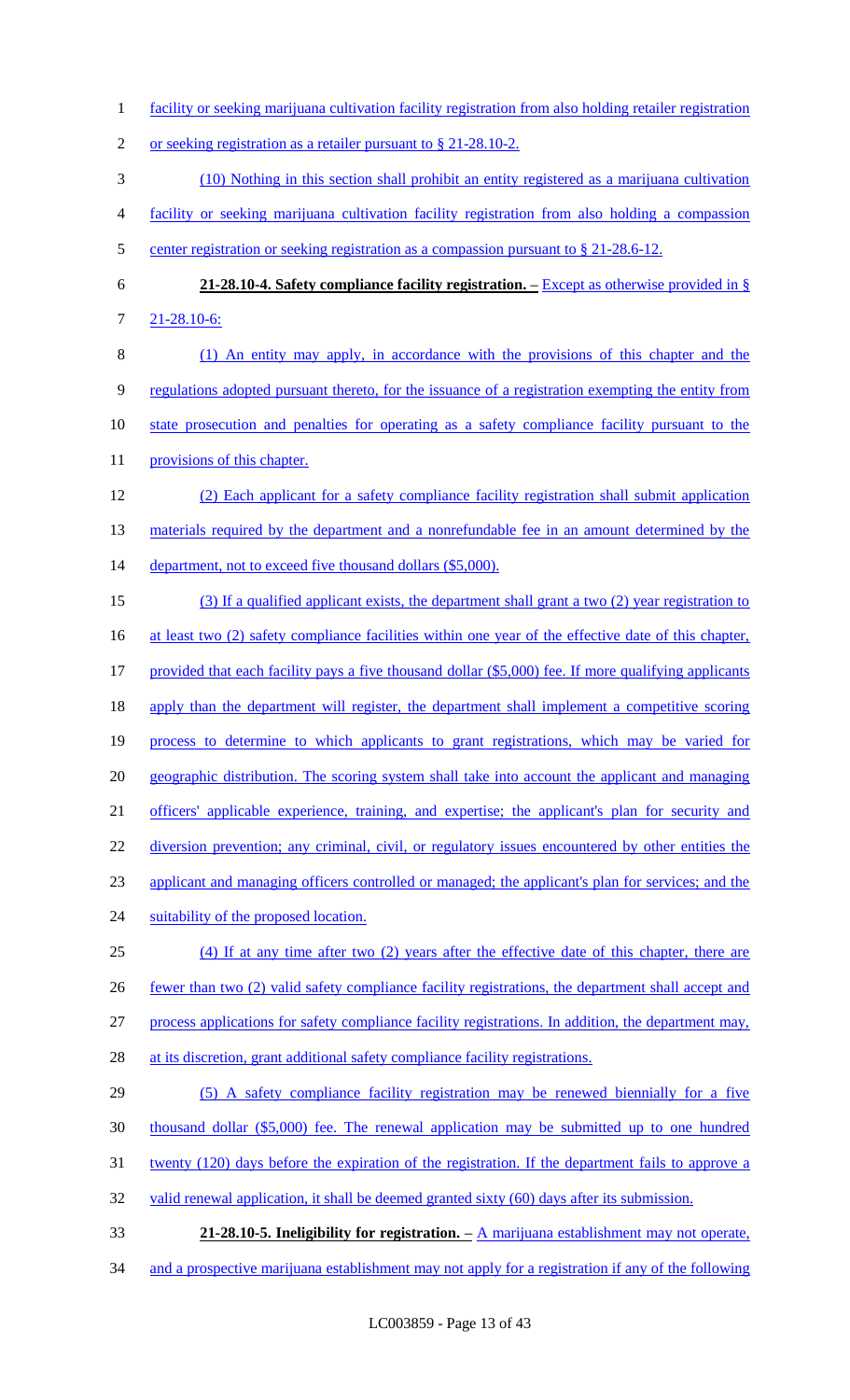1 <u>are true:</u>

| $\mathbf{2}$ | $(1)$ The entity would be located within one thousand feet $(1,000)$ of the property line of        |
|--------------|-----------------------------------------------------------------------------------------------------|
| 3            | a pre-existing public school, private school, or structure used primarily for religious services or |
| 4            | worship; or                                                                                         |
| 5            | (2) The entity sells intoxicating liquor for consumption on the premises.                           |
| 6            | 21-28.10-6. Municipalities. – Nothing shall prohibit municipalities from enacting                   |
| $\tau$       | ordinances or regulations not in conflict with this section or with department rules regulating the |
| 8            | time, place, and manner of marijuana establishments' operations, provided that no local             |
| 9            | government may prohibit any type of marijuana establishments' operation altogether, either          |
| 10           | expressly or through the enactment of ordinances or regulations which make any type of              |
| 11           | marijuana establishments' operation impracticable. Nothing shall prohibit municipalities from       |
| 12           | imposing civil and criminal penalties on the violation of ordinances enacted pursuant to this       |
| 13           | section.                                                                                            |
| 14           | 21-28.10-7. Advertising and product placement. $-$ (a) No marijuana establishment or                |
| 15           | other person may advertise the sale of marijuana in a manner contrary to the regulations            |
| 16           | established by the department.                                                                      |
| 17           | (b) Film, television, production, and other entertainment companies are prohibited from             |
| 18           | accepting payment for the product placement or marijuana or marijuana products in any               |
| 19           | production filmed in Rhode Island.                                                                  |
| 20           | 21-28.10-8. Retailer safety insert. - A retailer shall:                                             |
| 21           | (1) Include a safety insert with all marijuana and marijuana products sold. The safety              |
| 22           | insert may, at the department's discretion, be developed and approved by the department and         |
| 23           | include, but not be limited to, information on:                                                     |
| 24           | (i) Methods of administering marijuana;                                                             |
| 25           | (ii) Any potential dangers stemming from the use of marijuana; and                                  |
| 26           | (iii) How to recognize what may be problematic usage of marijuana and obtain                        |
| 27           | appropriate services or treatment for problematic usage.                                            |
| 28           | (2) Sell marijuana in its original marijuana cultivation facility packaging without making          |
| 29           | any change or repackaging.                                                                          |
| 30           | (3) Sell marijuana products in its original retail packaging without making any changes or          |
| 31           | repackaging.                                                                                        |
| 32           | 21-28.10-9. Warning label on marijuana and marijuana products. $-\left(a\right)$ A marijuana        |
| 33           | cultivation facility must create a unique package and label for its marijuana identifying itself as |
| 34           | the producer.                                                                                       |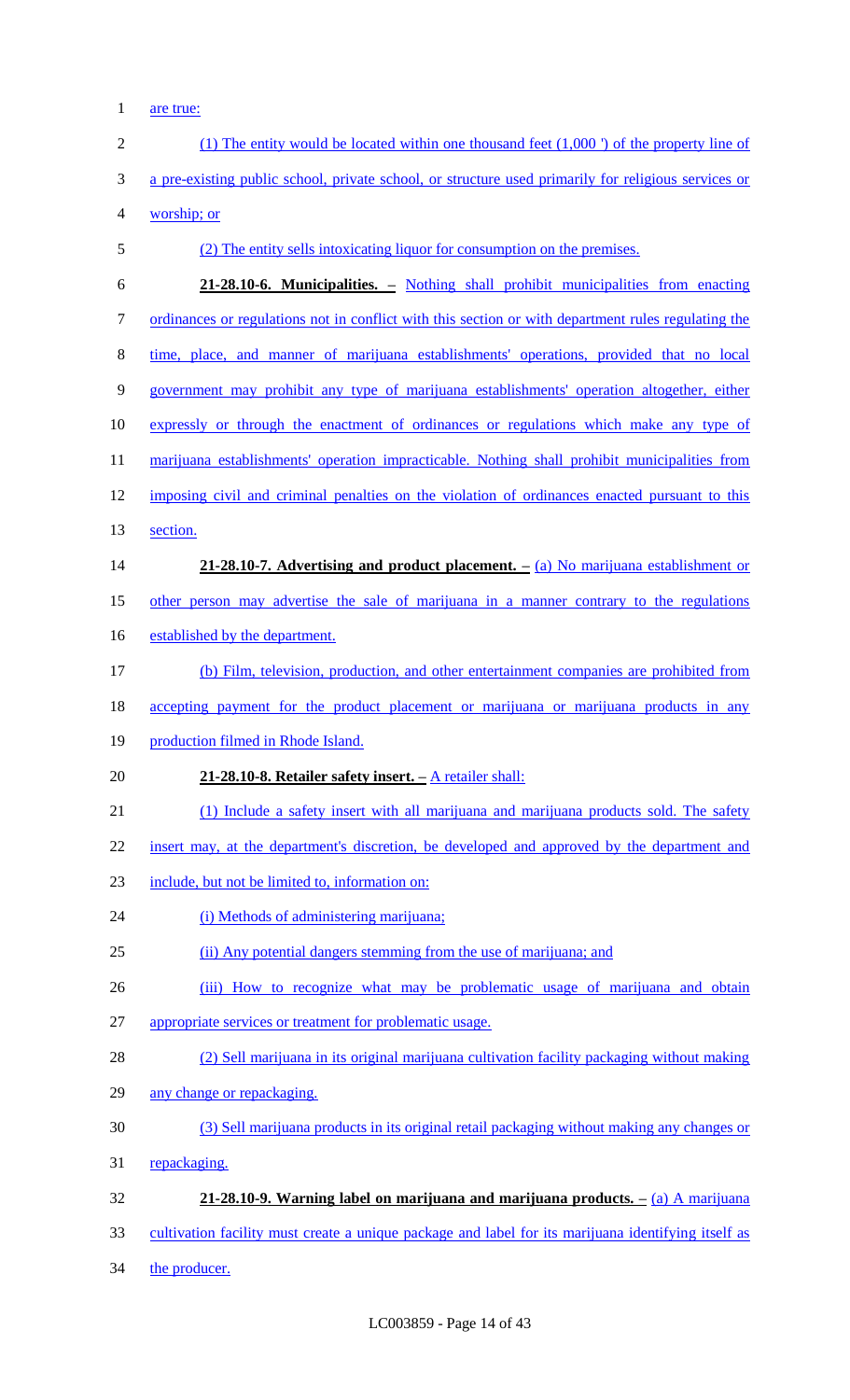(b) A marijuana retailer that produces marijuana products must create a unique package and label for its marijuana products identifying itself as the producer. (1) The name or registration number of the marijuana cultivation facility that produced the marijuana, and, in the case of marijuana products, the retailer that produced the marijuana products. (2) If a safety compliance facility is operational, the potency of the marijuana, as determined by testing by a safety compliance facility, represented by the percentage of tetrahydrocannabinol by mass. 9 (3) A "produced on" date. (4) Warnings that state: "Consumption of marijuana impairs your ability to drive a car or 11 operate machinery", "Keep away from children," and, unless federal or state laws have changed, "Possession of marijuana is illegal outside of Rhode Island and under federal law." **21-28.10-10. Marijuana cultivation facilities. –** (a) All marijuana cultivated by 14 marijuana cultivation facilities shall be cultivated only in one or more enclosed, locked facilities. 15 Each of the facilities must have been registered with the department, unless the department has 16 ceased issuing or failed to begin issuing registrations. (b) An "enclosed, locked facility" may include a building, room, greenhouse, fully 18 enclosed fenced-in area, or other location enclosed on all sides and equipped with locks or other 19 security devices that permit access only by: 20 (1) Employees, agents, or owners of the marijuana cultivation facility, all of whom must 21 be twenty-one (21) years of age or older; 22 (2) Government employees performing their official duties; (3) Contractors performing labor that does not include marijuana cultivation packaging, 24 or processing; contractors must be accompanied by an employee, agent, or owner of the marijuana cultivation facility when they are in areas where marijuana is being grown or stored; or (4) Members of the media, elected officials, and individuals over the age of twenty-one (21) touring the facility, if they are accompanied by an employee, agent, or owner of the marijuana cultivation facility. **21-28.10-11. Transportation of marijuana. –** A marijuana establishment or any person who is acting in his or her capacity as an owner, employee, or agent of a marijuana establishment 31 must have documentation when transporting marijuana on behalf of the marijuana establishment that specifies the amount of marijuana being transported, the registry identification number of the marijuana establishment, the date the marijuana is being transported, and, if the marijuana is being transported to another marijuana establishment, the registry identification number of the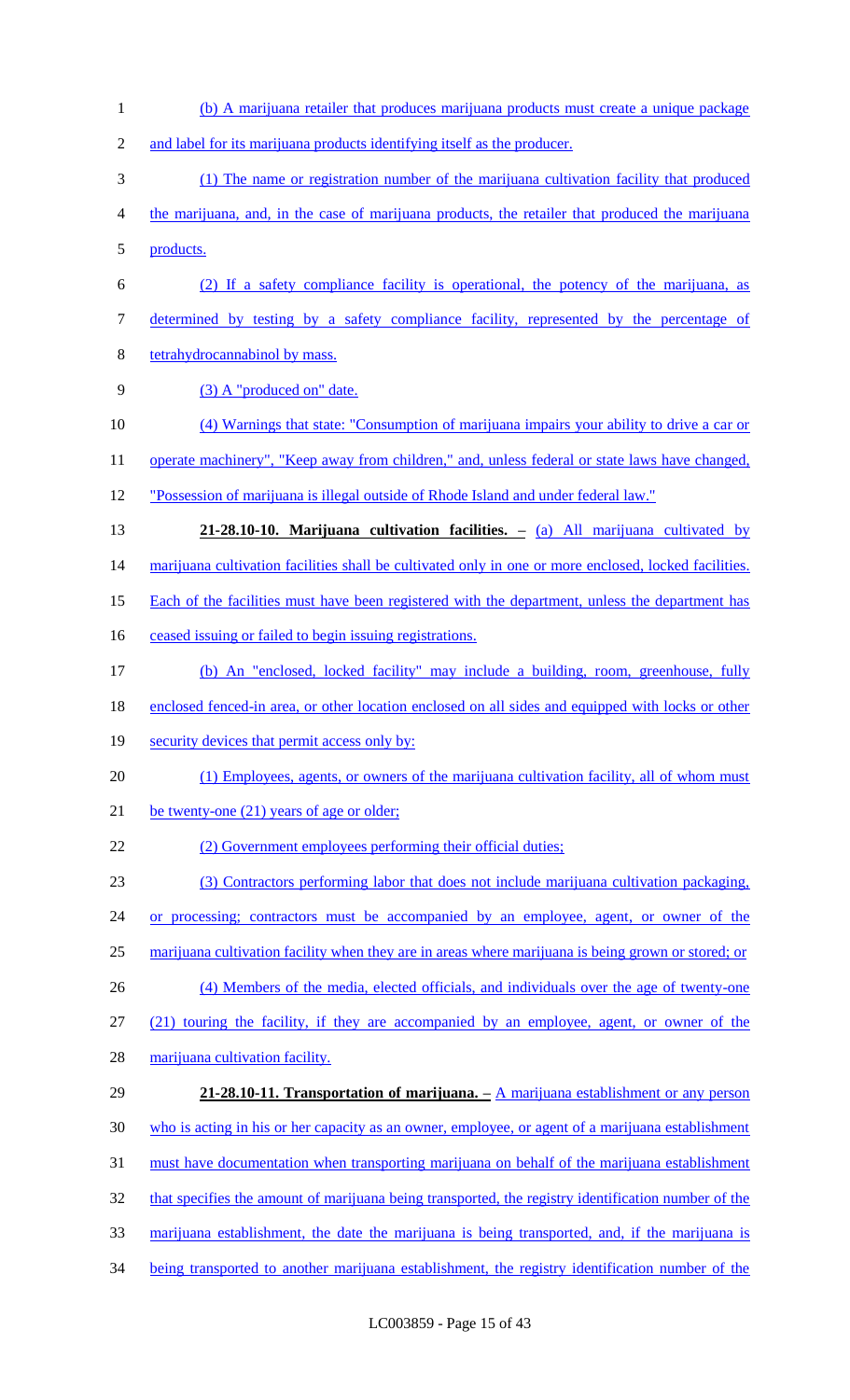1 intended marijuana establishment the marijuana is being transported to. If the marijuana establishment does not have a registration number because the department has ceased issuing registry identification certificates or has failed to begin issuing registry identification certificates, the marijuana establishment may instead use a number of its choosing that it consistently uses on documentation in place of registry identification number. **21-28.10-12. Minors on the premises of marijuana establishment. –** (a) A marijuana establishment shall not allow any person who is under twenty-one (21) years of age to be present inside any room where marijuana or marijuana products are stored, produced, or sold by the marijuana establishment unless the person who is under twenty-one (21) years of age is: (1) A government employee performing his or her official duties; (2) An elected official, a member of the media, a contractor performing labor that does 12 not include marijuana cultivation, manufacturing, packaging, or processing; or (3) If the marijuana establishment is a retailer, a medical marijuana patient registered 14 pursuant to chapter 21-28.6, if the marijuana establishment is also a compassion center registered under § 21-28.6-12. (b) Except as otherwise provided in this subsection, in a prosecution for a violation of this 17 section, it is a complete defense that before allowing a person who is under twenty-one (21) years 18 of age into the room where marijuana is sold or stored, a staff member for the marijuana establishment was shown a document which appeared to be issued by an agency of a federal, state, tribal, or foreign sovereign government and which indicated that the person who was 21 allowed onto the premises of the marijuana establishment was twenty-one (21) years of age or 22 older at the time the person was allowed onto the premises. The complete defense set forth in this subsection does not apply if: 24 (1) The document which was shown to the person who allowed the person who is under twenty-one (21) years of age onto the premises of the retailer was counterfeit, forged, altered, or 26 issued to a person other than the person who was allowed onto the premises of the retailer; and (2) Under the circumstances, a reasonable person would have known or suspected that the 28 document was counterfeit, forged, altered, or issued to a person other than the person who was allowed onto the premises. **21-28.10-13. Retailer violations. –** (a) A retailer shall not: (1) Sell, give, deliver, or otherwise furnish marijuana, marijuana products, or marijuana 32 paraphernalia to any person who is under twenty-one (21) years of age unless the retailer is also registered as a compassion center pursuant to § 21-28.6-12 and the individual under twenty-one

(21) is a qualifying patient registered under chapter 21-28.6.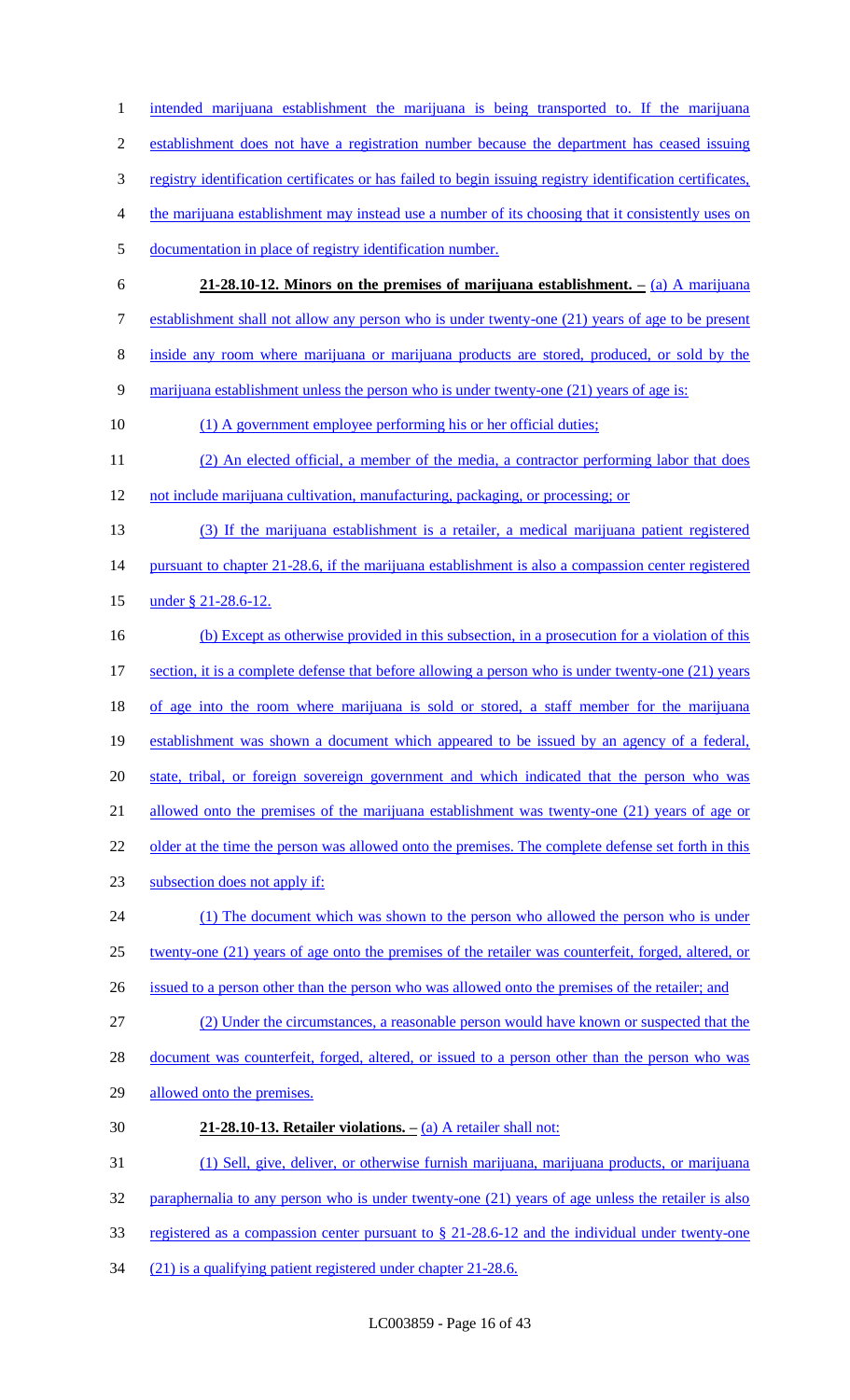| $\mathbf{1}$   | (2) Sell, deliver, give, or otherwise furnish more than the following quantities of                      |
|----------------|----------------------------------------------------------------------------------------------------------|
| $\overline{2}$ | marijuana or marijuana products to a person in a single transaction unless the person is a               |
| 3              | <u>qualifying patient or primary caregiver registered under chapter 21-28.6 and the retailer is also</u> |
| 4              | registered as a compassion center pursuant to $\S 21-28.6-12$ :                                          |
| 5              | (i) More than one ounce (1 oz.) of marijuana, not including hashish;                                     |
| 6              | (ii) Two (2) immature marijuana plants;                                                                  |
| 7              | $(iii)$ Five $(5)$ grams of hashish;                                                                     |
| 8              | (iv) Sixteen ounces (16 oz.) of marijuana-infused product in solid form; and                             |
| 9              | (v) Seventy-two ounces (72 oz.) of marijuana-infused product in liquid form.                             |
| 10             | (3) Knowingly and willfully sell, give, or otherwise furnish an amount of marijuana to a                 |
| 11             | person that would cause that person to possess more than the quantities listed in subdivision (2)        |
| 12             | unless the retailer has verified that the person is a qualifying patient or primary caregiver            |
| 13             | registered under chapter 21-28.6 and the amount of marijuana dispensed is within the patient's           |
| 14             | limits;                                                                                                  |
| 15             | (4) Purchase marijuana, other than marijuana seeds, from any person other than a                         |
| 16             | marijuana cultivation facility or retailer;                                                              |
| 17             | (5) Purchase marijuana products from any person other than a marijuana retailer;                         |
| 18             | (6) Violate regulations issued by the department;                                                        |
| 19             | (b) In addition to any other penalty provided pursuant to specific statutes, a retailer who              |
| 20             | violates this section is guilty of a misdemeanor and shall be punished by a fine of not more than        |
| 21             | one thousand dollars (\$1,000).                                                                          |
| 22             | (c) As used in this section, "marijuana paraphernalia" means equipment, products, and                    |
| 23             | materials, which are used or intended for use in plating, propagating, cultivating, growing,             |
| 24             | harvesting, manufacturing, compounding, converting, producing, processing, preparing, testing,           |
| 25             | analyzing, packaging, repackaging, storing, containing, concealing, ingesting, inhaling, or              |
| 26             | otherwise introducing marijuana into the human body.                                                     |
| 27             | $21-28.10-14$ . Marijuana cultivation facility violations. $-$ (a) A marijuana cultivation               |
| 28             | facility shall not:                                                                                      |
| 29             | (1) Manufacture, sell, give, or otherwise distribute marijuana products;                                 |
| 30             | (2) Sell, deliver, give, or otherwise furnish marijuana to any person other than a                       |
| 31             | marijuana establishment or an agent or staff member acting on behalf of a marijuana                      |
| 32             | establishment;                                                                                           |
| 33             | (3) Purchase marijuana, other than marijuana seeds, from any person other than a                         |
| 34             | marijuana cultivation facility; or                                                                       |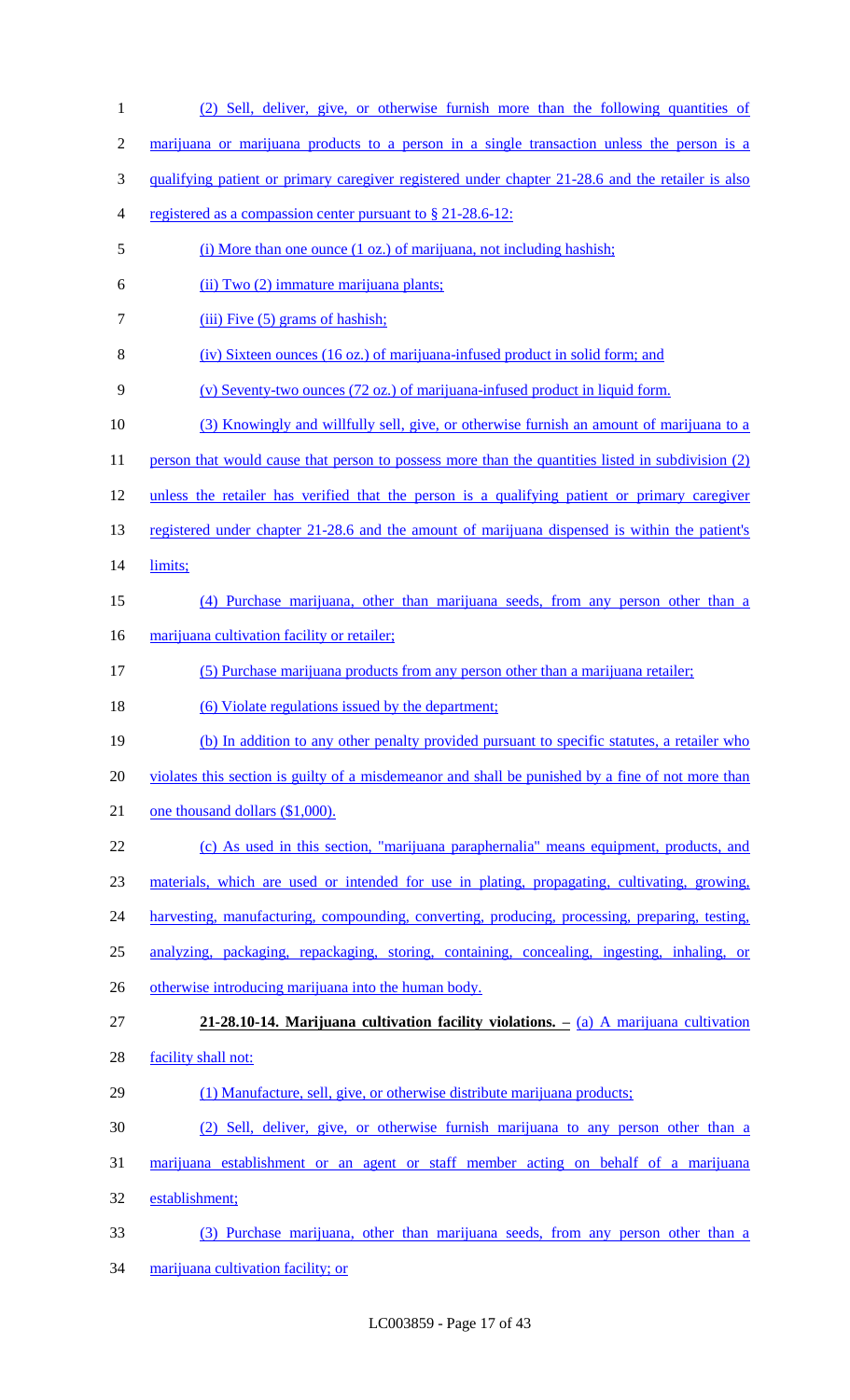1 (4) Purchase or sell, deliver, give, or otherwise furnish marijuana in any manner other 2 than as is exempted from state penalties pursuant to the provisions of this chapter and any 3 regulations adopted pursuant thereto. 4 (b) In addition to any other penalty provided pursuant to specific statutes, a person who 5 violates this section is guilty of a misdemeanor and shall be punished by a fine of not more than 6 one thousand dollars (\$1,000). 7 **21-28.10-15. Suspension or termination of registration. –** (a) The department may 8 suspend or terminate the registration of a marijuana establishment that commits multiple or 9 serious violations of this chapter or reasonable regulations issued pursuant to it. 10 (b) If the department has ceased issuing registrations or has not begun issuing 11 registrations, and marijuana establishment lacks a registration as a result, any city or town where 12 the retailer, marijuana cultivation facility, of safety compliance facility is operating may file for 13 an injunction in district court if the retailer has committed multiple or serious violations of this act 14 or regulations issued pursuant to it. 15 **21-28.10-16. Excise tax. –** An excise tax is hereby levied upon marijuana cultivation 16 facilities and must be collected respecting all marijuana sold or transferred to retailers. The dried 17 flowers of the marijuana plant shall be taxed at the rate of either fifty dollars (\$50.00) per ounce 18 or proportionate part thereof, or an amount that the department may set that adjusts the initial fifty 19 dollars (\$50.00) per ounce rate for inflation or deflation based on the consumer price index. All 20 other parts of the marijuana plant that are sold or transferred by marijuana cultivation facilities to 21 retailers, including, but not limited to, the dried leaves, shall be taxed at the rate of either ten 22 dollars (\$10.00) per ounce or proportionate part thereof, or an amount that the department may set 23 that adjusts the initial ten dollar (\$10.00) per ounce rate for inflation or deflation based on the 24 consumer price index. 25 **21-28.10-17. Distribution of funds. –** The department shall apportion the money 26 remitted to the department from registration fees and taxes collected pursuant to this chapter in 27 the following manner: 28 (1) The department shall retain sufficient money to defray the entire cost of 29 administration of this chapter. 30 (2) The department shall remit to the department of health an amount sufficient to cover 31 the costs associated with any health and safety inspections made necessary by this chapter. 32 (3) After retaining sufficient money to defray the entire cost of administration of this 33 chapter pursuant to subdivision (1) and remitting sufficient money to the department of health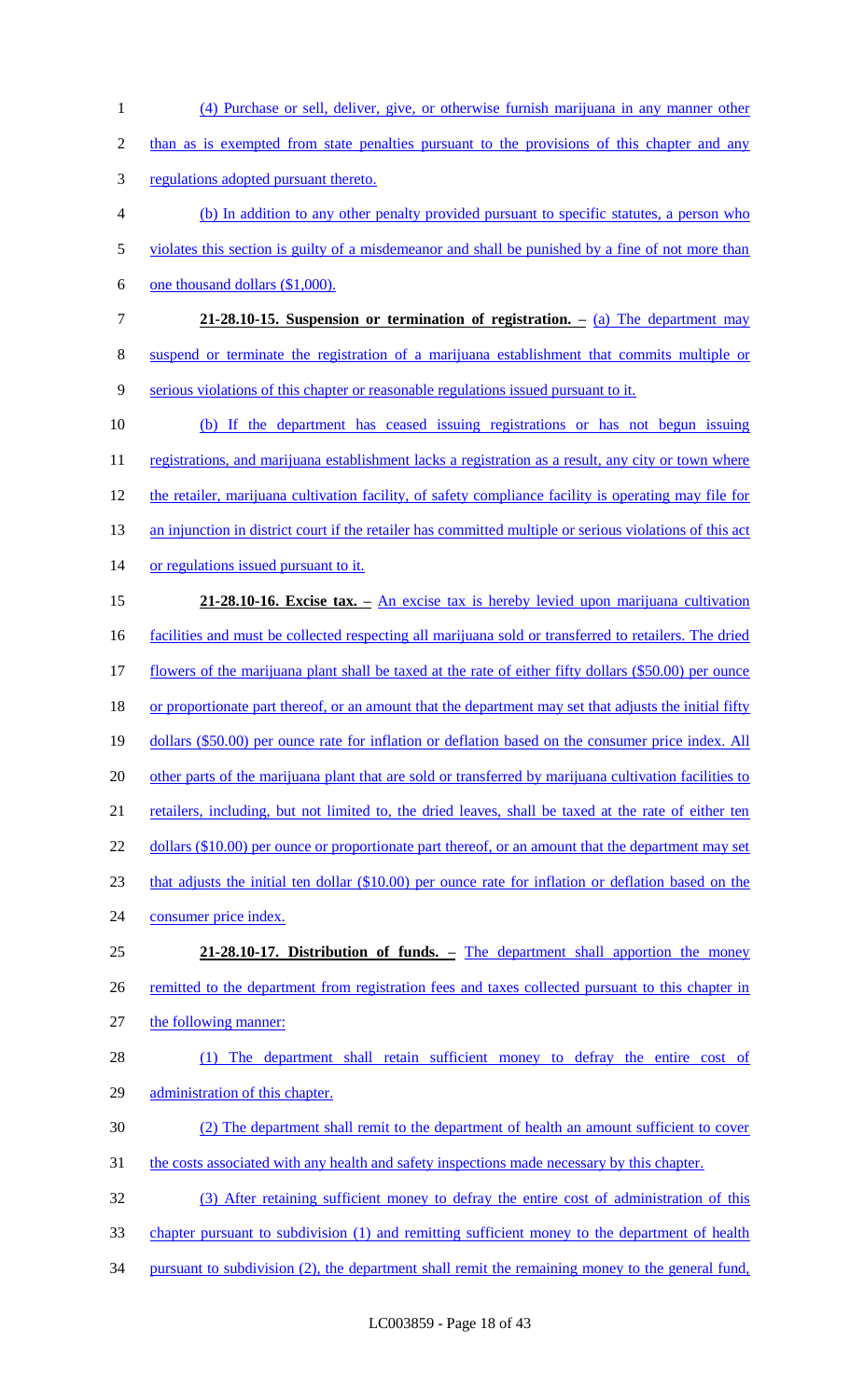| $\mathbf{1}$   | <u>forty percent (40%) of which must be distributed to the department of health for use in voluntary</u> |
|----------------|----------------------------------------------------------------------------------------------------------|
| $\overline{c}$ | programs for the prevention or treatment of the abuse of alcohol, tobacco, or controlled                 |
| 3              | substances, and ten percent (10%) of which must be spent on clinical research into the medical           |
| 4              | efficacy of marijuana by medical researchers working in Rhode Island.                                    |
| 5              | 21-28.10-18. Department regulations. – (a) The department is responsible for                             |
| 6              | administering and carrying out the provisions of this chapter.                                           |
| $\tau$         | (b) The department may adopt regulations that are necessary and convenient to                            |
| 8              | administer and carry out the provisions of this chapter.                                                 |
| 9              | (c) The department shall adopt regulations that:                                                         |
| 10             | (1) Set forth the procedures for the application for and issuance of registrations to                    |
| 11             | marijuana establishments, including the content and form for application;                                |
| 12             | (2) Establish qualifications for registration that are directly and demonstrably related to              |
| 13             | the operation of a marijuana establishment;                                                              |
| 14             | (3) Specify the procedures for the collection of taxes levied pursuant to this chapter;                  |
| 15             | (4) Specify the content, form, and timing of reports, which must be completed by each                    |
| 16             | marijuana establishment and which must be available for inspection by department. The reports            |
| 17             | shall include information on sales, expenses, inventory, and taxes and shall be retained for at least    |
| 18             | one year after the completion of the forms;                                                              |
| 19             | (5) Specify the requirements for the packaging and labeling of marijuana, including those                |
| 20             | in § 21-28.10-9;                                                                                         |
| 21             | (6) Specify the requirements for the safety insert to be included with marijuana by                      |
| 22             | retailers, including those in § 21-28.10-8, if the department chooses to do so;                          |
| 23             | (7) Establish reasonable security requirements for marijuana establishments;                             |
| 24             | (8) Require the posting or display of marijuana establishments' registrations;                           |
| 25             | (9) Establish restrictions on advertising for the sale of marijuana. The restrictions shall:             |
| 26             | (i) Be in compliance with the United States Constitution and the Rhode Island                            |
| 27             | Constitution; and                                                                                        |
| 28             | (ii) Include a prohibition on advertising reasonably considered aimed at minors;                         |
| 29             | (iii) Be at least as restrictive as limitations on advertising tobacco products, provided that           |
| 30             | the regulations may not prevent appropriate signs on the property of the marijuana establishment,        |
| 31             | listings in business directories including phone books, listings in publication focused on               |
| 32             | marijuana, or the sponsorship of health or not-for-profit charity or advocacy events;                    |
| 33             | (10) Establish procedures for inspecting and auditing the records or premises of a                       |
| 34             | marijuana establishment;                                                                                 |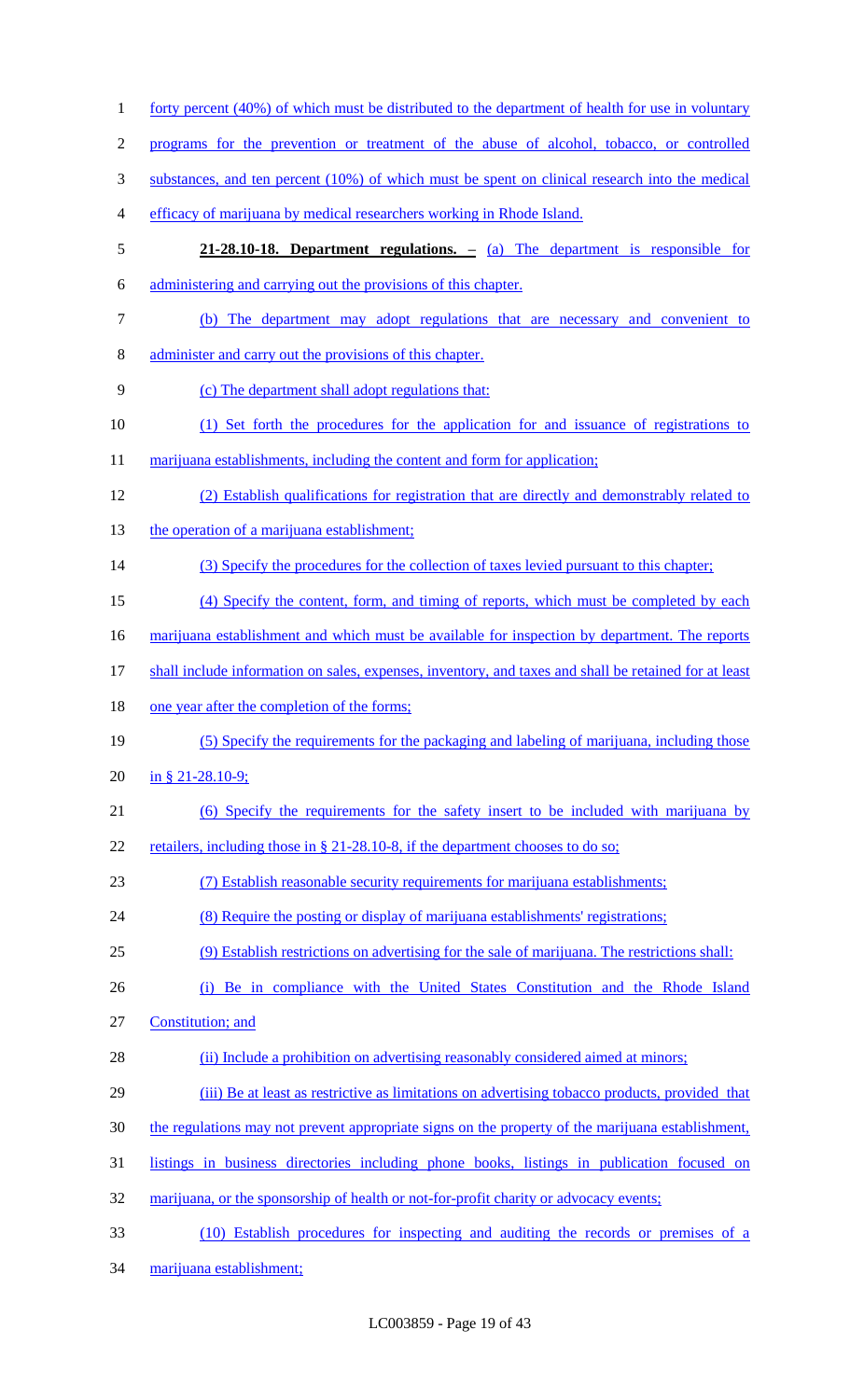(11) Set a schedule of civil fines for violations of this chapter and regulations issued pursuant to this chapter. (12) Set forth the procedures for hearings on civil fines and suspensions and revocation of a registration as a retailer, marijuana cultivation facility, or safety compliance facility for a 5 violation of a provision of this chapter or the regulations adopted pursuant to this chapter. (13) Establish reasonable environmental controls to ensure that any registered marijuana establishment minimizes any harm to the environment, adjoining and nearby landowners, and persons passing by. This may include restrictions on the use of pesticides; (14) Establish rules requiring marijuana cultivation facilities and retailers to create identification cards for their employees and providing for the contents of the identification cards; 11 and (15) Establish rules for the safe transportation of marijuana. (d) The department shall make available free of charge all forms for applications and 14 reports. (e) The department shall issue all registrations as required by chapter 28.10 of this title 16 and chapter 49 of title 44. (f) The department shall keep the name and address of each owner, employee, or agent of a marijuana establishment confidential and refuse to disclose this information to any individual or 19 public or private entity, except as necessary for authorized employees of the department to perform official duties of the department pursuant to this chapter. (g) The department shall not require: 22 (1) An individual consumer to provide a retailer with personal information other than government-issued identification to determine the individual's age; or (2) A retailer to acquire and record personal information about individual customers other 25 than information typically acquired in a financial transaction conducted at a retail liquor store. **21-28.10-19. Failure of department to adopt regulations. –** (a) The department shall 27 adopt regulations to implement this chapter. Within three (3) months of the effective date of this 28 chapter, the department shall begin accepting applications for marijuana establishments from 29 persons or entities who hold current compassion center registrations pursuant to § 21-28.6-12. (b) Within eighteen (18) months of the effective date of this chapter, the department shall begin accepting applications for marijuana establishments from persons or entities who do not 32 hold current compassion center registrations pursuant to § 21-28.6-12. (c) If the department fails to adopt regulations to implement this chapter or fails to begin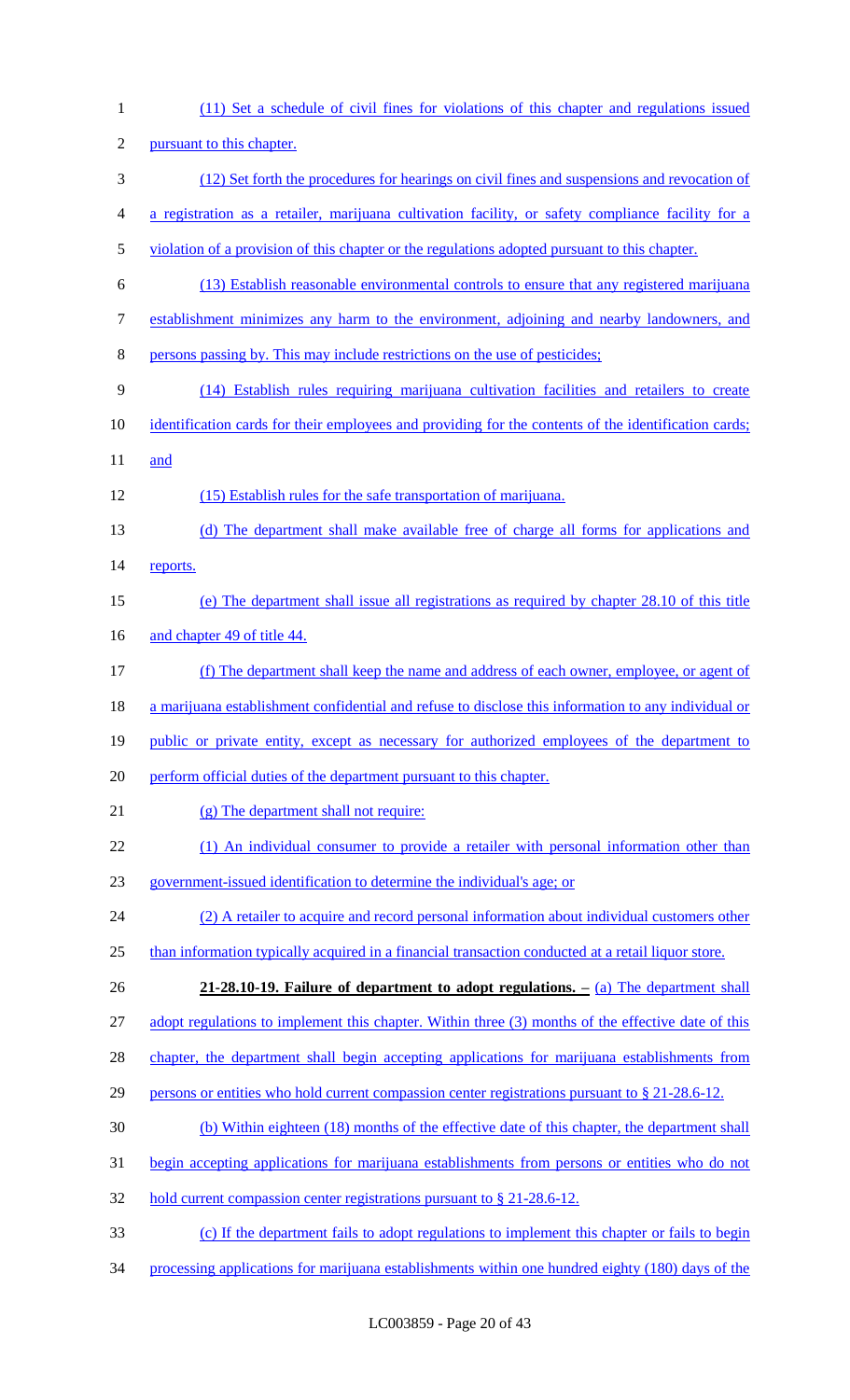| $\mathbf{1}$   | effective date of this chapter, any citizen may commence an action in a court of competent        |
|----------------|---------------------------------------------------------------------------------------------------|
| $\overline{2}$ | jurisdiction to compel the department to perform the actions mandated pursuant to the provisions  |
| $\mathfrak{Z}$ | of this chapter.                                                                                  |
| $\overline{4}$ | <b>21-28.10-20.</b> Advisory committee. $-$ (a) A twelve (12) member advisory committee shall     |
| $\mathfrak{S}$ | be appointed as follows:                                                                          |
| 6              | (1) The governor shall appoint ten (10) members to the advisory committee comprised of:           |
| $\tau$         | one representative of the department; one physician with experience in medical marijuana issues;  |
| $\,8\,$        | one economist; one board member or principal officer of a registered safety compliance facility;  |
| 9              | one individual with experience in policy development or implementation in the field of marijuana  |
| 10             | policy; one public health professional; one sociologist; one attorney familiar with first         |
| 11             | amendment law; one expert in criminal justice; and one researcher.                                |
| 12             | (2) The speaker of the house shall appoint one member to the advisory committee.                  |
| 13             | (3) The senate president shall appoint one member to the advisory committee.                      |
| 14             | (b) The advisory committee shall meet at least two (2) times per year for the purpose of          |
| 15             | collecting information, evaluating the effects of this chapter, and making recommendations to the |
| 16             | department, including:                                                                            |
| 17             | (1) The content of safety inserts;                                                                |
| 18             | (2) Whether additional warning labels should be added;                                            |
| 19             | (3) Strategies for educating physicians and the public about research relating to                 |
| 20             | marijuana's benefits and risks;                                                                   |
| 21             | (4) Any effect on organized crime in the state;                                                   |
| 22             | (5) Any effect on criminal sales of marijuana in middle and high schools;                         |
| 23             | (6) Quality control and labeling standards;                                                       |
| 24             | (7) Recommendations on restrictions on advertising;                                               |
| 25             | (8) Recommendations for reporting and data monitoring related to beneficial and adverse           |
| 26             | effects of marijuana;                                                                             |
| 27             | (9) Recommendations regarding possible adjustments to the excise tax rates that would             |
| 28             | further the goals of reducing the use of marijuana, by minors, generating revenues, and           |
| 29             | undercutting illegal market prices; and                                                           |
| 30             | (10) An update on the latest research related to driving under the influence of marijuana,        |
| 31             | along with recommendations regarding policies for roadside sobriety tests and any recommended     |
| 32             | changes to driving under the influence statutes.                                                  |
| 33             | (c) The department shall submit to the legislature an annual report by the first Thursday         |
| 34             | of every year, which shall include:                                                               |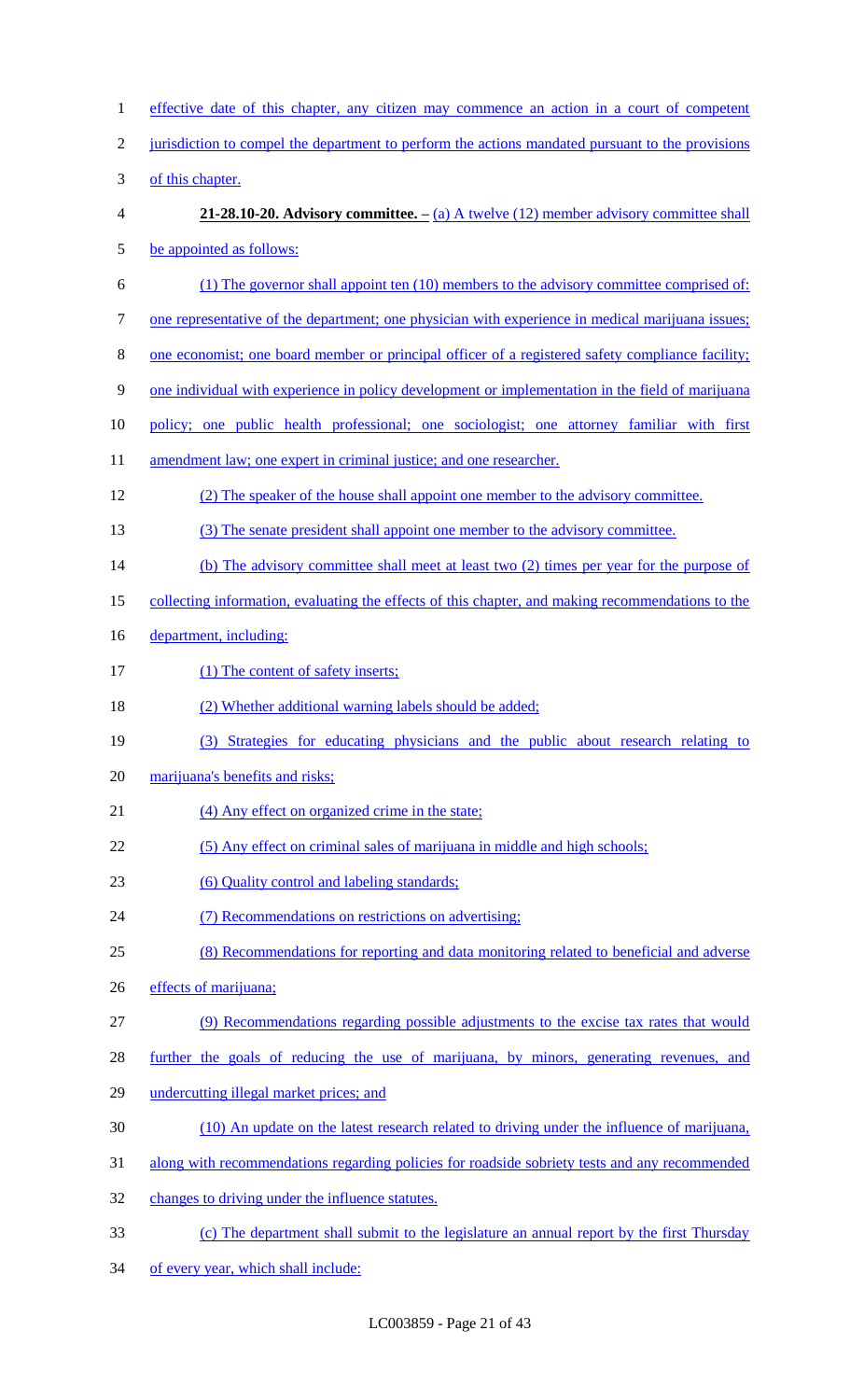| $\mathbf{1}$ | (1) The direct revenue and costs related to implementing this chapter, including revenue                |
|--------------|---------------------------------------------------------------------------------------------------------|
| 2            | from taxes, fines, and fees;                                                                            |
| 3            | (2) The number of registrations suspended and revoked, and the nature of revocations;                   |
| 4            | and                                                                                                     |
| 5            | (3) The findings and recommendations of the oversight committee.                                        |
| 6            | SECTION 3. Title 44 of the General Laws entitled "TAXATION" is hereby amended by                        |
| 7            | adding thereto the following chapter:                                                                   |
| 8            | <b>CHAPTER 69</b>                                                                                       |
| 9            | SPECIAL SALES TAX ON RETAIL MARIJUANA                                                                   |
| 10           | $44-69-1$ . Imposition of special sales tax on retail marijuana. $-\left(a\right)$ Except as provided   |
| 11           | for in subsection (b), a sales tax rate of ten percent $(10\%)$ shall be imposed on all retail sales of |
| 12           | marijuana in accordance with the laws of, and regulations enacted through the authority of, title       |
| 13           | 21 of the general laws.                                                                                 |
| 14           | (b) The special sales tax does not apply to marijuana sales from a registered compassion                |
| 15           | center to a registered qualifying patient or a registered primary caregiver pursuant to $\S$ 21-28.6-   |
| 16           | <u>12.</u>                                                                                              |
| 17           | SECTION 4. Section 44-18-7 of the General Laws in Chapter 44-18 entitled "Sales and                     |
| 18           | Use Taxes – Liability and Computation" is hereby amended to read as follows:                            |
| 19           | 44-18-7. Sales defined. -- "Sales" means and includes:                                                  |
| 20           | (1) Any transfer of title or possession, exchange, barter, lease, or rental, conditional or             |
| 21           | otherwise, in any manner or by any means of tangible personal property for a consideration.             |
| 22           | "Transfer of possession", "lease", or "rental" includes transactions found by the tax administrator     |
| 23           | to be in lieu of a transfer of title, exchange, or barter.                                              |
| 24           | (2) The producing, fabricating, processing, printing, or imprinting of tangible personal                |
| 25           | property for a consideration for consumers who furnish either directly or indirectly the materials      |
| 26           | used in the producing, fabricating, processing, printing, or imprinting.                                |
| 27           | (3) The furnishing and distributing of tangible personal property for a consideration by                |
| 28           | social, athletic, and similar clubs and fraternal organizations to their members or others.             |
| 29           | (4) The furnishing, preparing, or serving for consideration of food, meals, or drinks,                  |
| 30           | including any cover, minimum, entertainment, or other charge in connection therewith.                   |
| 31           | (5) A transaction whereby the possession of tangible personal property is transferred, but              |
| 32           | the seller retains the title as security for the payment of the price.                                  |
| 33           | (6) Any withdrawal, except a withdrawal pursuant to a transaction in foreign or interstate              |
| 34           | commerce, of tangible personal property from the place where it is located for delivery to a point      |
|              |                                                                                                         |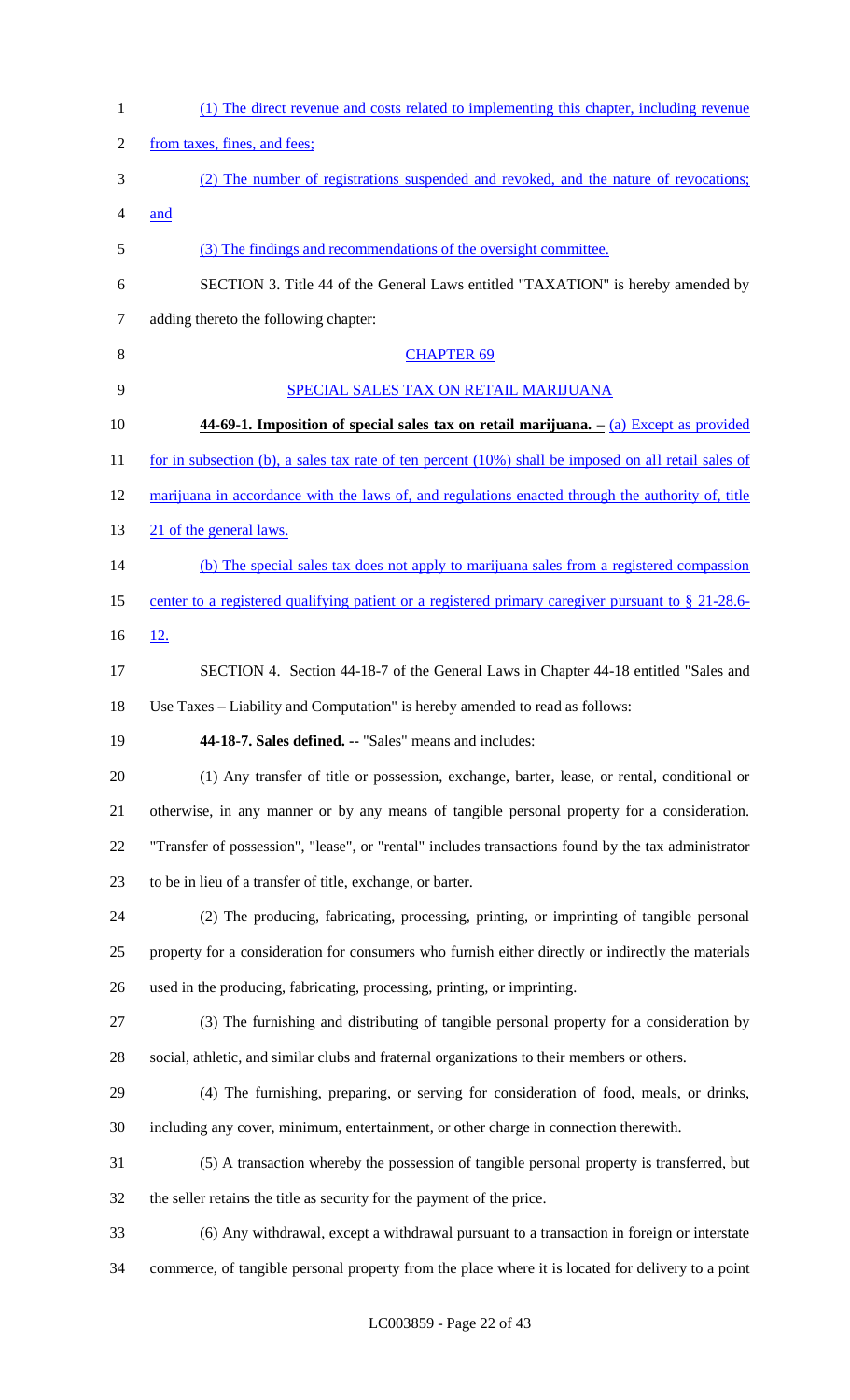in this state for the purpose of the transfer of title or possession, exchange, barter, lease, or rental, conditional or otherwise, in any manner or by any means whatsoever, of the property for a consideration.

 (7) A transfer for a consideration of the title or possession of tangible personal property, which has been produced, fabricated, or printed to the special order of the customer, or any publication.

 (8) The furnishing and distributing of electricity, natural gas, artificial gas, steam, refrigeration, and water.

 (9) The furnishing for consideration of intrastate, interstate and international telecommunications service sourced in this state in accordance with subsections 44-18.1(15) and (16) and all ancillary services, any maintenance services of telecommunication equipment other than as provided for in subdivision 44-18-12(b)(ii). For the purposes of chapters 18 and 19 of this title only, telecommunication service does not include service rendered using a prepaid telephone calling arrangement.

 (ii) Notwithstanding the provisions of paragraph (i) of this subdivision, in accordance with the Mobile Telecommunications Sourcing Act (4 U.S.C. §§ 116 – 126), subject to the specific exemptions described in 4 U.S.C. § 116(c), and the exemptions provided in §§ 44-18-8 and 44-18-12, mobile telecommunications services that are deemed to be provided by the customer's home service provider are subject to tax under this chapter if the customer's place of primary use is in this state regardless of where the mobile telecommunications services originate, terminate or pass through. Mobile telecommunications services provided to a customer, the charges for which are billed by or for the customer's home service provider, shall be deemed to be provided by the customer's home service provider.

 (10) The furnishing of service for transmission of messages by telegraph, cable, or radio and the furnishing of community antenna television, subscription television, and cable television services.

(11) The rental of living quarters in any hotel, rooming house, or tourist camp.

 (12) The transfer for consideration of prepaid telephone calling arrangements and the recharge of prepaid telephone calling arrangements sourced to this state in accordance with §§ 44-18.1-11 and 44-18.1-15. "Prepaid telephone calling arrangement" means and includes prepaid calling service and prepaid wireless calling service.

 (13) The sale, storage, use or other consumption of over-the-counter drugs as defined in paragraph 44-18-7.1(h)(ii).

(14) The sale, storage, use or other consumption of prewritten computer software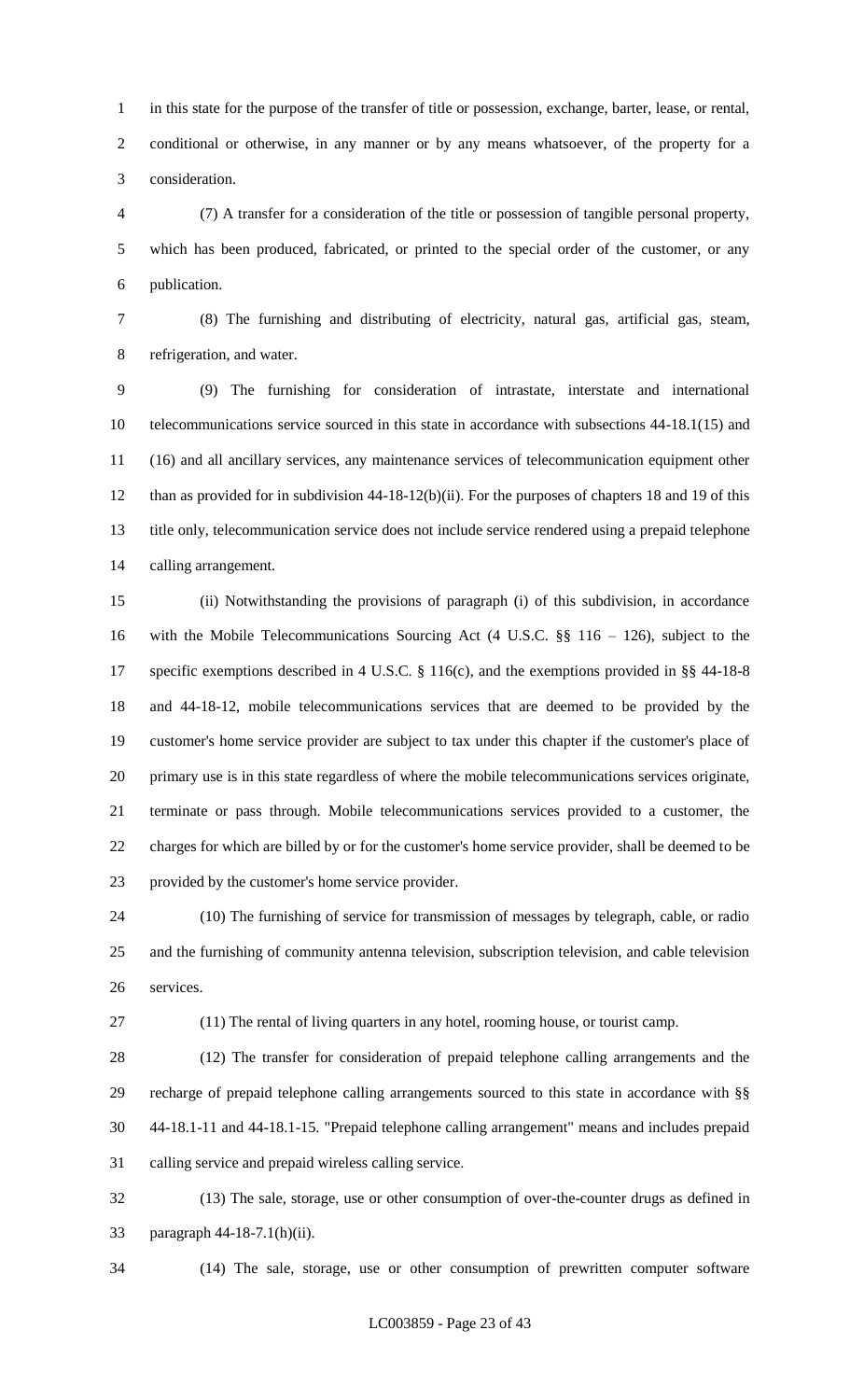delivered electronically or by load and leave as defined in paragraph 44-18-7.1(v).

 (15) The sale, storage, use or other consumption of medical marijuana as defined in § 21- 28.6-3.

4  $(16)$  (15) The furnishing of services in this state as defined in § 44-18-7.3.

 SECTION 5. Sections 21-28-4.01, 21-28-4.01.1, 21-28-4.01.2, 21-28-4.11 and 21-28- 4.14 of the General Laws in Chapter 21-28 entitled "Uniform Controlled Substances Act" are hereby amended to read as follows:

 **21-28-4.01. Prohibited acts A – Penalties. --** (a)(1) Except as authorized by this chapter, or as exempted from criminal penalties pursuant to chapters 28.9 or 28.10 of this title, or 10 chapter 49 of title 44, it shall be unlawful for any person to manufacture, deliver, or possess with intent to manufacture or deliver a controlled substance.

 (2) Any person who is not a drug addicted person, as defined in § 21-28-1.02(18), who violates this subsection with respect to a controlled substance classified in schedule I or II, except the substance classified as marijuana, is guilty of a crime and upon conviction may be imprisoned to a term up to life, or fined not more than five hundred thousand dollars (\$500,000) nor less than 16 ten thousand dollars (\$10,000), or both.

 (3) Where the deliverance as prohibited in this subsection shall be the proximate cause of death to the person to whom the controlled substance is delivered, it shall not be a defense that the person delivering the substance was at the time of delivery, a drug addicted person as defined in § 21-28-1.02(18).

21 (4) Any person, <u>under twenty-one (21) years of age</u>, except as provided for in 22 subdivision (2) of this subsection, who violates this subsection with respect to the manufacture of one mature flowering marijuana plant, or two (2) or fewer total marijuana plants, is guilty of a 24 crime and upon conviction may be imprisoned for not more than five (5) years, or fined not more

25 than three thousand dollars (\$3,000), or both.

(5) Any person, except as provided for in subdivision (2) of this subsection, who violates

27 this subsection with respect to:

28 (i) A controlled substance classified in schedule I or II, except the substance classified as

marijuana, is guilty of a crime and upon conviction may be imprisoned for not more than thirty

(30) years, or fined not more than one hundred thousand dollars (\$100,000) nor less than three

thousand dollars (\$3,000), or both;

 (ii) The manufacture of two (2) or more mature flowering marijuana plants, or three (3) or more total marijuana plants, is guilty of a crime and upon conviction may be imprisoned for not more than ten (10) years, or fined not more than one hundred thousand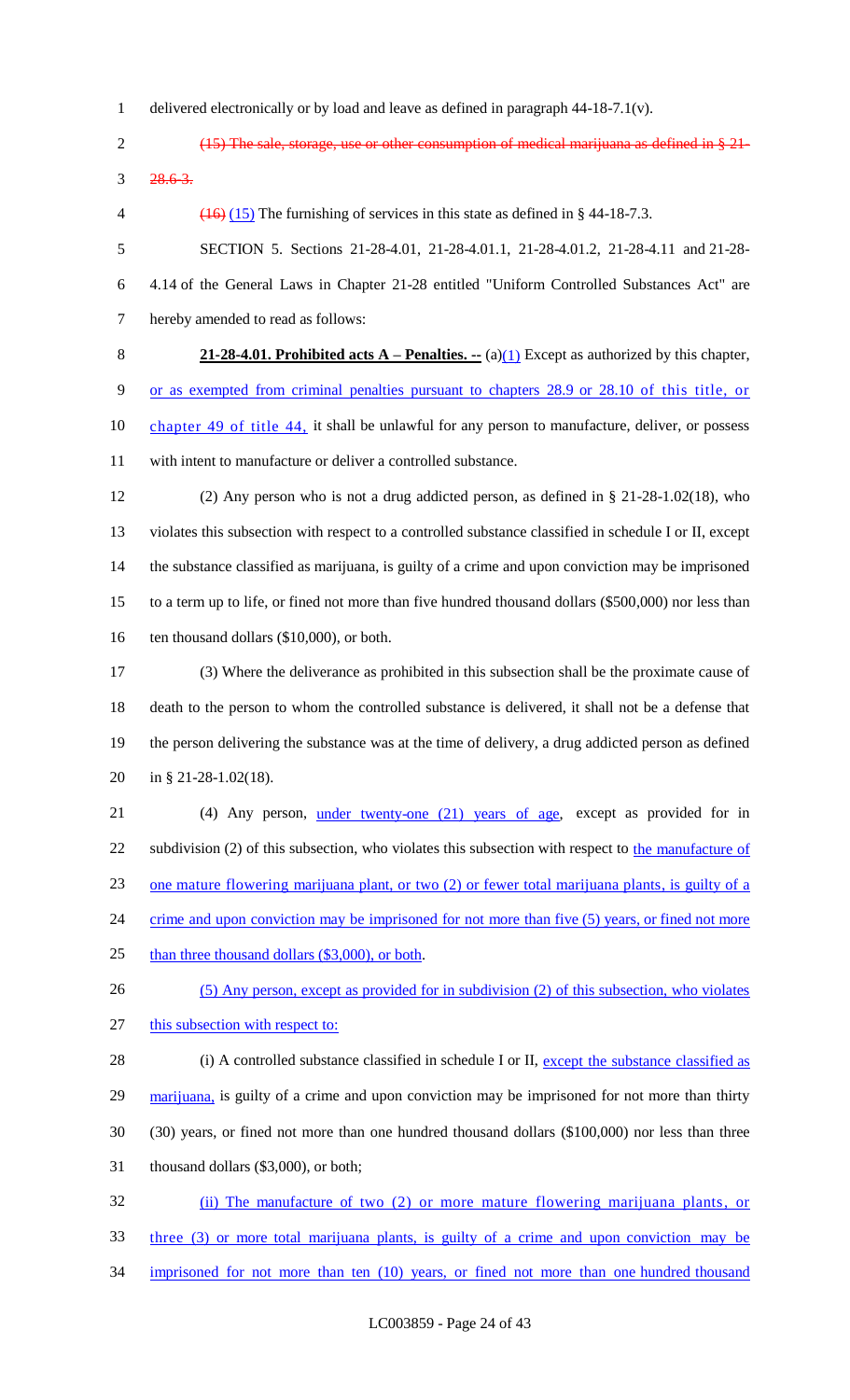dollars (\$100,000), or both;

| $\overline{2}$ | (iii) The delivery of marijuana is guilty of a crime and upon conviction may be                                 |
|----------------|-----------------------------------------------------------------------------------------------------------------|
| 3              | imprisoned for not more than ten (10) years, or fined not more than one hundred thousand dollars                |
| 4              | $(\$100,000)$ nor less than one thousand dollars $(\$1,000)$ , or both.                                         |
| 5              | $\overleftrightarrow{H}$ (iv) A controlled substance classified in schedule III or IV, is guilty of a crime and |
| 6              | upon conviction may be imprisoned for not more than twenty (20) years, or fined not more than                   |
| 7              | forty thousand dollars (\$40,000), or both; provided, with respect to a controlled substance                    |
| 8              | classified in schedule III(d), upon conviction may be imprisoned for not more than five $(5)$ years,            |
| 9              | or fined not more than twenty thousand dollars (\$20,000), or both.                                             |
| 10             | $\overrightarrow{iii}$ (v) A controlled substance classified in schedule V, is guilty of a crime and upon       |
| 11             | conviction may be imprisoned for not more than one year, or fined not more than ten thousand                    |
| 12             | dollars $(\$10,000)$ , or both.                                                                                 |
| 13             | $(b)(1)$ Except as authorized by this chapter, it is unlawful for any person to create,                         |
| 14             | deliver, or possess with intent to deliver, a counterfeit substance.                                            |
| 15             | (2) Any person who violates this subsection with respect to:                                                    |
| 16             | (i) A counterfeit substance classified in schedule I or II, is guilty of a crime and upon                       |
| 17             | conviction may be imprisoned for not more than thirty (30) years, or fined not more than one                    |
| 18             | hundred thousand dollars (\$100,000), or both;                                                                  |
| 19             | (ii) A counterfeit substance classified in schedule III or IV, is guilty of a crime and upon                    |

 conviction may be imprisoned for not more than twenty (20) years, or fined not more than forty thousand dollars (\$40,000), or both; provided, with respect to a controlled substance classified in schedule III(d), upon conviction may be imprisoned for not more than five (5) years, or fined not more than twenty thousand dollars (\$20,000) or both.

 (iii) A counterfeit substance classified in schedule V, is guilty of a crime and upon conviction may be imprisoned for not more than one year, or fined not more than ten thousand dollars (\$10,000), or both.

 (c)(1) It shall be unlawful for any person knowingly or intentionally to possess a controlled substance, unless the substance was obtained directly from or pursuant to a valid prescription or order of a practitioner while acting in the course of his or her professional 30 practice, or except as otherwise authorized by this chapter or exempt from arrest pursuant to

chapters 28.9 or 28.10 of this title or chapter 49 of title 44.

(2) Any person who violates this subsection with respect to:

 (i) A controlled substance classified in schedules I, II and III, IV, and V, except the substance classified as marijuana, is guilty of a crime and upon conviction may be imprisoned for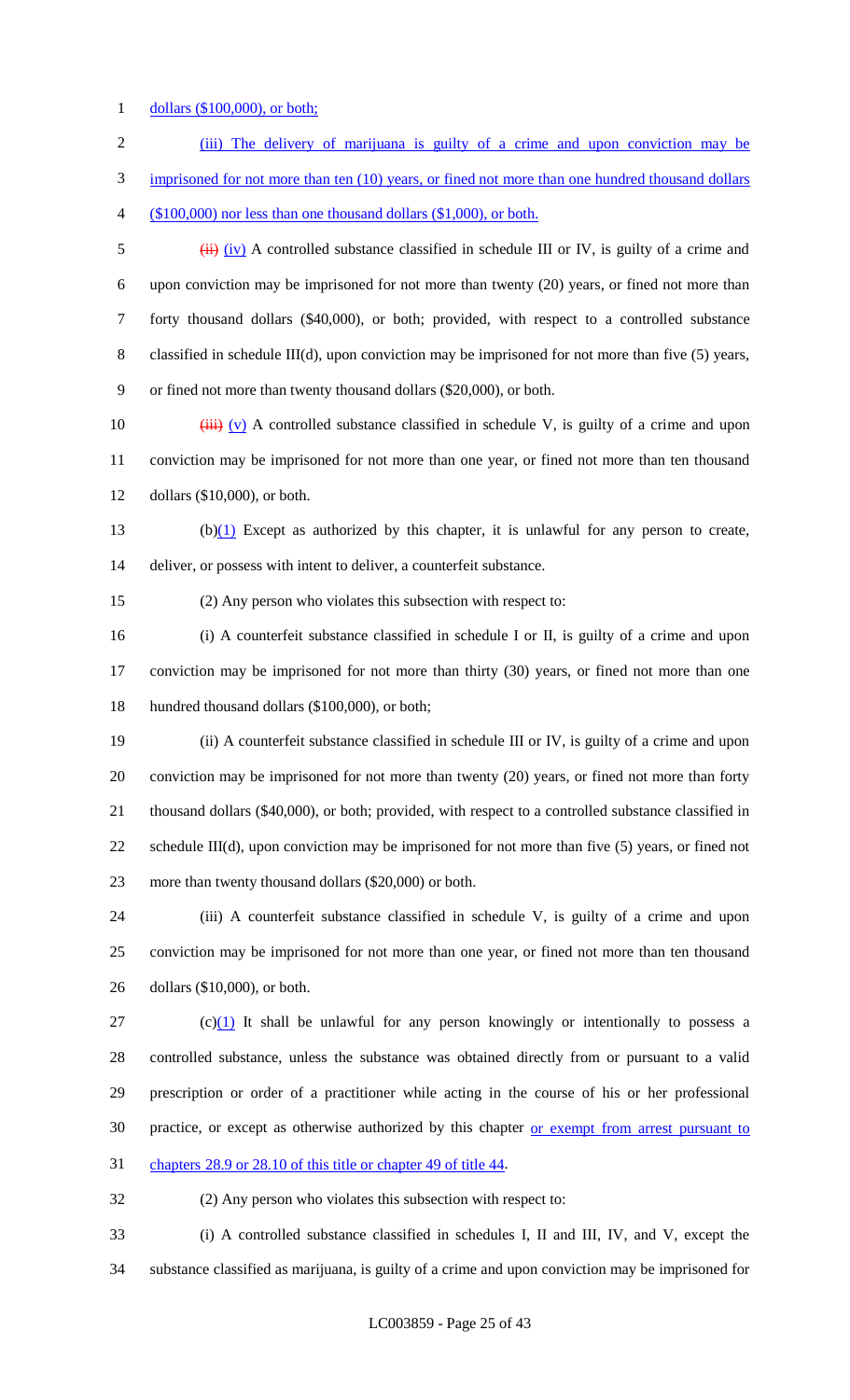not more than three (3) years or fined not less than five hundred dollars (\$500) nor more than five 2 thousand dollars (\$5,000), or both;

 (ii) More than one ounce (1 oz.) of a controlled substance classified in schedule I as marijuana is guilty of a misdemeanor except for those persons subject to subdivision 21-28- 4.01(a)(1) and upon conviction may be imprisoned for not more than one year or fined not less than two hundred dollars (\$200) nor more than five hundred dollars (\$500), or both.

 (iii) Notwithstanding any public, special or general law to the contrary, the possession of 8 one ounce (1 oz.) or less of marijuana by a person who is eighteen (18) years of age or older, but 9 who is less than twenty-one (21) years of age, and who is not exempted from penalties pursuant to chapter 21-28.6 shall constitute a civil offense, rendering the offender liable to a civil penalty in the amount of one hundred fifty dollars (\$150) and forfeiture of the marijuana, but not to any other form of criminal or civil punishment or disqualification. Notwithstanding any public, special or general law to the contrary, this civil penalty of one hundred fifty dollars (\$150) and forfeiture of the marijuana shall apply if the offense is the first (1st) or second (2nd) violation within the previous eighteen (18) months.

 (iv) Notwithstanding any public, special or general law to the contrary, possession of one ounce (1 oz.) or less of marijuana by a person who is under the age of eighteen (18) years and who is not exempted from penalties pursuant to chapter 21-28.6 shall constitute a civil offense, rendering the offender liable to a civil penalty in the amount of one hundred fifty dollars (\$150) and forfeiture of the marijuana; provided the minor offender completes an approved drug awareness program and community service as determined by the court. If the person under the age of eighteen (18) years fails to complete an approved drug awareness program and community service within one year of the offense, the penalty shall be a three hundred dollar (\$300) civil fine and forfeiture of the marijuana, except that if no drug awareness program or community service is available, the penalty shall be a fine of one hundred fifty dollars (\$150) and forfeiture of the marijuana. The parents or legal guardian of any offender under the age of eighteen (18) shall be notified of the offense and the availability of a drug awareness and community service program. The drug awareness program must be approved by the court, but shall, at a minimum, provide four (4) hours of instruction or group discussion, and ten (10) hours of community service. Notwithstanding any other public, special or general law to the contrary, this civil penalty shall apply if the offense is the first (1st) or second (2nd) violation within the previous eighteen (18) months.

 (v) Notwithstanding any public, special, or general law to the contrary, a person not exempted from penalties pursuant to chapter 21-28.6 found in possession of one ounce (1 oz.) or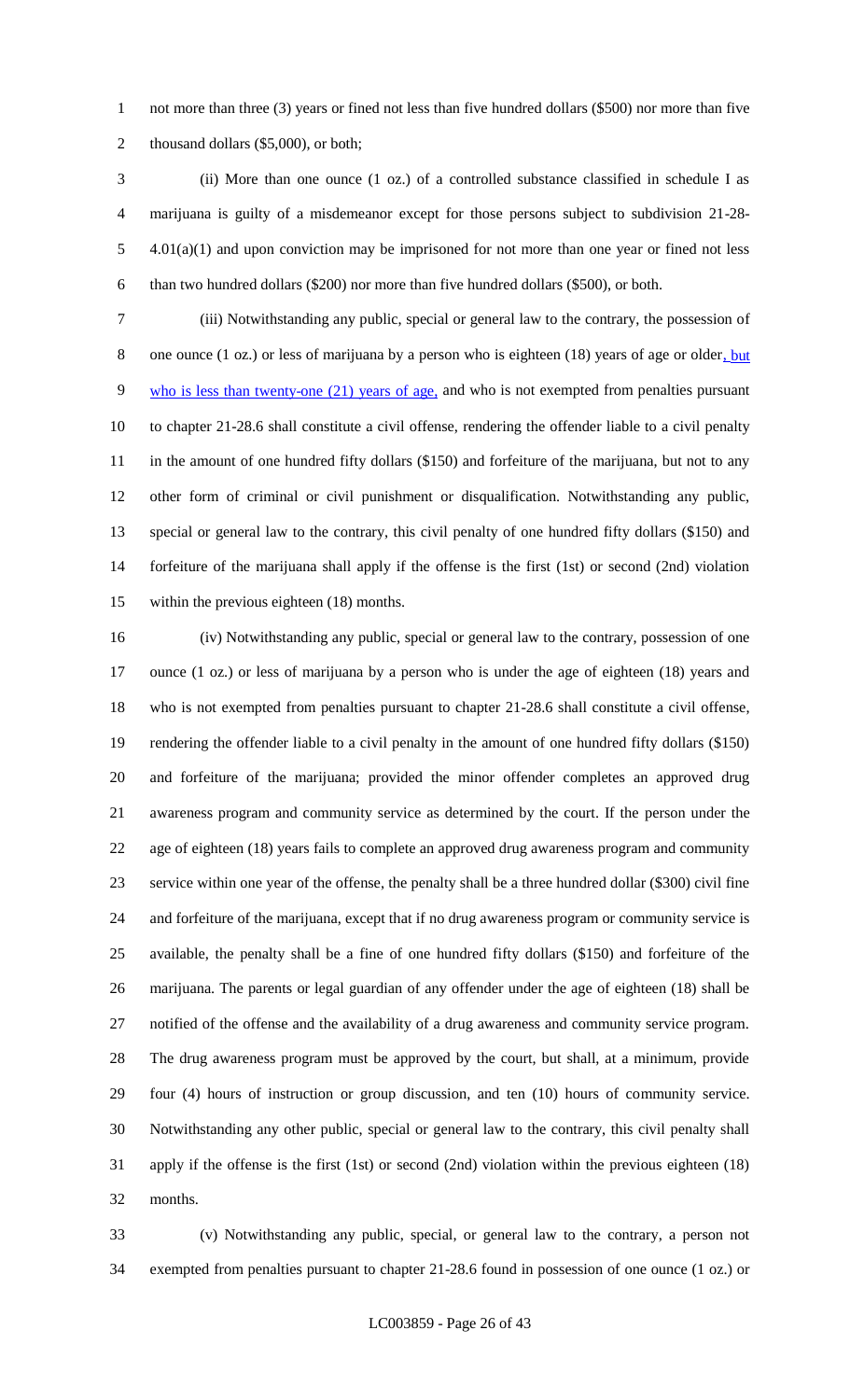less of marijuana is guilty of a misdemeanor and upon conviction may be imprisoned for not 2 more than thirty (30) days or fined not less than two hundred dollars (\$200) nor more than five hundred dollars (\$500), or both, if that person has been previously adjudicated on a violation for 4 possession of less than one ounce (1 oz.) of marijuana under subparagraphs 21-28-4.01(c)(2)(iii) or 21-28-4.01(c)(2)(iv) two (2) times in the eighteen (18) months prior to the third (3rd) offense.

 (vi) Any unpaid civil fine issued under subparagraphs 21-28-4.01(c)(2)(iii) or 21-28- 4.01(c)(2)(iv) shall double to three hundred dollars (\$300) if not paid within thirty (30) days of the offense. The civil fine shall double again to six hundred dollars (\$600) if it has not been paid within ninety (90) days.

 (vii) No person may be arrested for a violation of subparagraphs 21-28-4.01(c)(2)(iii) or 21-28-4.01(c)(2)(iv) except as provided in this subparagraph. Any person in possession of an identification card, license, or other form of identification issued by the state or any state, city or town, or any college or university, who fails to produce the same upon request of a police officer who informs the person that he or she has been found in possession of what appears to the officer to be one ounce (1 oz.) or less of marijuana, or any person without any such forms of identification that fails or refuses to truthfully provide his or her name, address, and date of birth to a police officer who has informed such person that the officer intends to provide such individual with a citation for possession of one ounce (1 oz.) or less of marijuana, may be arrested.

20 (viii) No violation of subparagraphs  $21-28-4.01(c)(2)(iii)$  or  $21-28-4.01(c)(2)(iv)$  shall be considered a violation of parole or probation.

 (ix) Any records collected by any state agency or tribunal that include personally identifiable information about violations of subparagraphs 21-28-4.01(c)(2)(iii) or 21-28- 4.01(c)(2)(iv) shall be sealed eighteen (18) months after the payment of said civil fine.

 *(3) Jurisdiction.* Any and all violations of subparagraphs 21-28-4.01(c)(2)(iii) and 21-28- 4.01(c)(2)(iv) shall be the exclusive jurisdiction of the Rhode Island traffic tribunal. All money associated with the civil fine issued under subparagraphs 21-28-4.01(c)(2)(iii) or 21-28-  $4.01(c)(2)(iv)$  shall be payable to the Rhode Island traffic tribunal. Fifty percent (50%) of all fines collected by the Rhode Island traffic tribunal from civil penalties issued pursuant to subparagraphs 21-28-4.01(c)(2)(iii) or 21-28-4.01(c)(2)(iv) shall be expended on drug awareness and treatment programs for youth.

 (4) Additionally every person convicted or who pleads nolo contendere under paragraph (2)(i) of this subsection or convicted or who pleads nolo contendere a second or subsequent time under paragraph (2)(ii) of this subsection, who is not sentenced to a term of imprisonment to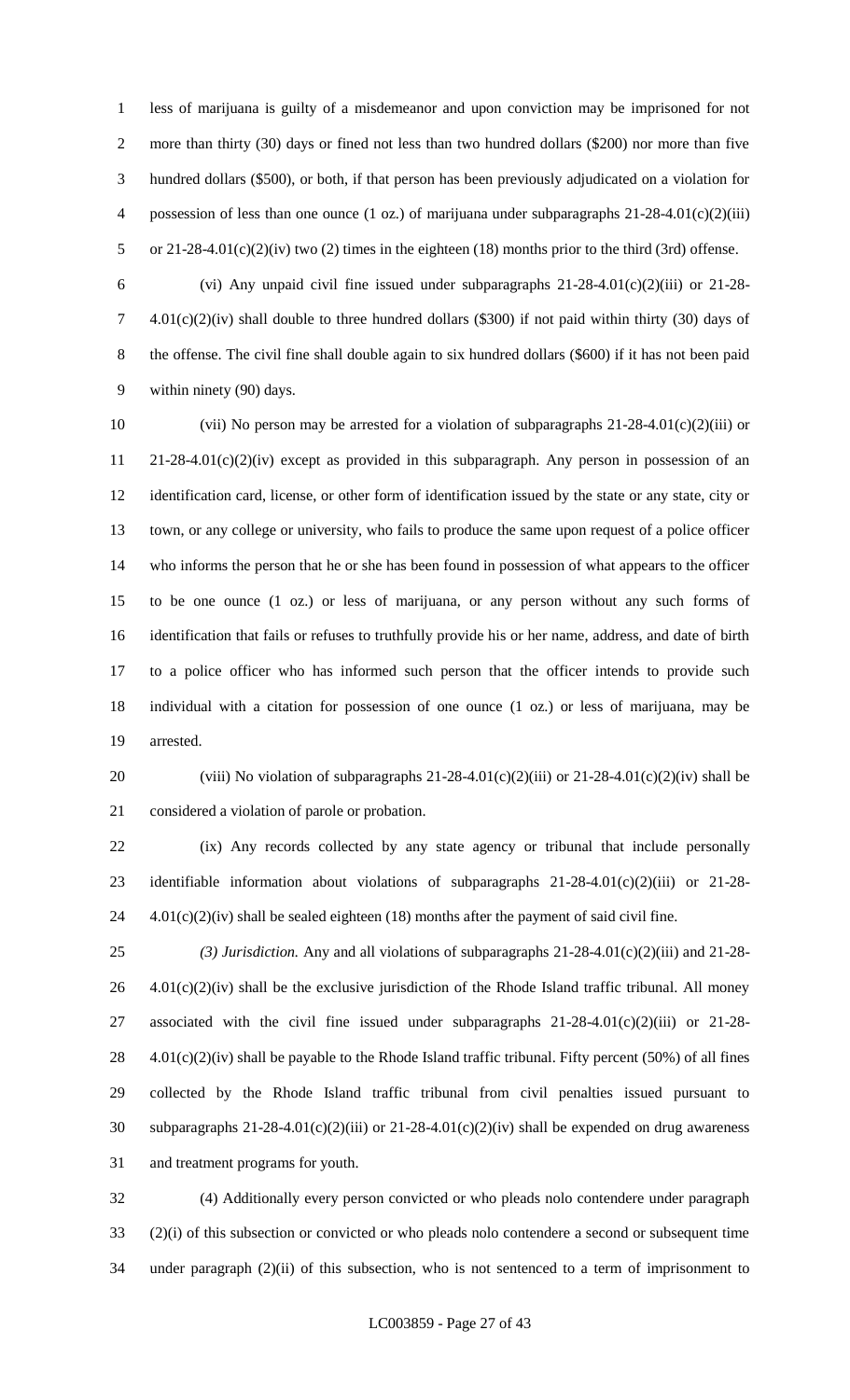serve for the offense, shall be required to:

(i) Perform, up to one hundred (100) hours of community service;

 (ii) Attend and complete a drug counseling and education program as prescribed by the director of the department of mental health, retardation and hospitals and pay the sum of four hundred dollars (\$400) to help defray the costs of this program which shall be deposited as general revenues. Failure to attend may result after hearing by the court in jail sentence up to one year;

 (iii) The court shall not suspend any part or all of the imposition of the fee required by this subsection, unless the court finds an inability to pay;

 (iv) If the offense involves the use of any automobile to transport the substance or the substance is found within an automobile, then a person convicted or who pleads nolo contendere under paragraphs (2)(i) and (ii) of this subsection shall be subject to a loss of license for a period of six (6) months for a first offense and one year for each offense after this.

 (5) All fees assessed and collected pursuant to paragraph (3)(ii) of this subsection shall be deposited as general revenues and shall be collected from the person convicted or who pleads nolo contendere before any other fines authorized by this chapter.

 (d) It shall be unlawful for any person to manufacture, distribute, or possess with intent to manufacture or distribute, an imitation controlled substance. Any person who violates this subsection is guilty of a crime, and upon conviction shall be subject to the same term of imprisonment and/or fine as provided by this chapter for the manufacture or distribution of the controlled substance which the particular imitation controlled substance forming the basis of the prosecution was designed to resemble and/or represented to be; but in no case shall the imprisonment be for more than five (5) years nor the fine for more than twenty thousand dollars (\$20,000).

 (e) It shall be unlawful for a practitioner to prescribe, order, distribute, supply, or sell an anabolic steroid or human growth hormone for: (1) enhancing performance in an exercise, sport, or game, or (2) hormonal manipulation intended to increase muscle mass, strength, or weight without a medical necessity. Any person who violates this subsection is guilty of a misdemeanor and upon conviction may be imprisoned for not more than six (6) months or a fine of not more than one thousand dollars (\$1,000), or both.

 **21-28-4.01.1. Minimum sentence – Certain quantities of controlled substances. --** (a) Except as authorized by this chapter, it shall be unlawful for any person to manufacture, sell, or possess with intent to manufacture, or sell, a controlled substance classified in schedules I or II (excluding marijuana) or to possess or deliver the following enumerated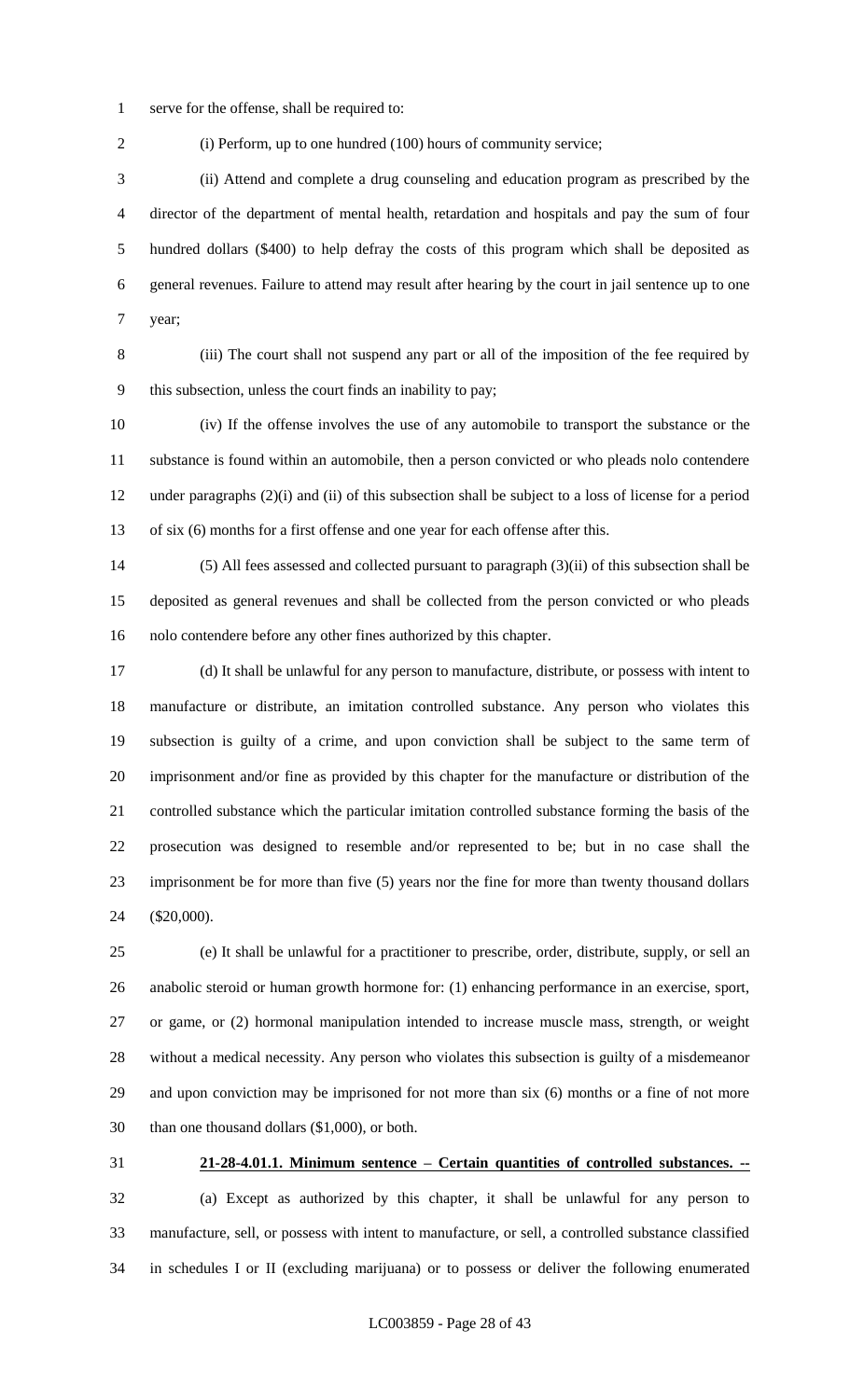quantities of certain controlled substances:

 (1) One ounce (1 oz.) to one kilogram (1 kg.) of a mixture or substance containing a detectable amount of heroin;

 (2) One ounce (1 oz.) to one kilogram (1 kg.) of a mixture or substance containing a detectable amount of:

 (i) Coca leaves, except coca leaves and extracts of coca leaves from which cocaine, ecgonine, and derivatives of ecgonine or their salts have been removed;

(ii) Cocaine, its salts, optical and geometric isomers, and salts of isomers;

- (iii) Ecgonine, its derivatives, their salts, isomers, and salts of isomers; or
- (iv) Any compound, mixture, or preparation which contains any quantity of any of the 11 substances referred to in paragraphs  $(i) - (iii)$  of this subdivision;

 (3) One gram (1 g.) to ten grams (10 gs.) of phencyclidine (PCP) or one hundred (100) to one thousand (1,000) tablets of a mixture or substance containing a detectable amount of 14 phencyclidine (PCP); or

- (4) One-tenth of a gram (0.1 g.) to one gram (1 g.) of lysergic acid diethylamide (LSD) or one hundred (100) to one thousand (1,000) tablets of a mixture or substance containing a 17 detectable amount of lysergic acid diethylamide (LSD); or.
- 

# (5) One kilogram (1 kg.) to five (5 kgs.) kilograms of a mixture containing a detectable

#### 19 amount of marijuana.

 (b) Any person who violates this section shall be guilty of a crime, and upon conviction, may be imprisoned for a term up to fifty (50) years and fined not more than five hundred thousand dollars (\$500,000).

#### **21-28-4.01.2. Minimum sentence – Certain quantities of controlled substances. --**

(a) Except as authorized by the chapter, it shall be unlawful for any person to possess,

manufacture, sell, or deliver the following enumerated quantities of certain controlled substances:

 (1) More than one kilogram (1 kg.) of a mixture or substance containing a detectable amount of heroin;

 (2) More than one kilogram (1 kg.) of a mixture or substance containing a detectable amount of

- (i) Coca leaves, except coca leaves and extracts of coca leaves from which cocaine, ecgonine, and derivatives of ecgonine or their salts have been removed;
- (ii) Cocaine, its salts, optical and geometric isomers, and salts of isomers;

(iii) Ecgonine, its derivatives, their salts, isomers, and salts of isomers; or

(iv) Any compound, mixture, or preparation which contains any quantity of any of the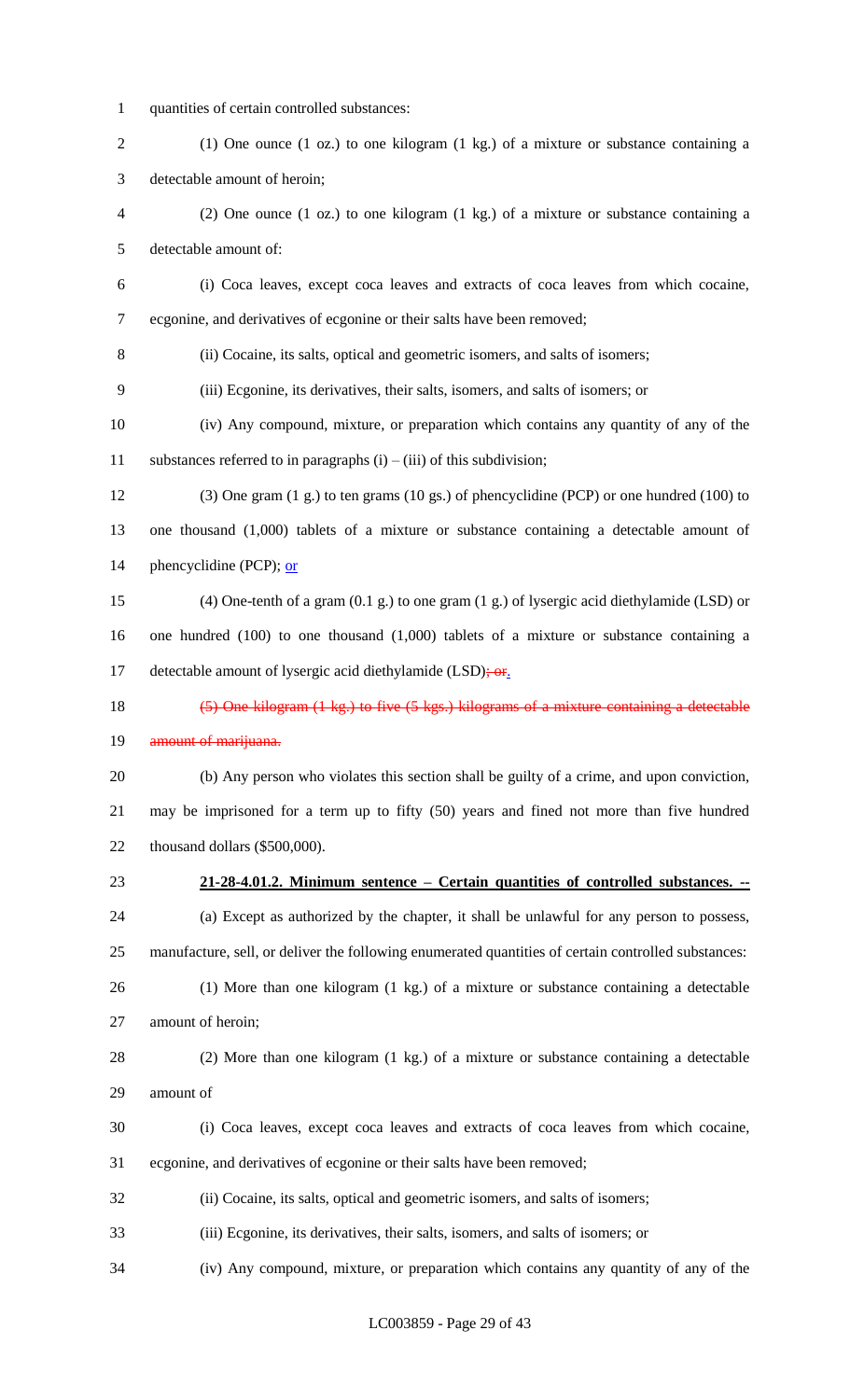1 substances referred to in paragraphs  $(i) - (iii)$  of this subdivision;

 (3) More than ten grams (10 gs.) of phencyclidine (PCP) or more than one thousand (1,000) tablets of a mixture or substance containing a detectable amount of phencyclidine (PCP); or

 (4) More than one gram (1 g.) of lysergic acid diethylamide (LSD); or more than one thousand (1,000) tablets of a mixture or substance containing a detectable amount of lysergic acid 7 diethylamide  $(LSD)$ ; or.

# (5) More than five kilograms (5 kgs.) of a mixture containing a detectable amount of 9 <del>marijuana.</del>

 (b) Any person who violates this section shall be guilty of a crime, and upon conviction, may be imprisoned for a term up to life and fined not more than one million dollars (\$1,000,000). SECTION 6. Chapter 21-28 of the General Laws entitled "Uniform Controlled Substances Act" is hereby amended by adding thereto the following section:

**21-28-4.23. Marijuana exemption.** The penalties provided for in this chapter do not apply to those exempted from criminal penalties pursuant to chapters 28.9 or 28.10 of this title, or 16 chapter 49 of title 44.

- SECTION 7. Section 31-27-2 of the General Laws in chapter 31-27 entitled "Motor Vehicle Offenses" are hereby amended to read as follows:
- **31-27-2. Driving under influence of liquor or drugs. --** (a) Whoever drives or otherwise operates any vehicle in the state while under the influence of any intoxicating liquor, drugs, toluene, or any controlled substance as defined in chapter 28 of title 21, or any 22 combination of these, shall be guilty of a misdemeanor except as provided in subdivision  $(d)(3)$ and shall be punished as provided in subsection (d) of this section.

 (b) $(1)$ Any person charged under subsection (a) of this section whose blood alcohol concentration is eight one-hundredths of one percent (.08%) or more by weight as shown by a chemical analysis of a blood, breath, or urine sample shall be guilty of violating subsection (a) of this section. This provision shall not preclude a conviction based on other admissible evidence. Proof of guilt under this section may also be based on evidence that the person charged was under the influence of intoxicating liquor, drugs, toluene, or any controlled substance defined in chapter 28 of title 21, or any combination of these, to a degree which rendered the person incapable of safely operating a vehicle. The fact that any person charged with violating this section is or has been legally entitled to use alcohol or a drug shall not constitute a defense against any charge of violating this section.

(2) Whoever drives or otherwise operates any vehicle in the state with a blood presence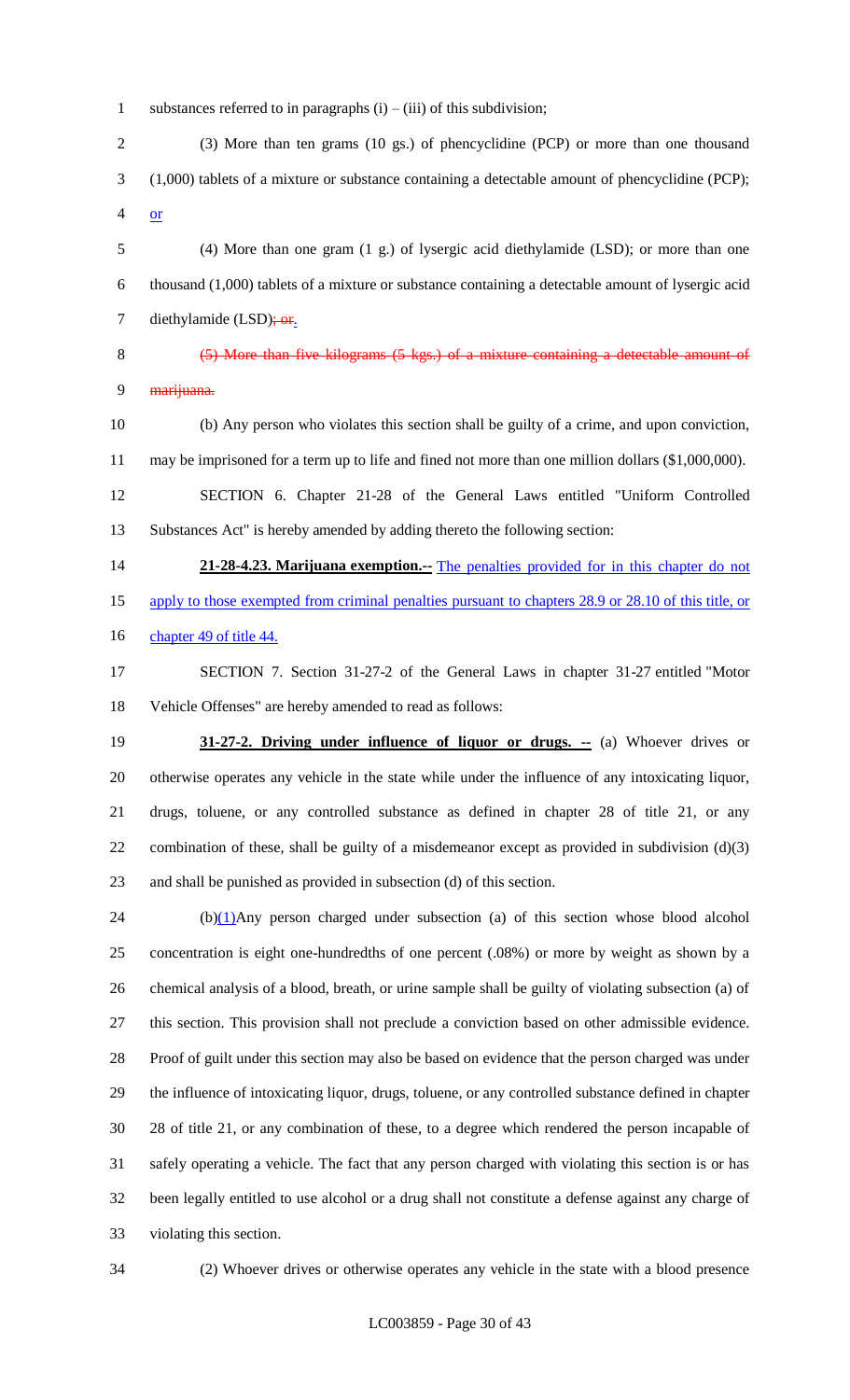of any scheduled controlled substance as defined within chapter 28 of title 21, as shown by analysis of a blood or urine sample, shall be guilty of a misdemeanor and shall be punished as provided in subsection (d) of this section. A person twenty-one (21) years of age or older or a person exempt from criminal penalties for the medical use of marijuana pursuant to chapter 5 28.6 of title 21 shall not be considered under the influence of marijuana solely because of the presence of marijuana metabolites or components of marijuana unless the concentration of components of marijuana is proven to be sufficient to cause impairment.

 (c) In any criminal prosecution for a violation of subsection (a) of this section, evidence as to the amount of intoxicating liquor, toluene, or any controlled substance as defined in chapter 28 of title 21, or any combination of these, in the defendant's blood at the time alleged as shown by a chemical analysis of the defendant's breath, blood, or urine or other bodily substance shall be admissible and competent, provided that evidence is presented that the following conditions have been complied with:

 (1) The defendant has consented to the taking of the test upon which the analysis is made. Evidence that the defendant had refused to submit to the test shall not be admissible unless the defendant elects to testify.

 (2) A true copy of the report of the test result was mailed within seventy-two (72) hours of the taking of the test to the person submitting to a breath test.

 (3) Any person submitting to a chemical test of blood, urine, or other body fluids shall have a true copy of the report of the test result mailed to him or her within thirty (30) days following the taking of the test.

 (4) The test was performed according to methods and with equipment approved by the director of the department of health of the state of Rhode Island and by an authorized individual.

 (5) Equipment used for the conduct of the tests by means of breath analysis had been tested for accuracy within thirty (30) days preceding the test by personnel qualified as hereinbefore provided, and breathalyzer operators shall be qualified and certified by the department of health within three hundred sixty-five (365) days of the test.

 (6) The person arrested and charged with operating a motor vehicle while under the influence of intoxicating liquor, toluene, or any controlled substance as defined in chapter 28 of title 21, or, any combination of these in violation of subsection (a) of this section was afforded the opportunity to have an additional chemical test. The officer arresting or so charging the person shall have informed the person of this right and afforded him or her a reasonable opportunity to exercise this right, and a notation to this effect is made in the official records of the case in the police department. Refusal to permit an additional chemical test shall render incompetent and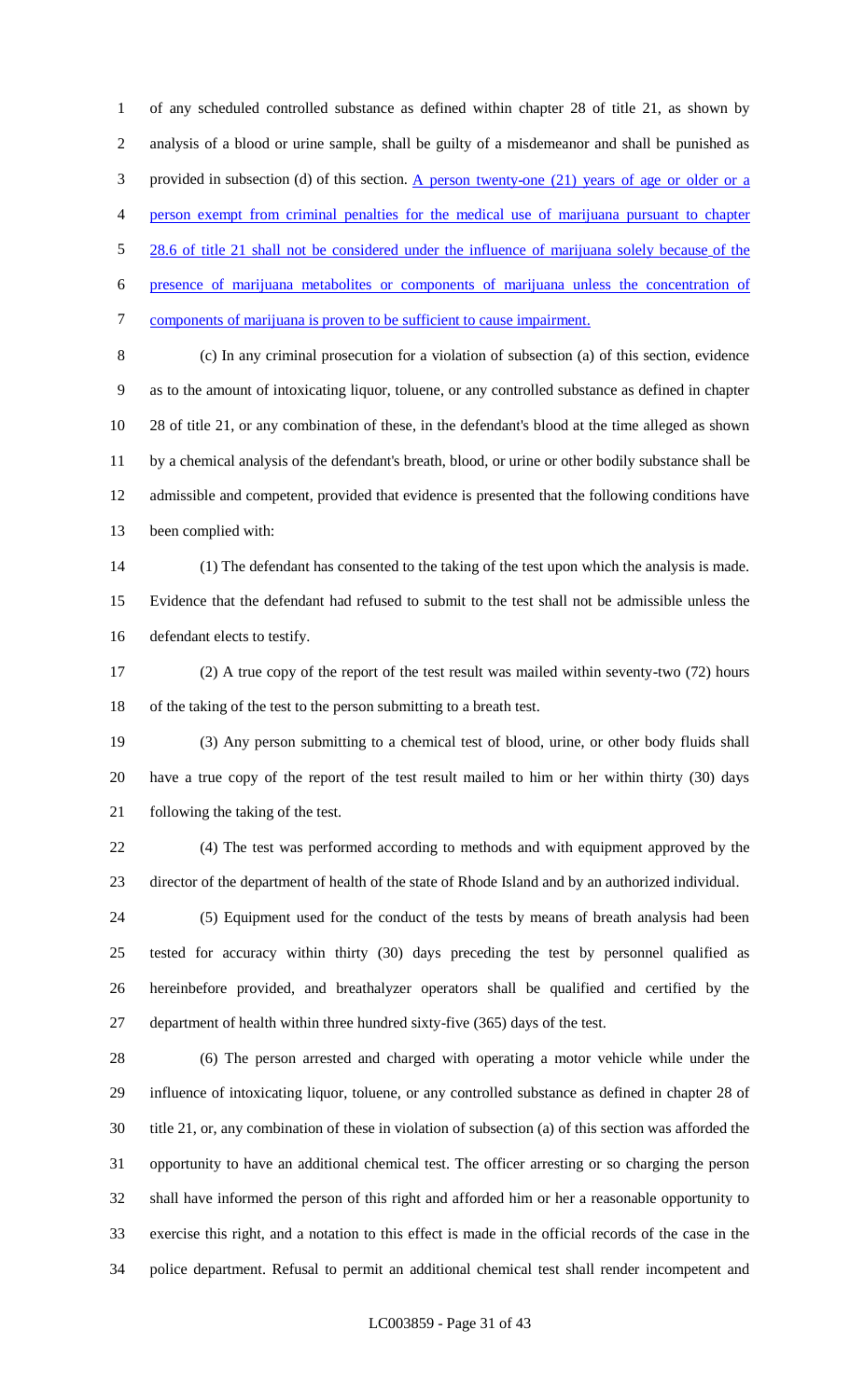inadmissible in evidence the original report.

2 (d)(1) Every person found to have violated subdivision (b)(1) of this section shall be sentenced as follows: for a first violation whose blood alcohol concentration is eight one- hundredths of one percent (.08%) but less than one-tenth of one percent (.1%) by weight or who has a blood presence of any scheduled controlled substance as defined in subdivision (b)(2) shall be subject to a fine of not less than one hundred dollars (\$100) nor more than three hundred dollars (\$300), shall be required to perform ten (10) to sixty (60) hours of public community restitution, and/or shall be imprisoned for up to one year. The sentence may be served in any unit of the adult correctional institutions in the discretion of the sentencing judge and/or shall be required to attend a special course on driving while intoxicated or under the influence of a 11 controlled substance; provided, however, that the court may permit a servicemember or veteran to complete any court-approved counseling program administered or approved by the Veterans' Administration, and his or her driver's license shall be suspended for thirty (30) days up to one hundred eighty (180) days.

 $(i)$  (ii)(i) Every person convicted of a first violation whose blood alcohol concentration is one-tenth of one percent (.1%) by weight or above but less than fifteen hundredths of one percent (.15%) or whose blood alcohol concentration is unknown shall be subject to a fine of not less than one hundred (\$100) dollars nor more than four hundred dollars (\$400) and shall be required to perform ten (10) to sixty (60) hours of public community restitution and/or shall be imprisoned for up to one year. The sentence may be served in any unit of the adult correctional institutions in the discretion of the sentencing judge. The person's driving license shall be suspended for a 22 period of three (3) months to twelve (12) months. The sentencing judge shall require attendance at a special course on driving while intoxicated or under the influence of a controlled substance and/or alcoholic or drug treatment for the individual; provided, however, that the court may permit a servicemember or veteran to complete any court-approved counseling program administered or approved by the Veterans' Administration.

  $(iii)(ii)$  Every person convicted of a first offense whose blood alcohol concentration is fifteen hundredths of one percent (.15%) or above, or who is under the influence of a drug, toluene, or any controlled substance as defined in subdivision (b)(1) shall be subject to a fine of five hundred dollars (\$500) and shall be required to perform twenty (20) to sixty (60) hours of public community restitution and/or shall be imprisoned for up to one year. The sentence may be served in any unit of the adult correctional institutions in the discretion of the sentencing judge. The person's driving license shall be suspended for a period of three (3) months to eighteen (18) months. The sentencing judge shall require attendance at a special course on driving while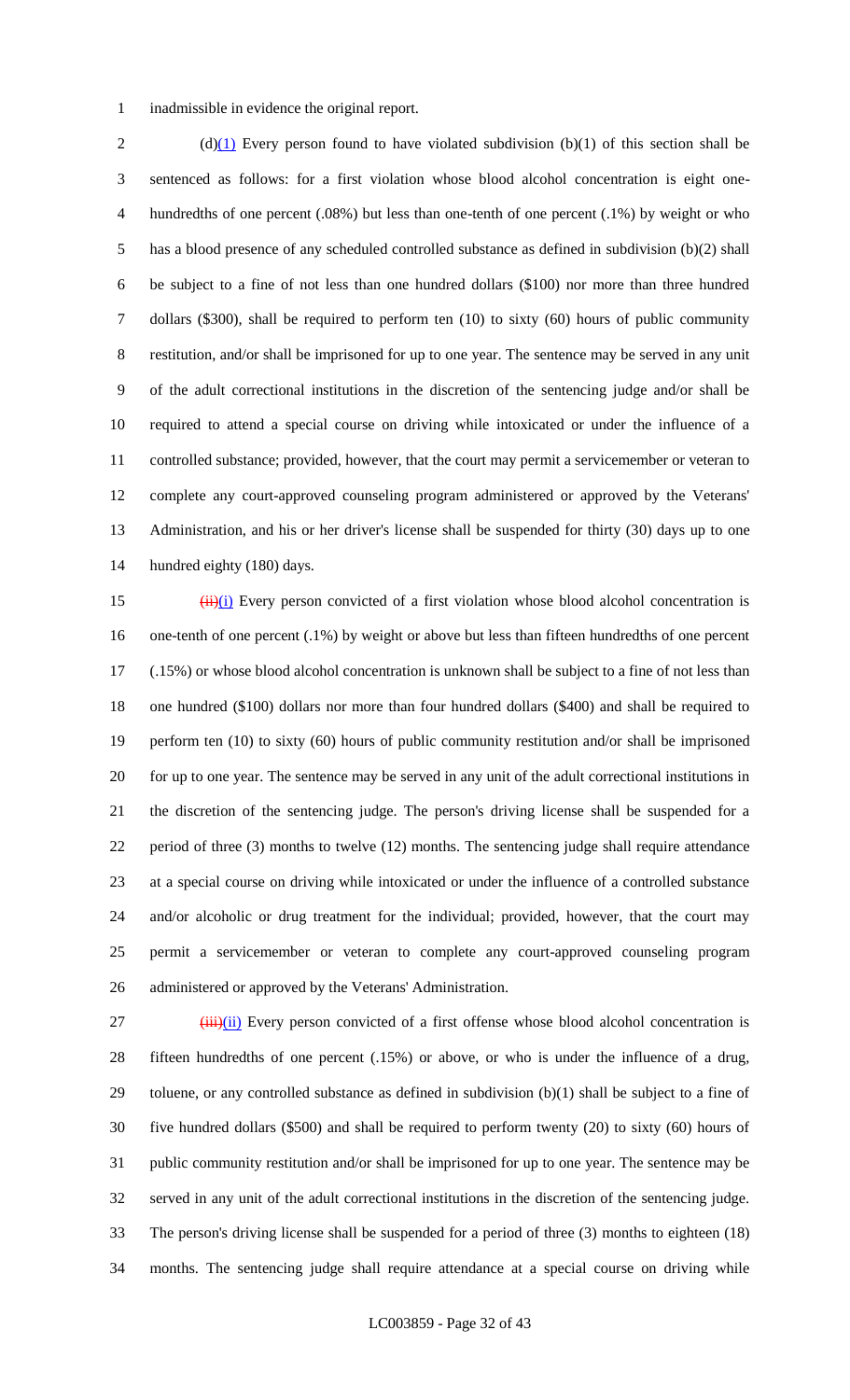intoxicated or under the influence of a controlled substance and/or alcohol or drug treatment for the individual; provided, however, that the court may permit a servicemember or veteran to complete any court-approved counseling program administered or approved by the Veterans' Administration.

 (2) Every person convicted of a second violation within a five (5) year period with a blood alcohol concentration of eight one-hundredths of one percent (.08%) or above but less than fifteen hundredths of one percent (.15%) or whose blood alcohol concentration is unknown or who has a blood presence of any controlled substance as defined in subdivision (b)(2), and every person convicted of a second violation within a five (5) year period regardless of whether the prior violation and subsequent conviction was a violation and subsequent conviction under this statute or under the driving under the influence of liquor or drugs statute of any other state, shall be subject to a mandatory fine of four hundred dollars (\$400). The person's driving license shall be suspended for a period of one year to two (2) years, and the individual shall be sentenced to not less than ten (10) days nor more than one year in jail. The sentence may be served in any unit of the adult correctional institutions in the discretion of the sentencing judge; however, not less than forty-eight (48) hours of imprisonment shall be served consecutively. The sentencing judge shall require alcohol or drug treatment for the individual; provided, however, that the court may permit a servicemember or veteran to complete any court-approved counseling program administered or approved by the Veterans' Administration and may prohibit that person from operating a motor vehicle that is not equipped with an ignition interlock system for a period of one year to two (2) years following the completion of the sentence as provided in § 31-27-2.8.

 (ii)(i) Every person convicted of a second violation within a five (5) year period whose blood alcohol concentration is fifteen hundredths of one percent (.15%) or above by weight as shown by a chemical analysis of a blood, breath, or urine sample or who is under the influence of 25 a drug, toluene, or any controlled substance as defined in subdivision  $(b)(1)$  shall be subject to mandatory imprisonment of not less than six (6) months nor more than one year, a mandatory fine of not less than one thousand dollars (\$1,000) and a mandatory license suspension for a period of two (2) years from the date of completion of the sentence imposed under this subsection. The sentencing judge shall require alcohol or drug treatment for the individual; provided, however, that the court may permit a servicemember or veteran to complete any court approved counseling program administered or approved by the Veterans' Administration.

 (3) Every person convicted of a third or subsequent violation within a five (5) year period with a blood alcohol concentration of eight one-hundredths of one percent (.08%) or above but less than fifteen hundredths of one percent (.15%) or whose blood alcohol concentration is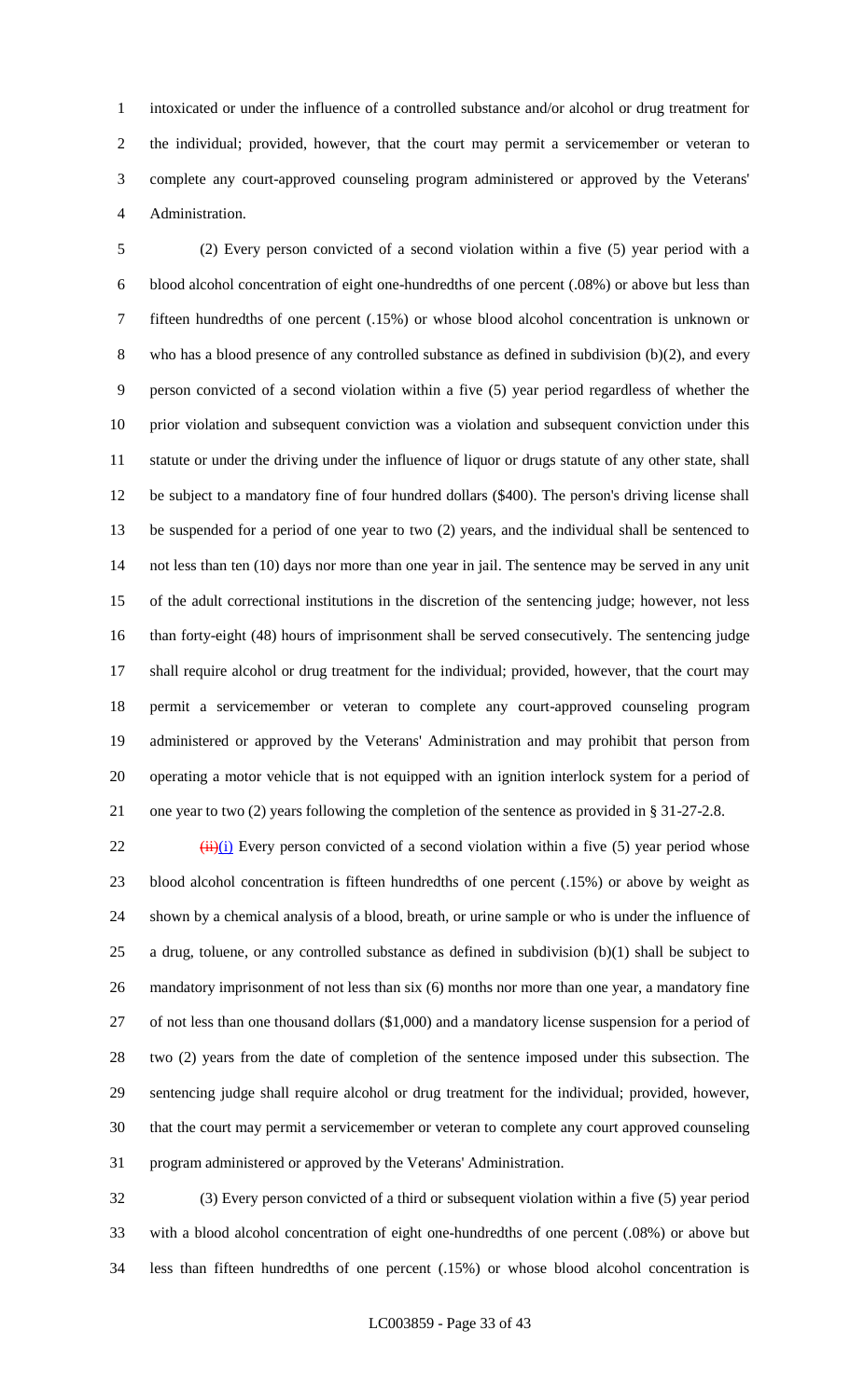unknown or who has a blood presence of any scheduled controlled substance as defined in subdivision (b)(2) regardless of whether any prior violation and subsequent conviction was a violation and subsequent conviction under this statute or under the driving under the influence of liquor or drugs statute of any other state, shall be guilty of a felony and be subject to a mandatory fine of four hundred (\$400) dollars. The person's driving license shall be suspended for a period of two (2) years to three (3) years, and the individual shall be sentenced to not less than one year and not more than three (3) years in jail. The sentence may be served in any unit of the adult correctional institutions in the discretion of the sentencing judge; however, not less than forty- eight (48) hours of imprisonment shall be served consecutively. The sentencing judge shall require alcohol or drug treatment for the individual; provided, however, that the court may permit a servicemember or veteran to complete any court-approved counseling program administered or approved by the Veterans' Administration, and may prohibit that person from operating a motor vehicle that is not equipped with an ignition interlock system for a period of two (2) years following the completion of the sentence as provided in § 31-27-2.8.

 $(i)$  (ii)(i) Every person convicted of a third or subsequent violation within a five (5) year period whose blood alcohol concentration is fifteen hundredths of one percent (.15%) above by weight as shown by a chemical analysis of a blood, breath, or urine sample or who is under the influence of a drug, toluene or any controlled substance as defined in subdivision (b)(1) shall be subject to mandatory imprisonment of not less than three (3) years nor more than five (5) years, a mandatory fine of not less than one thousand dollars (\$1,000) nor more than five thousand dollars (\$5,000) and a mandatory license suspension for a period of three (3) years from the date of completion of the sentence imposed under this subsection.

 (iii) In addition to the foregoing penalties, every person convicted of a third or subsequent violation within a five (5) year period regardless of whether any prior violation and subsequent conviction was a violation and subsequent conviction under this statute or under the driving under the influence of liquor or drugs statute of any other state shall be subject, in the discretion of the sentencing judge, to having the vehicle owned and operated by the violator seized and sold by the state of Rhode Island, with all funds obtained by the sale to be transferred to the general fund.

 (4) Whoever drives or otherwise operates any vehicle in the state while under the influence of any intoxicating liquor, drugs, toluene, or any controlled substance as defined in chapter 28 of title 21, or any combination of these, when his or her license to operate is suspended, revoked or cancelled for operating under the influence of a narcotic drug or intoxicating liquor shall be guilty of a felony punishable by imprisonment for not more than three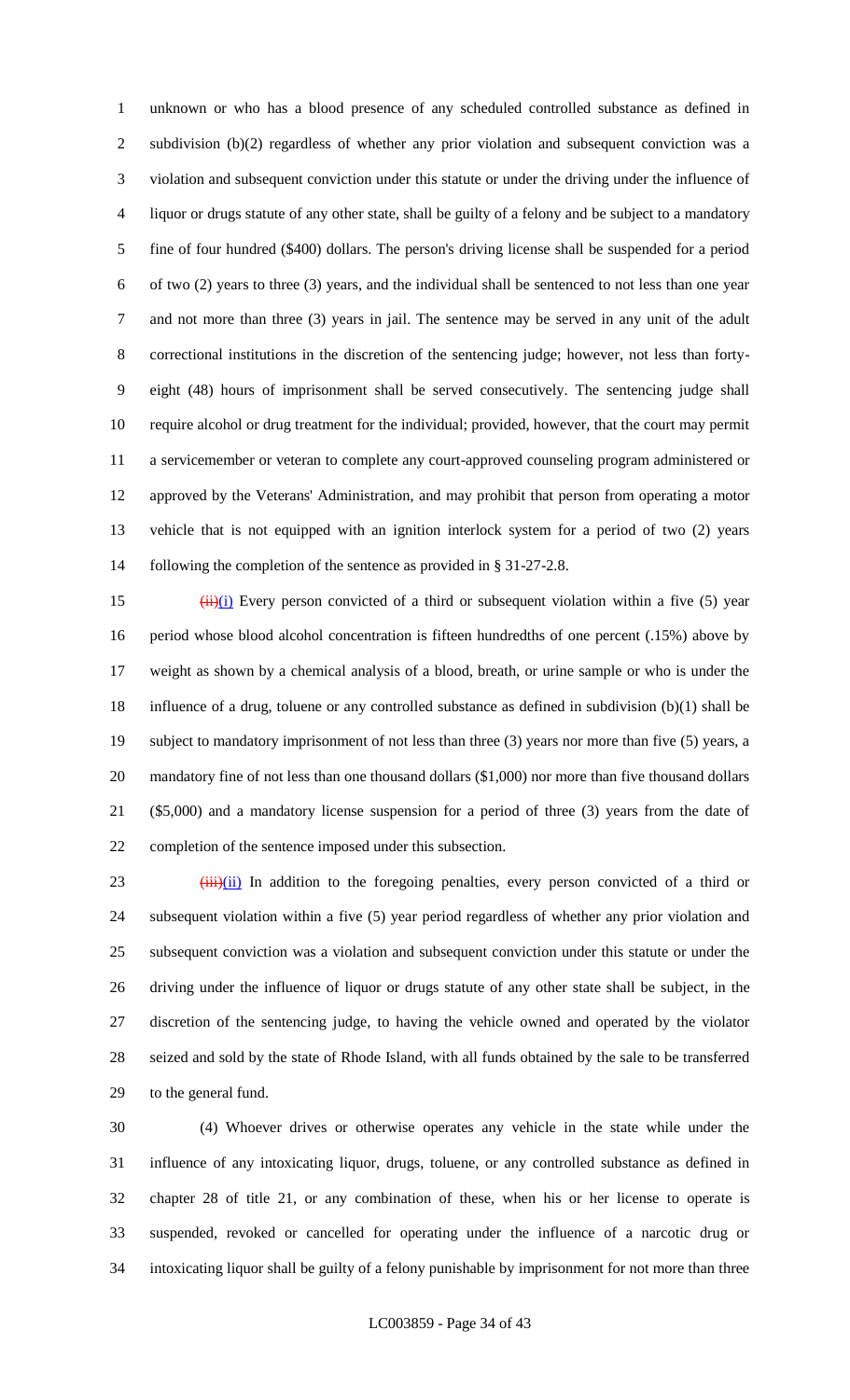(3) years and by a fine or not more than three thousand dollars (\$3,000). The court shall require alcohol and/or drug treatment for the individual; provided, the penalties provided for in subdivision 31-27-2(d)(4) shall not apply to an individual who has surrendered his or her license, and served the court ordered period of suspension, but who, for any reason, has not had their license reinstated after the period of suspension, revocation, or suspension has expired; provided, 6 further the individual shall be subject to the provisions of paragraphs  $31-27-2(d)(2)(i)$  or (ii) or 31-27-22(d)(3)(i), (ii), or (iii) regarding subsequent offenses, and any other applicable provision of § 31-27-2.

 (5) For purposes of determining the period of license suspension, a prior violation shall constitute any charge brought and sustained under the provisions of this section or § 31-27-2.1.

 $(iii)(i)$  Any person over the age of eighteen (18) who is convicted under this section for operating a motor vehicle while under the influence of alcohol, other drugs, or a combination of these, while a child under the age of thirteen (13) years was present as a passenger in the motor vehicle when the offense was committed may be sentenced to a term of imprisonment of not more than one year and further shall not be entitled to the benefit of suspension or deferment of this sentence. The sentence imposed under this section may be served in any unit of the adult correctional institutions in the discretion of the sentencing judge.

 (6) Any person convicted of a violation under this section shall pay a highway assessment fine of five hundred dollars (\$500) which shall be deposited into the general fund. The assessment provided for by this subsection shall be collected from a violator before any other fines authorized by this section.

 $\frac{1}{2}$  (ii)(i) Any person convicted of a violation under this section shall be assessed a fee of eighty-six dollars (\$86).

 (7) If the person convicted of violating this section is under the age of eighteen (18) years, for the first violation he or she shall be required to perform ten (10) to sixty (60) hours of public community restitution, and the juvenile's driving license shall be suspended for a period of six (6) months, and may be suspended for a period up to eighteen (18) months. The sentencing judge shall also require attendance at a special course on driving while intoxicated or under the influence of a controlled substance and alcohol or drug education and/or treatment for the juvenile. The juvenile may also be required to pay a highway assessment fine of no more than five hundred dollars (\$500), and the assessment imposed shall be deposited into the general fund.  $\frac{32}{10}$  (ii)(i) If the person convicted of violating this section is under the age of eighteen (18) years, for a second or subsequent violation regardless of whether any prior violation and

subsequent conviction was a violation and subsequent under this statute or under the driving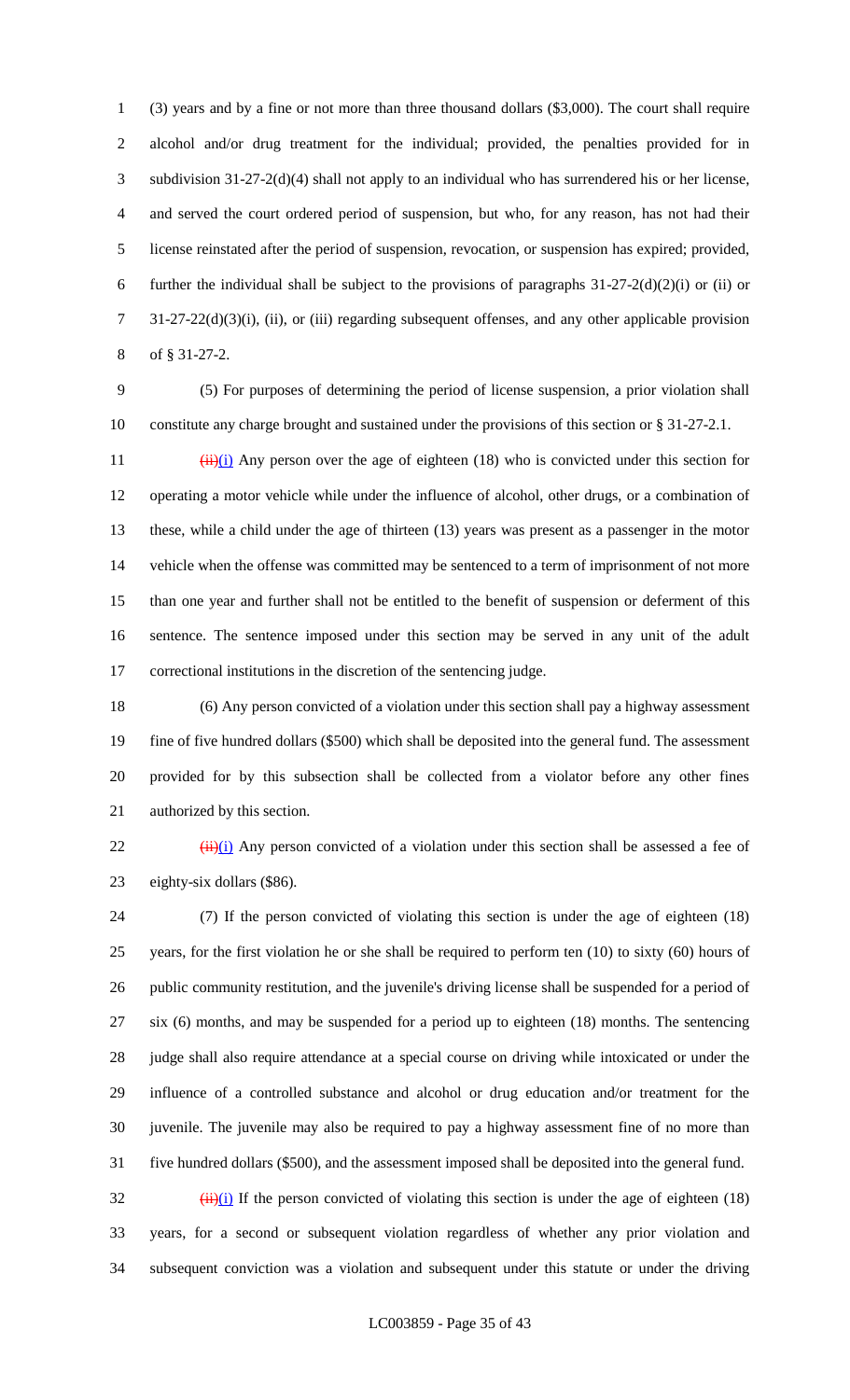under the influence of liquor or drugs statute of any other state, he or she shall be subject to a mandatory suspension of his or her driving license until such time as he or she is twenty-one (21) years of age and may, in the discretion of the sentencing judge, also be sentenced to the Rhode Island training school for a period of not more than one year and/or a fine of not more than five hundred dollars (\$500).

 (8) Any person convicted of a violation under this section may undergo a clinical assessment at the community college of Rhode Island 's center for workforce and community education. Should this clinical assessment determine problems of alcohol, drug abuse, or psychological problems associated with alcoholic or drug abuse, this person shall be referred to an appropriate facility, licensed or approved by the department of mental health, retardation and hospitals for treatment placement, case management, and monitoring. In the case of a servicemember or veteran, the court may order that the person be evaluated through the Veterans' Administration. Should the clinical assessment determine problems of alcohol, drug abuse, or psychological problems associated with alcohol or drug abuse, the person may have their treatment, case management and monitoring administered or approved by the Veterans' Administration.

 (e) Percent by weight of alcohol in the blood shall be based upon milligrams of alcohol 18 per one hundred (100) cubic centimeters of blood.

 $(f)(1)$  There is established an alcohol and drug safety unit within the division of motor vehicles to administer an alcohol safety action program. The program shall provide for placement and follow-up for persons who are required to pay the highway safety assessment. The alcohol and drug safety action program will be administered in conjunction with alcohol and drug programs licensed by the department of mental health retardation and hospitals.

 (2) Persons convicted under the provisions of this chapter shall be required to attend a special course on driving while intoxicated or under the influence of a controlled substance, and/or participate in an alcohol or drug treatment program; provided, however, that the court may permit a servicemember or veteran to complete any court-approved counseling program administered or approved by the Veterans' Administration. The course shall take into consideration any language barrier which may exist as to any person ordered to attend, and shall provide for instruction reasonably calculated to communicate the purposes of the course in accordance with the requirements of the subsection. Any costs reasonably incurred in connection with the provision of this accommodation shall be borne by the person being retrained. A copy of any violation under this section shall be forwarded by the court to the alcohol and drug safety unit. In the event that persons convicted under the provisions of this chapter fail to attend and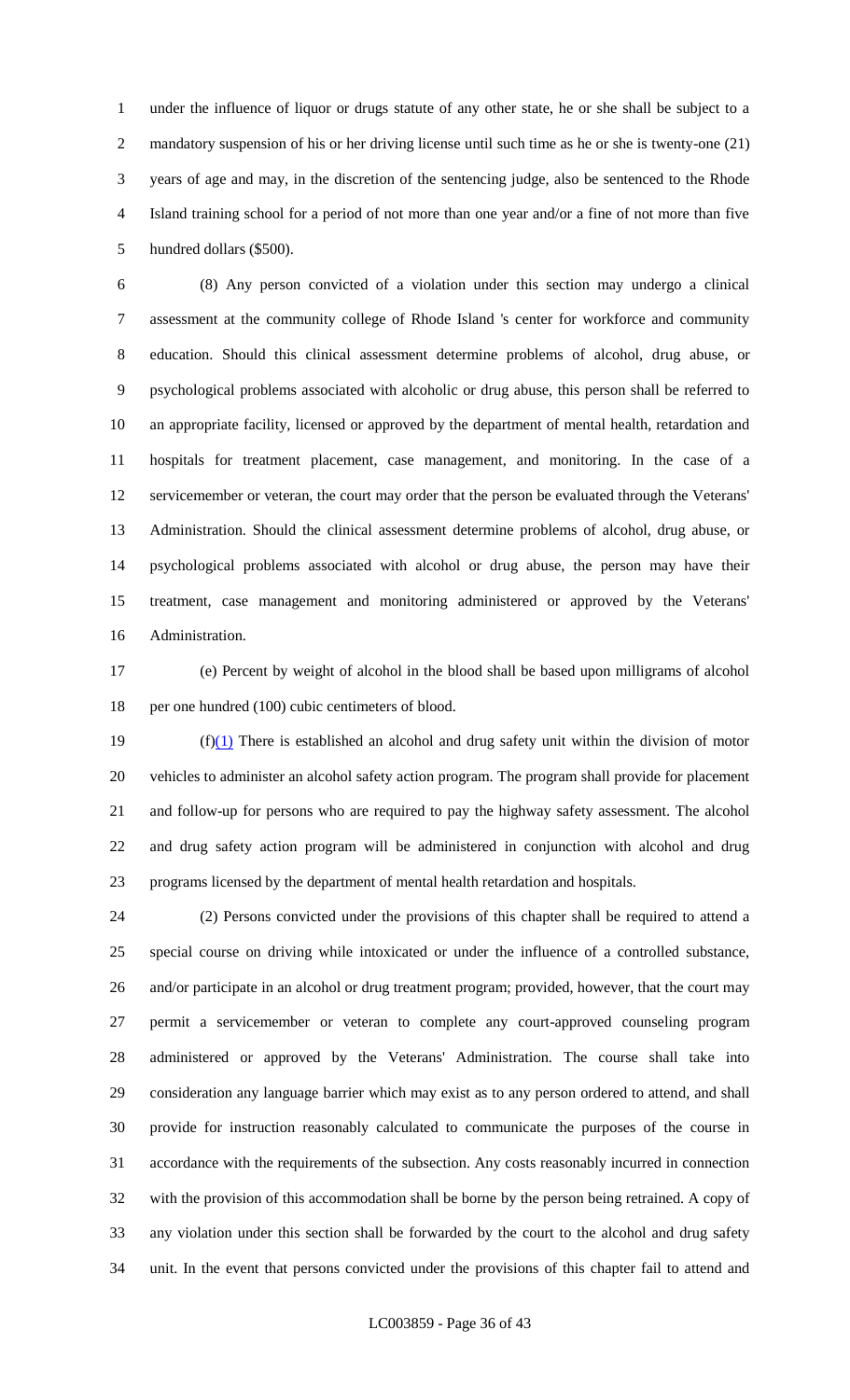complete the above course or treatment program, as ordered by the judge, then the person may be brought before the court, and after a hearing as to why the order of the court was not followed, may be sentenced to jail for a period not exceeding one year.

 (3) The alcohol and drug safety action program within the division of motor vehicles shall be funded by general revenue appropriations.

 (g) The director of the health department of the state of Rhode Island is empowered to make and file with the secretary of state regulations which prescribe the techniques and methods of chemical analysis of the person's body fluids or breath, and the qualifications and certification of individuals authorized to administer this testing and analysis.

 (h) Jurisdiction for misdemeanor violations of this section shall be with the district court for persons eighteen (18) years of age or older and to the family court for persons under the age of eighteen (18) years. The courts shall have full authority to impose any sentence authorized and to order the suspension of any license for violations of this section. All trials in the district court and family court of violations of the section shall be scheduled within thirty (30) days of the arraignment date. No continuance or postponement shall be granted except for good cause shown. Any continuances that are necessary shall be granted for the shortest practicable time. Trials in 17 superior court are not required to be scheduled within thirty (30) days of the arraignment date.

 (i) No fines, suspensions, assessments, alcohol or drug treatment programs, course on driving while intoxicated or under the influence of a controlled substance, public community restitution, or jail provided for under this section can be suspended.

 (j) An order to attend a special course on driving while intoxicated that shall be administered in cooperation with a college or university accredited by the state, shall include a provision to pay a reasonable tuition for the course in an amount not less than twenty-five dollars (\$25.00), and a fee of one hundred seventy-five dollars (\$175), which fee shall be deposited into the general fund.

 (k) For the purposes of this section, any test of a sample of blood, breath, or urine for the presence of alcohol, which relies in whole or in part upon the principle of infrared light absorption is considered a chemical test.

 (l) If any provision of this section or the application of any provision shall for any reason be judged invalid, such a judgment shall not affect, impair, or invalidate the remainder of the section, but shall be confined in this effect to the provision or application directly involved in the controversy giving rise to the judgment.

 (m) For the purposes of this section, "servicemember" means a person who is presently serving in the armed forces of the United States including the Coast Guard, a reserve component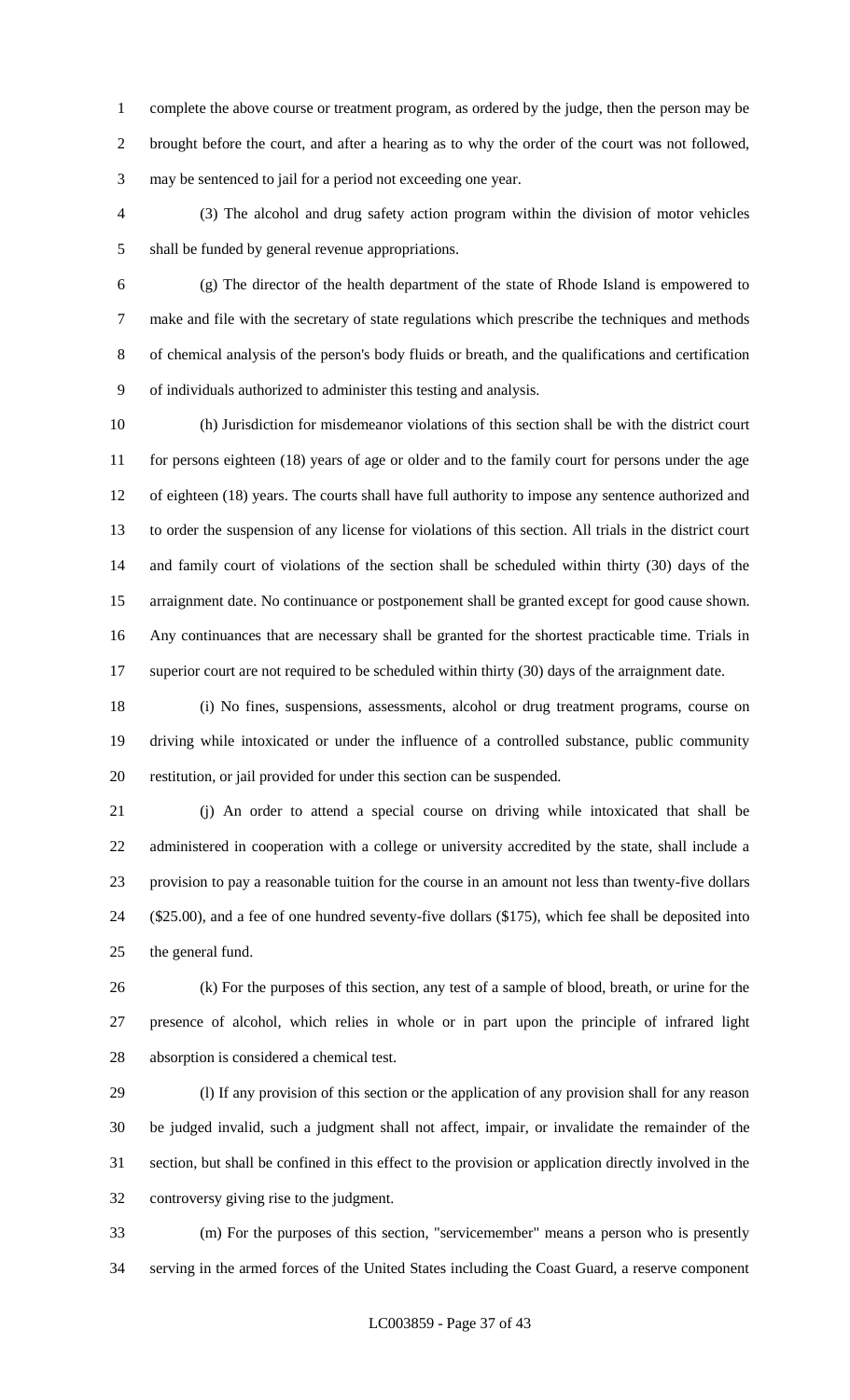- thereof, or the National Guard. "Veteran" means a person who has served in the armed forces,
- including the Coast Guard of the United States, a reserve component thereof, or the National
- Guard, and has been discharged under other than dishonorable conditions.
- SECTION 8. Section 44-11-11 of the General Laws in Chapter 44-11 entitled "Business Corporation Tax" is hereby amended as follows:
- 
- **44-11-11. "Net income" defined. --** (a) "Net income" means, for any taxable year and for any corporate taxpayer, the taxable income of the taxpayer for that taxable year under the laws of the United States, except as provided for in § 44-11-11(j), plus:
	- (i) Any interest not included in the taxable income;
- 10 (ii) Any specific exemptions;
- (iii) For a captive REIT, an amount equal to the amount of the dividends paid deduction
- allowed under the Internal Revenue Code for the taxable year;
- (iv) The tax imposed by this chapter;
- (v) Any deductions required to be added back to net income under the provisions of paragraph (f) of this section, and minus
- (vi) Interest on obligations of the United States or its possessions, and other interest
- exempt from taxation by this state; and
- (vii) The federal net operating loss deduction.
- (2) All binding federal elections made by or on behalf of the taxpayer applicable either directly or indirectly to the determination of taxable income shall be binding on the taxpayer except where this chapter or its attendant regulations specifically modify or provide otherwise. Rhode Island taxable income shall not include the "gross-up of dividends" required by the federal Internal Revenue Code to be taken into taxable income in connection with the taxpayer's election of the foreign tax credit.
- (b) A net operating loss deduction shall be allowed which shall be the same as the net operating loss deduction allowed under 26 U.S.C. § 172, except that:
- (1) Any net operating loss included in determining the deduction shall be adjusted to reflect the inclusions and exclusions from entire net income required by subsection (a) of this section and § 44-11-11.1;
- (2) The deduction shall not include any net operating loss sustained during any taxable year in which the taxpayer was not subject to the tax imposed by this chapter; and
- (3) The deduction shall not exceed the deduction for the taxable year allowable under 26 U.S.C. § 172; provided, that the deduction for a taxable year may not be carried back to any other taxable year for Rhode Island purposes but shall only be allowable on a carry forward basis for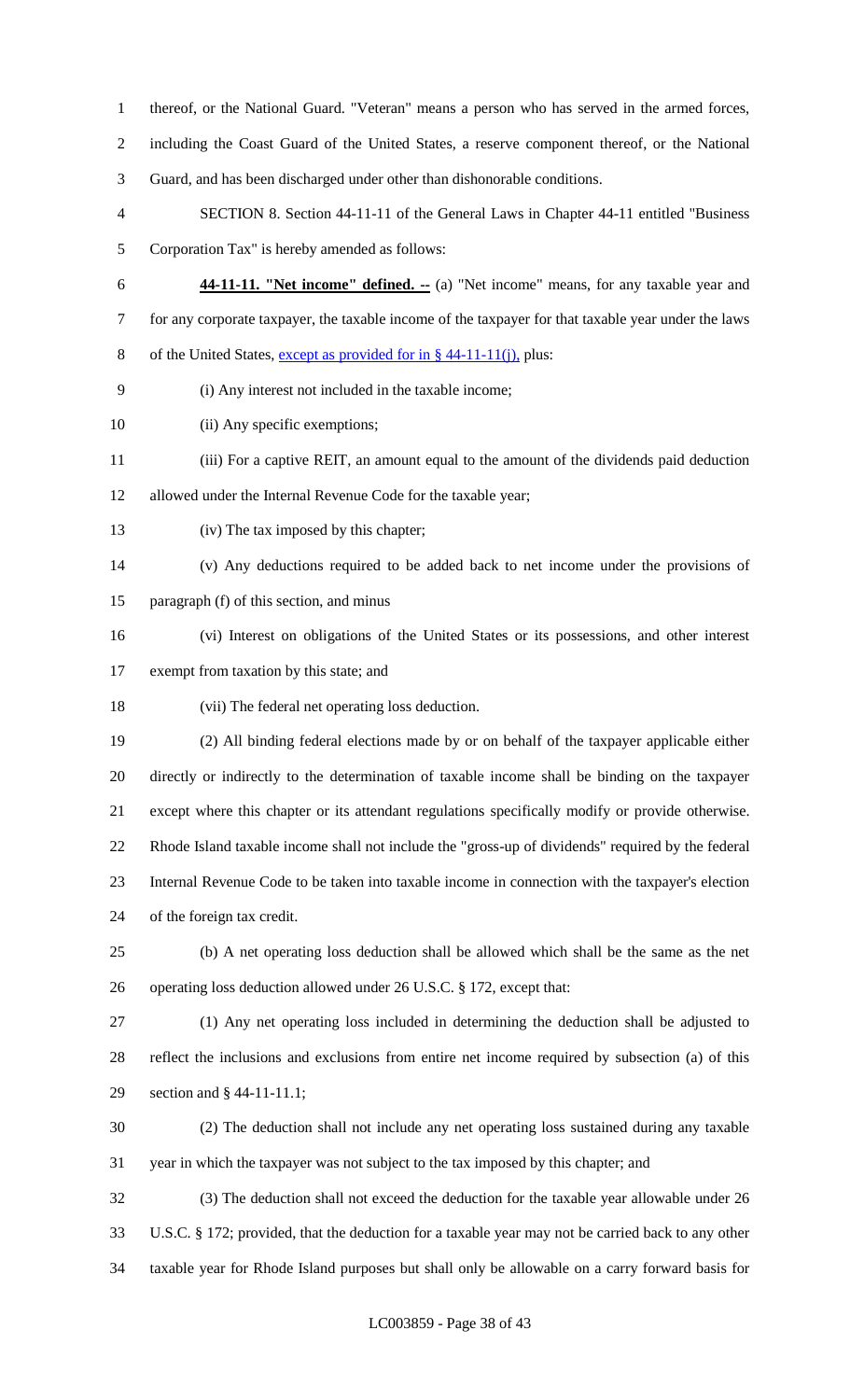1 the five (5) succeeding taxable years.

 (c) "Domestic international sales corporations" (referred to as DISCs), for the purposes of this chapter, will be treated as they are under federal income tax law and shall not pay the amount of the tax computed under § 44-11-2(a). Any income to shareholders of DISCs is to be treated in the same manner as it is treated under federal income tax law as it exists on December 31, 1984.

 (d) A corporation which qualifies as a "foreign sales corporation" (FSC) under the provisions of subchapter N, 26 U.S.C. § 861 et seq., and which has in effect for the entire taxable year a valid election under federal law to be treated as a FSC, shall not pay the amount of the tax computed under § 44-11-2(a). Any income to shareholders of FSCs is to be treated in the same manner as it is treated under federal income tax law as it exists on January 1, 1985.

(e) As used in this section:

(1) "Affiliated group" has the same meaning as in § 1504 of the Internal Revenue Code.

 (2) "Intangible expenses and costs" includes: (A) expenses, losses and costs for, related to, or in connection directly or indirectly with the direct or indirect acquisition, use, maintenance or management, ownership, sale, exchange, or any other disposition of intangible property to the extent such amounts are allowed as deductions or costs in determining taxable income before operating loss deduction and special deductions for the taxable year under the Internal Revenue Code; (B) losses related to or incurred in connection directly or indirectly with factoring transactions or discounting transactions; (C) royalty, patent, technical and copyright fees; (D) licensing fees; and (E) other similar expenses and costs.

 (3) "Intangible property" means patents, patent applications, trade names, trademarks, service marks, copyrights and similar types of intangible assets.

 (4) "Interest expenses and costs" means amounts directly or indirectly allowed as deductions under § 163 of the Internal Revenue Code for purposes of determining taxable income under the Internal Revenue Code to the extent such expenses and costs are directly or indirectly for, related to, or in connection with the direct or indirect acquisition, maintenance, management, ownership, sale, exchange or disposition of intangible property.

 (5) "Related member" means a person that, with respect to the taxpayer during all or any portion of the taxable year, is a related entity, as defined in this subsection, a component member as defined in § 1563(b) of the Internal Revenue Code, or is a person to or from whom there is attribution of stock ownership in accordance with § 1563(e) of the Internal Revenue Code.

 (6) "Related entity" means: (A) a stockholder who is an individual, or a member of the stockholder's family enumerated in § 318 of the Internal Revenue Code, if the stockholder and the members of the stockholder's family own directly, indirectly, beneficially or constructively, in the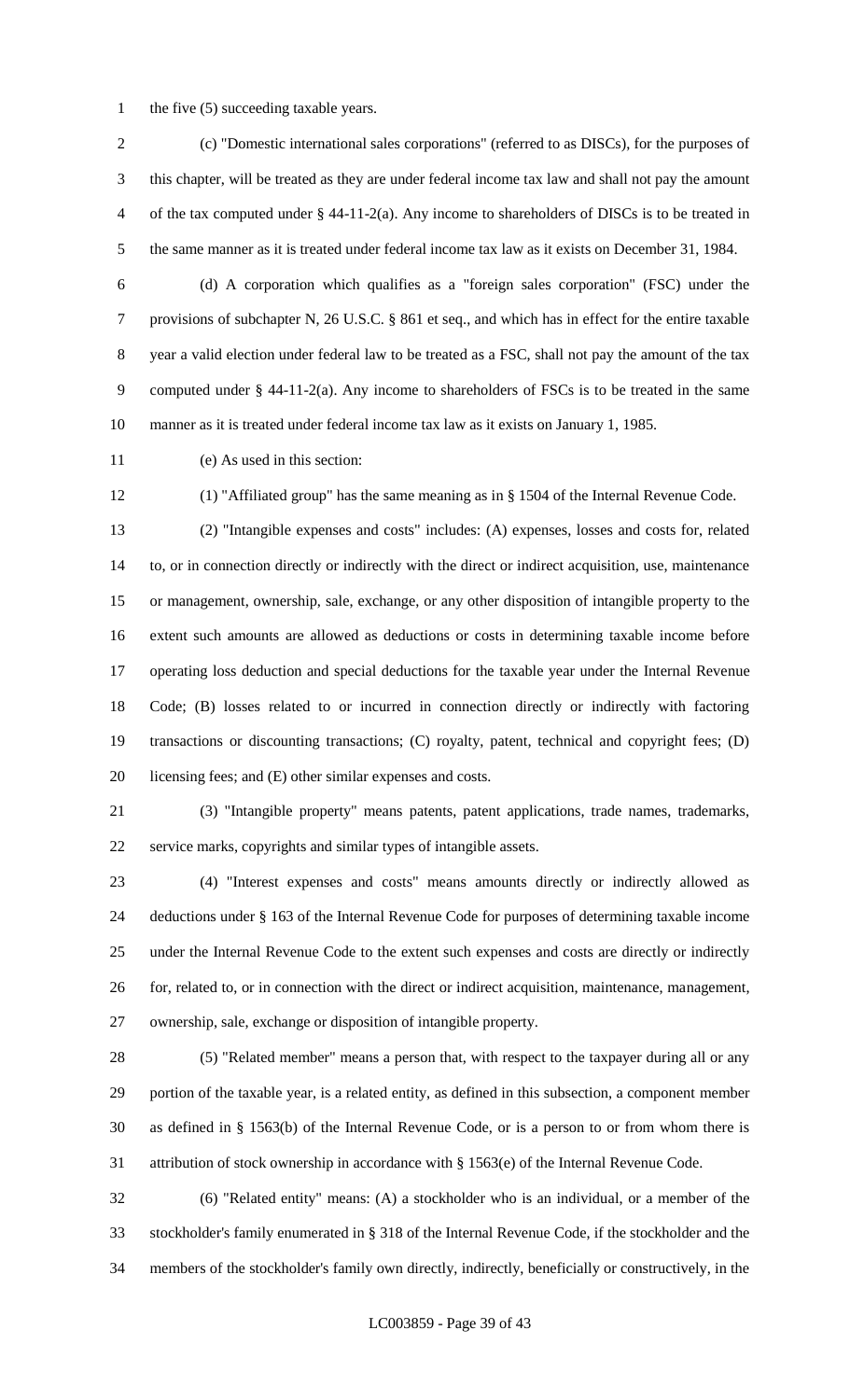aggregate, at least fifty percent (50%) of the value of the taxpayer's outstanding stock; (B) a stockholder, or a stockholder's partnership, limited liability company, estate, trust or corporation, if the stockholder and the stockholder's partnership, limited liability companies, estates, trusts and corporations own directly, indirectly, beneficially or constructively, in the aggregate, at least fifty percent (50%) of the value of the taxpayer's outstanding stock; or (C) a corporation, or a party related to the corporation in a manner that would require an attribution of stock from the corporation to the party or from the party to the corporation under the attribution rules of section 318 of the Internal Revenue Code, if the taxpayer owns, directly, indirectly, beneficially or constructively, at least fifty percent (50%) of the value of the corporation's outstanding stock. The attribution rules on § 318 of the Internal Revenue Code shall apply for purposes of determining whether the ownership requirements of this subdivision have been met.

 (f) For purposes of computing its net income under this section, a corporation shall add back otherwise deductible interest expenses and costs and intangible expenses and costs directly or indirectly paid, accrued or incurred to, or in connection directly or indirectly with one or more direct or indirect transactions with, one or more related members.

 (1) The adjustments required in subsection (f) of this section shall not apply if the corporation establishes by clear and convincing evidence that the adjustments are unreasonable, as determined by the tax administrator or the corporation and the tax administrator agree in writing to the application or use of an alternative method of apportionment under § 44-11-15. Nothing in this subsection shall be construed to the limit or negate the tax administrator's authority to otherwise enter into agreements and compromises otherwise allowed by law.

 (2) The adjustments required in subsection (f) of this section shall not apply to such portion of interest expenses and costs and intangible expenses and costs that the corporation can establish by the preponderance of the evidence meets both of the following: (A) the related member during the same income year directly or indirectly paid, accrued or incurred such portion to a person who is not a related member; and (B) the transaction giving rise to the interest expenses and costs or the intangible expenses and costs between the corporation and the related member did not have as a significant purpose the avoidance of any portion of the tax due under chapter 44-11.

 (3) The adjustments required in subsection (f) shall not apply if the corporation establishes by clear and convincing evidence, as determined by the tax administrator, that: (i) a principal purpose of the transaction giving rise to the payment of interest was not to avoid payment of taxes due under this chapter; (ii) the interest is paid pursuant to a contract that reflects an arm's length rate of interest and terms; and (iii) (A) the related member was subject to tax on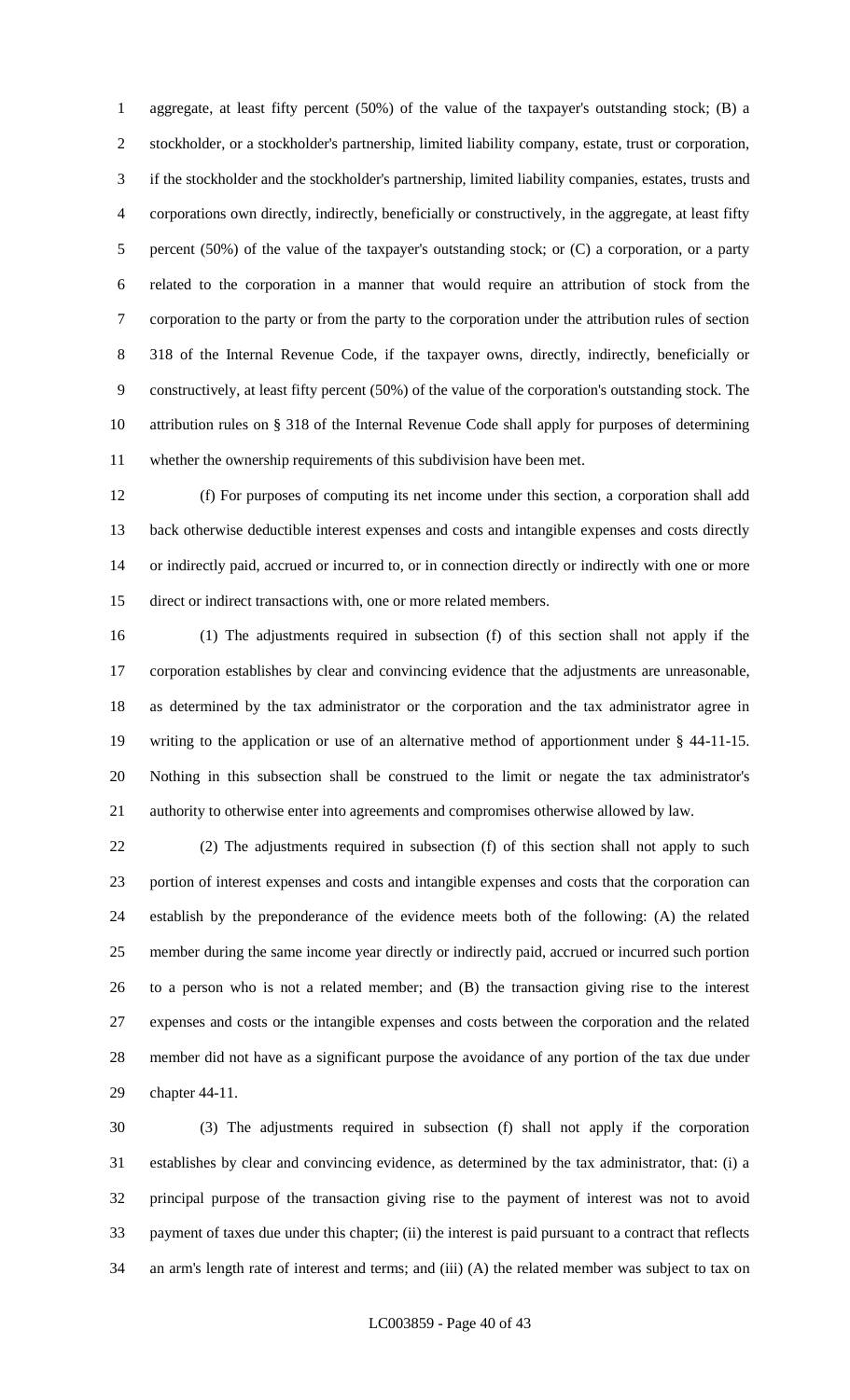its net income in this state or another state or possession of the United States or a foreign nation; (B) a measure of said tax included the interest received from the taxpayer; and (C) the effective rate of tax applied to the interest received by the related member is no less than the effective rate of tax applied to the taxpayer under this chapter minus 3 percentage points.

 *(4) Partial Adjustments.* The add back required in subsection (f) shall not be required in part if a portion of the add back would be unreasonable. A portion of the add back will be considered unreasonable to the extent that the taxpayer establishes to the tax administrator by clear and convincing evidence that interest or intangible expense was paid, accrued or incurred to a related member that is taxed on the corresponding income by a state, U.S. possession or foreign jurisdiction. An adjustment to the add back will be allowed based on a factor determined by the apportioned tax rate of the related member in the other jurisdiction compared to the apportioned tax rate of the taxpayer in this state. A taxpayer that seeks to claim this adjustment must file a schedule that sets forth the information required by the tax administrator.

 (g) Nothing in this section shall require a corporation to add to its net income more than once any amount of interest expenses and costs or intangible expenses and costs that the corporation pays, accrues or incurs to a related member described in subsection (b) of this section.

 (h) Any taxpayer required to make an adjustment required in subsection (f) for tax years beginning on or after January 1, 2008, is additionally required to report to the tax administrator, on forms required by him, the amount of any adjustments that would have been required if the law applied to tax years beginning on or after January 1, 2007.

 (i) Nothing in this section shall be construed to limit or negate the tax administrator authority to make adjustments under § 44-11-15.

(j) Notwithstanding any federal tax law to the contrary, in computing net income for

businesses exempted from criminal penalties under §§ 21-28.6.1-4 or 21-28.6-12, there shall be

26 allowed as a deduction from state taxes all the ordinary and necessary expenses paid or incurred

during the taxable year in carrying on any trade or business, including, but not limited to,

28 reasonable allowance for salaries or other compensation for personal services actually rendered.

 SECTION 9. Chapter 44-49 of the General Laws entitled "Taxation of Marijuana and Controlled Substances" is hereby amended by adding thereto the following section.

**44-49-17. No tax stamp required.--** Controlled substance tax payment with a stamp or

other official indicia, as referred to in § 44-49-5, is not required for marijuana establishments

and the penalties provided for in this chapter do not apply to those acting in accordance with the

laws of and regulations enacted through the authority of title 21 of the general laws.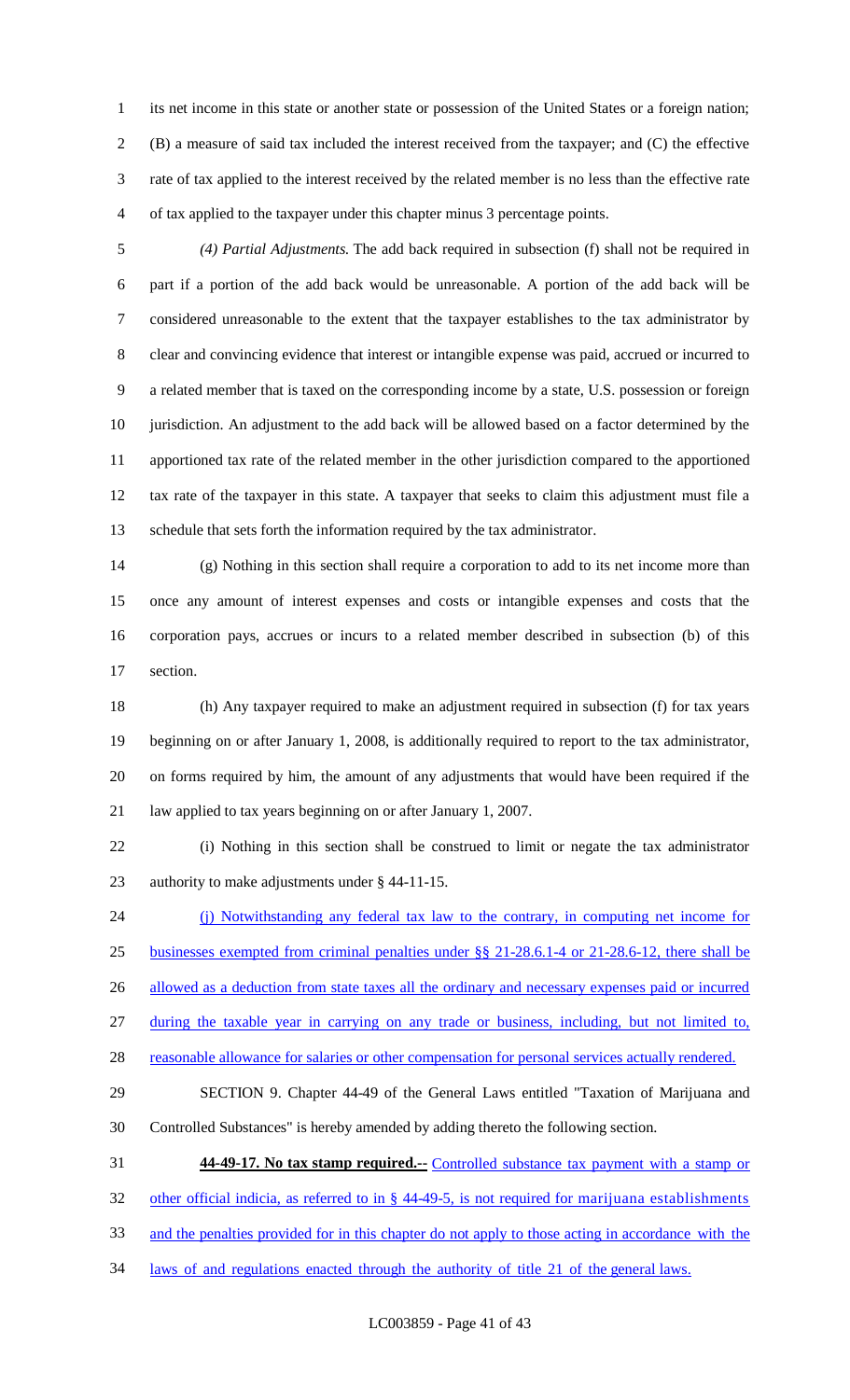1 SECTION 10. This act shall take effect upon passage.

#### $=$ LC003859 ========